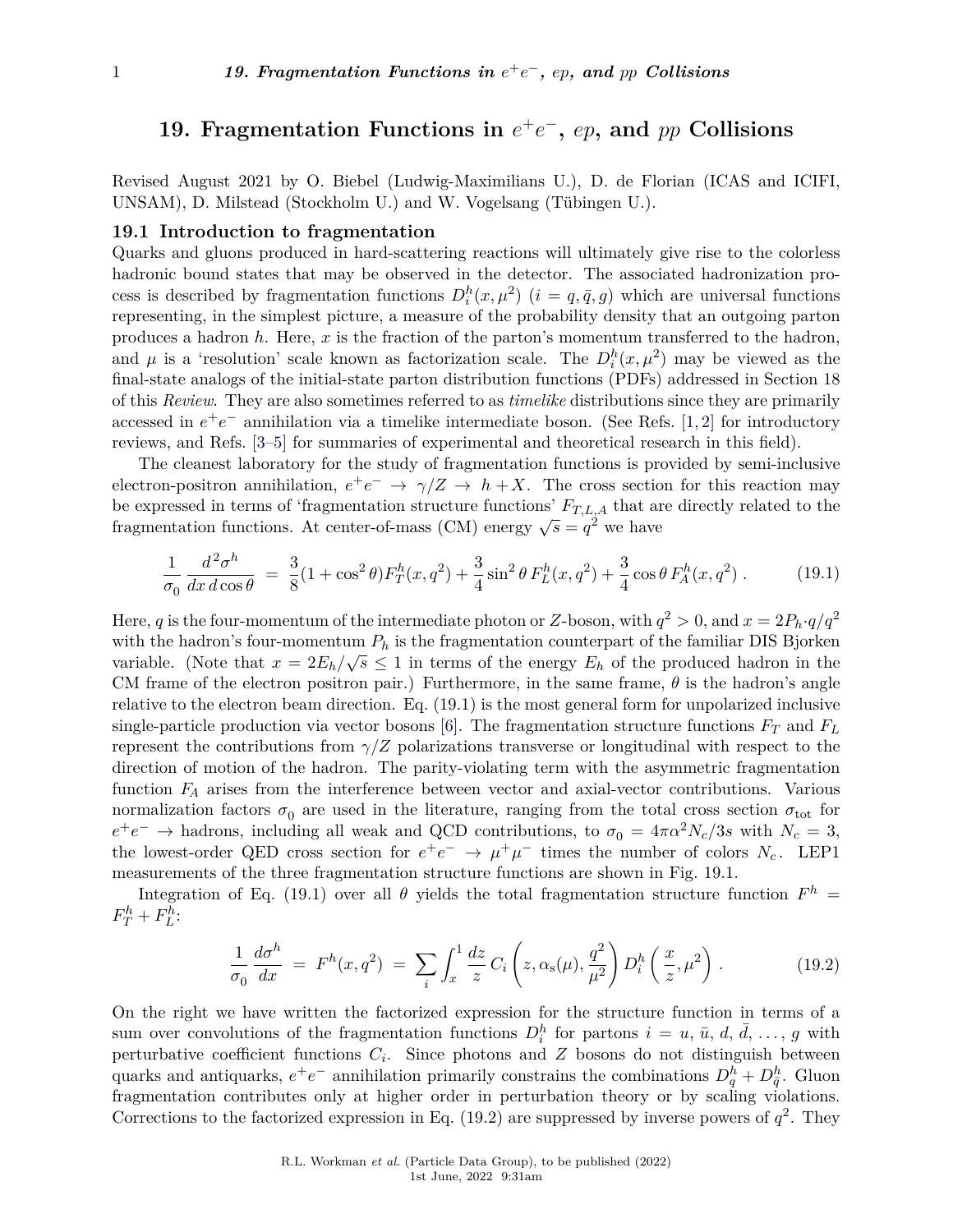

**Figure 19.1:** LEP1 measurements of total transverse  $(F_T)$ , longitudinal  $(F_L)$ , and asymmetric (*FA*) fragmentation structure functions [\[7\]](#page-22-5). Data points with relative errors greater than 100% are omitted.

arise from quark and hadron mass terms and from non-perturbative effects. Analogous factorized expressions as in Eq. (19.2) may be written for each of the structure functions  $F_{T,L,A}$  individually.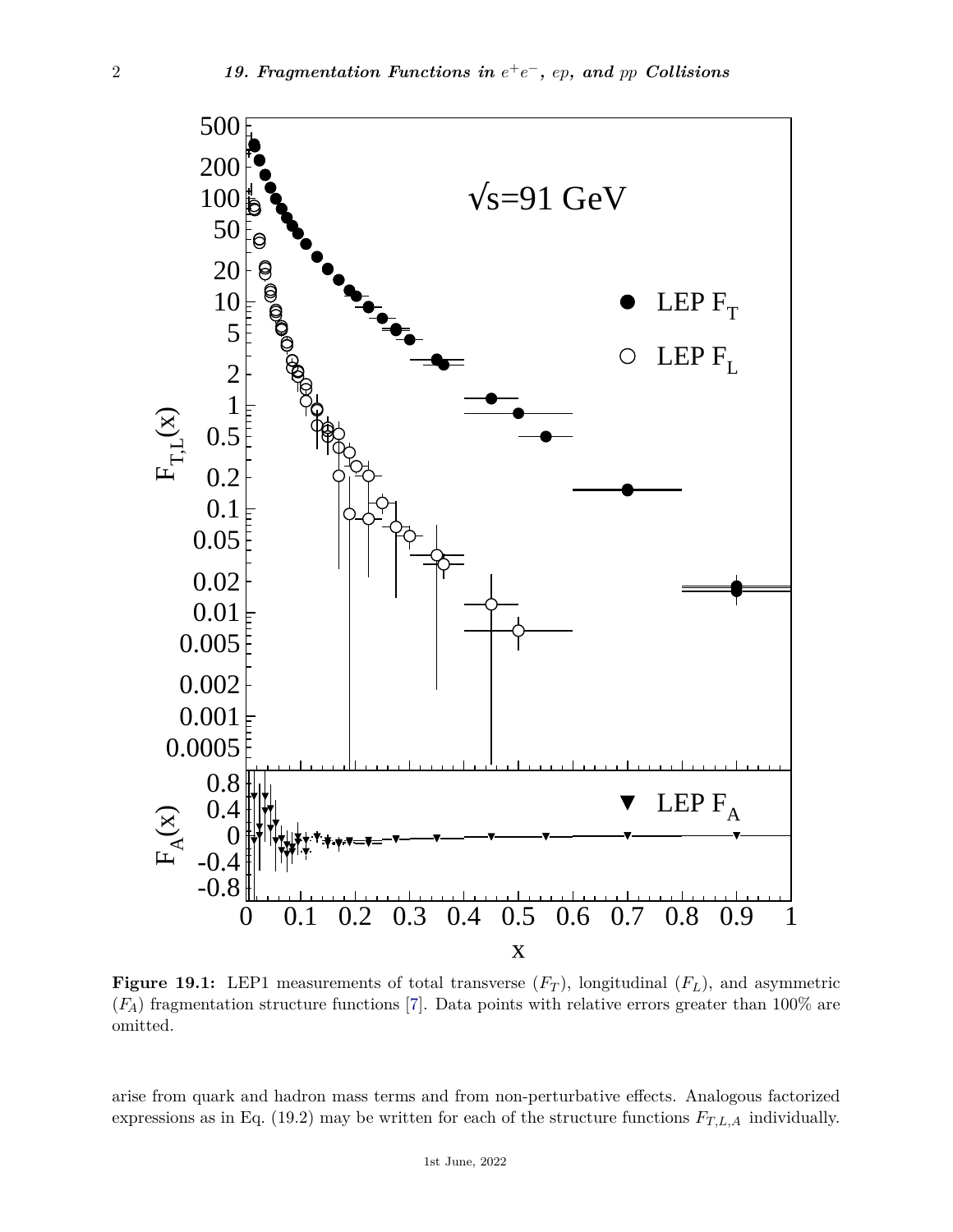The fragmentation functions obey the momentum sum rule constraint

$$
\sum_{h} \int_{0}^{1} dx \, x \, D_{i}^{h}(x, \mu^{2}) = 1 , \qquad (19.3)
$$

separately for each flavor *i*. Note that the sum rule involves a sum over all possible produced hadrons. The dependence of the functions  $D_i^h$  on the factorization scale  $\mu^2$  will be discussed in the next section.

Measurements of hadron production in deeply-inelastic lepton-proton scattering and hadronhadron scattering are complementary to those in  $e^+e^-$  annihilation. The former process,  $\ell p \to$  $\ell' + h + X$ , is known as *semi-inclusive deep-inelastic scattering (SIDIS)*. Here, in analogy with Eq. (19.2), the high virtuality of the photon in DIS also permits factorization of the cross section in terms of fragmentation functions, PDFs for the incoming proton, and perturbative hard-scattering cross sections. Likewise, factorization also occurs for  $pp \to h + X$  at large transverse momentum of the produced hadron, and for  $pp \rightarrow jet(h) + X$ , where the hadron is part of a fully reconstructed jet. The fragmentation functions contributing to  $e^+e^- \to h+X$ ,  $\ell p \to \ell'+h+X$ , and  $pp \to h+X$ ,  $pp \rightarrow jet(h) + X$  are universal in the sense that the same functions appear in the factorized expressions for the three reactions. Modern QCD analyses of fragmentation functions "globally" take into account experimental data sets for all three types of processes in order to obtain optimal sets of fragmentation functions.

Electron-positron annihilation has the advantage that there is no hadronic initial state and hence no beam remnant. This is in contrast to  $\ell p \to \ell' + h + X$  or  $pp \to h + X$ , which are affected by hadron remnant contributions associated with the partons of the initial-state hadron(s) which are collaterally involved in the hard lepton-parton or parton-parton collision. On the other hand,  $e^+e^- \rightarrow h+X$  has little sensitivity to  $D_g^h$  and is insensitive to the charge asymmetries  $D_q^h$  –  $D_{\bar{q}}^h$ . These quantities are best constrained in proton–(anti-)proton and electron-proton scattering, respectively. Especially the latter provides an environment that allows the study of the influence of initial-state QCD radiation on the fragmentation process, of the partonic and spin structure of the hadron target, and of the target remnant system. (See Ref. [\[8\]](#page-22-6) for a comprehensive review of the measurements and models of fragmentation in lepton-hadron scattering).

Moreover, unlike  $e^+e^-$  annihilation where  $q^2 = s$  is fixed by the collider energy, lepton-hadron scattering has two independent scales,  $Q^2 = -q^2$  and the invariant mass squared,  $W^2 \approx Q^2(1-x)/x$ , of the hadronic final state, which both can vary by several orders of magnitudes for a given CM energy, thus allowing the study of fragmentation in different environments by a single experiment. For example, in photoproduction the exchanged photon is quasi-real  $(Q^2 \approx 0)$ , leading to processes akin to hadron-hadron scattering. In DIS  $(Q^2 \gg 1 \text{ GeV}^2)$ , using factorization, the hadronic fragments of the struck quark can be directly compared with quark fragmentation in  $e^+e^-$  in a suitable frame. Results from lepton-hadron experiments quoted in this report primarily concern fragmentation in the DIS regime. Studies performed by lepton-hadron experiments of fragmentation with photoproduction data containing high transverse momentum jets or particles are also reported, when these are directly comparable to DIS and  $e^+e^-$  results.

Fragmentation studies in lepton-hadron collisions are usually performed in one of two frames in which the target hadron and the exchanged boson are collinear. The hadronic center-of-mass frame (HCMS) is defined as the rest system of the exchanged boson and incoming hadron, with the *z* ∗ -axis defined along the direction of the exchanged boson. The positive *z* <sup>∗</sup> direction defines the so-called current fragmentation region. Fragmentation measurements performed in the HCMS often use the Feynman-*x* variable  $x_F = 2p_z^*/W$ , where  $p_z^*$  is the longitudinal momentum of the particle in this frame. As *W* is the invariant mass of the hadronic final state,  $x_F$  ranges between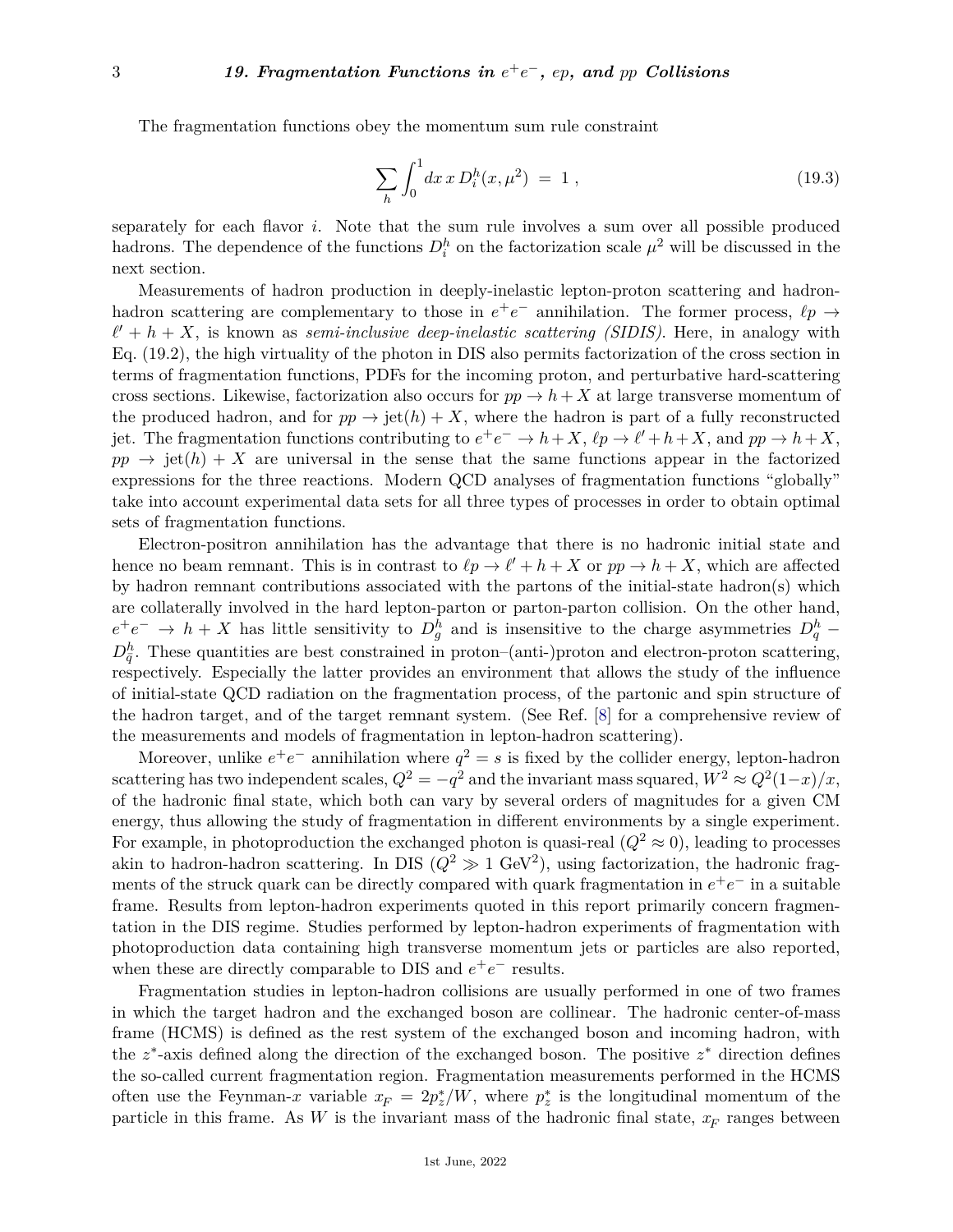−1 and 1.

The Breit system [\[9,](#page-22-7) [10\]](#page-22-8) is related to the HCMS by a longitudinal boost such that the time component of *q* vanishes, i.e,  $q = (0, 0, 0, -Q)$ . In the parton model, the struck parton then has the longitudinal momentum  $Q/2$  which becomes  $-Q/2$  after the collision. As compared with the HCMS, the current fragmentation region of the Breit frame is more closely matched to the partonic scattering process, and is thus appropriate for direct comparisons of fragmentation functions in DIS with those from  $e^+e^-$  annihilation. The variable  $x_p = 2p^*/Q$ , where  $p^*$  is the particle's momentum in the current region of the Breit frame, is used at HERA for measurements in the Breit frame, enabling rather direct comparisons of DIS and  $e^+e^-$  results.

# **19.2 Scaling violations and QCD corrections**

As mentioned, the coefficient functions for the fragmentation structure functions in  $e^+e^- \to h+X$ are amenable to QCD perturbation theory. For each of the structure functions  $F_{T,L,A}(x,q^2)$  in Eq. (19.1) (and hence for the total structure function  $F<sup>h</sup>$  in Eq. (19.2)) the coefficient function has an expansion of the form

$$
C_{a,i}\left(z,\alpha_s(\mu),\frac{q^2}{\mu^2}\right) = (1-\delta_{aL})\,\delta_{iq}\,\delta(1-z) + \frac{\alpha_s(\mu)}{2\pi}c_{a,i}^{(1)}\left(z,\frac{q^2}{\mu^2}\right) + \left(\frac{\alpha_s(\mu)}{2\pi}\right)^2c_{a,i}^{(2)}\left(z,\frac{q^2}{\mu^2}\right) + \dots ,
$$
\n(19.4)

where  $a = T, L, A$ . At the zeroth order in the strong coupling  $\alpha_s$  the coefficient functions  $C_g$  for gluons vanish, while for (anti-) quarks  $C_i = g_i(s) \delta(1-z)$  (except for  $F_L$  for which the leading contribution is of order  $\alpha_s$ , as indicated in Eq. (19.4)). Here  $g_i(s)$  is the appropriate electroweak coupling. In particular,  $g_i(s)$  is proportional to the squared charge of the quark *i* at  $s \ll M_Z^2$ , when weak effects can be neglected. The full electroweak prefactors  $g_i(s)$  can be found in Ref. [\[6\]](#page-22-4). The first-order QCD corrections to the coefficient functions have been calculated in Refs. [\[11,](#page-22-9)[12\]](#page-22-10), and the second-order terms in [\[13](#page-22-11)[–15\]](#page-22-12). Thus, the coefficient functions are known to NNLO, except for  $F_L$ . We note that beyond the leading order the coefficient functions, and hence the fragmentation functions, start to depend on the choice of factorization scheme. The standard choice in the literature is the MS scheme.

The simplest parton-model approach would predict scale-independent ('scaling') *x*-distributions for both the structure function  $F^h$  and the parton fragmentation functions  $D_i^h$ . Perturbative QCD corrections lead to logarithmic scaling violations via the evolution equations [\[16\]](#page-22-13)

$$
\frac{\partial}{\partial \ln \mu^2} D_i^h(x, \mu^2) = \sum_j \int_x^1 \frac{dz}{z} P_{ji}(z, \alpha_s(\mu^2)) D_j^h\left(\frac{x}{z}, \mu^2\right) , \qquad (19.5)
$$

where the functions  $P_{ij}(z, \alpha_s(\mu^2))$  describe the splitting process  $i \to j + X$ , where parton *j* carries the longitudinal momentum fraction *z* of parton *i*. Note that for fragmentation the relevant splitting functions are  $P_{ji}$  (rather than  $P_{ij}$  as for the PDFs) since  $D_j^h$  represents the fragmentation of the final parton. Usually the system of evolution equations is decomposed into a  $2\times 2$  flavor-singlet sector comprising the gluon and the sum of all quark and antiquark fragmentation functions, and scalar ('non-singlet') equations for quark-antiquark and flavor differences.

The splitting functions in Eq. (19.5) have the perturbative expansion

$$
P_{ji}(z,\alpha_s) = \frac{\alpha_s}{2\pi} P_{ji}^{(0)}(z) + \left(\frac{\alpha_s}{2\pi}\right)^2 P_{ji}^{(1)}(z) + \left(\frac{\alpha_s}{2\pi}\right)^3 P_{ji}^{(2)}(z) + \dots, \tag{19.6}
$$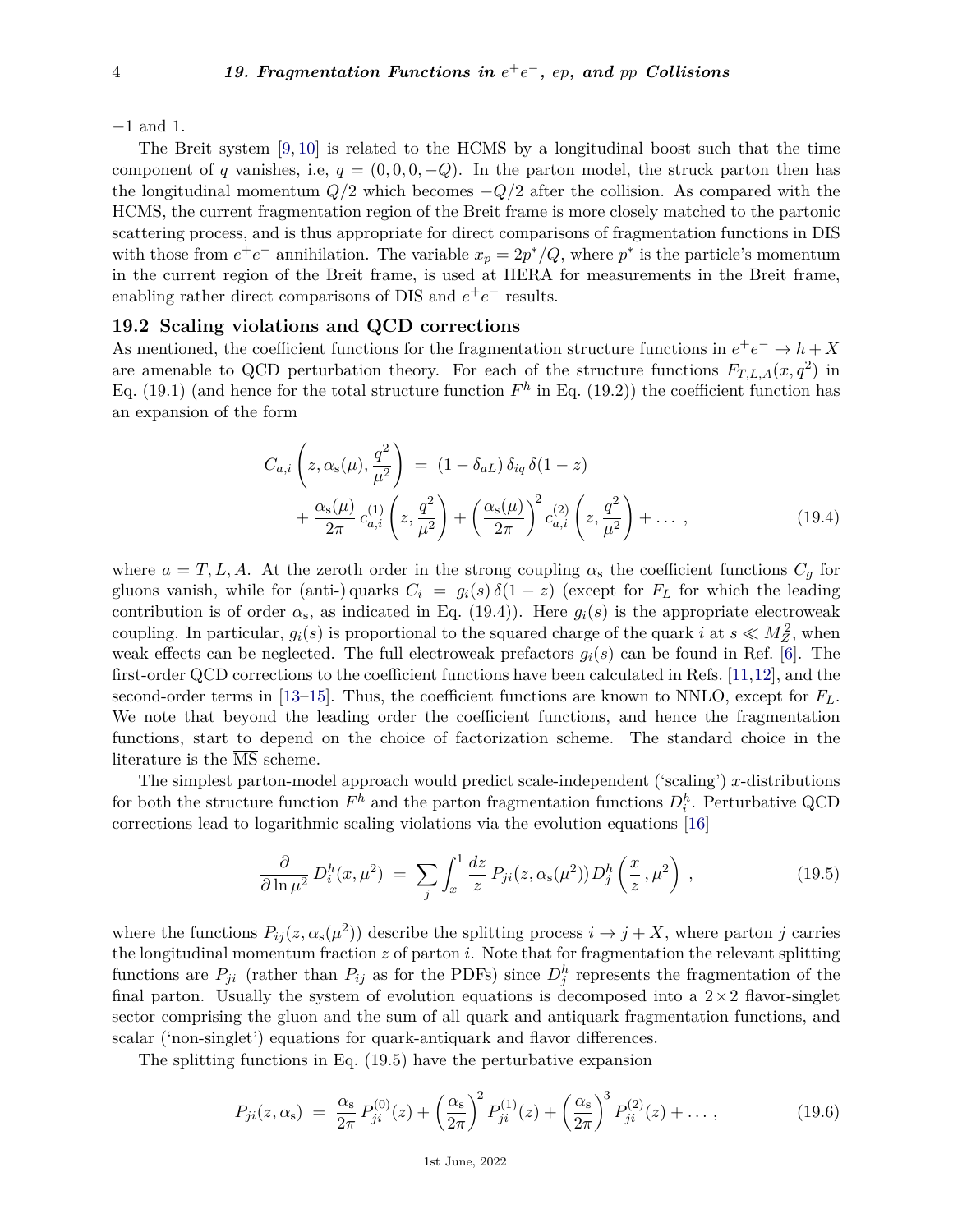where the leading-order (LO) functions  $P^{(0)}(z)$  [\[16,](#page-22-13) [17\]](#page-22-14) are the same as those for the initial-state parton distributions. The next-to-leading order (NLO) corrections  $P^{(1)}(z)$  have been calculated in Refs. [\[18](#page-22-15)[–22\]](#page-22-16) (there are well-known misprints in the journal version of Ref. [\[19\]](#page-22-17)). Ref. [\[22\]](#page-22-16) also includes the spin-dependent case. The timelike functions are different from, but related to, their spacelike counterparts, see also Ref. [\[23\]](#page-22-18). The connections between the two sets of functions has facilitated recent calculations of the next-to-next-to-leading order (NNLO) quantities  $P_{qq}^{(2)}(z)$  and  $P_{gg}^{(2)}(z)$  in Eq. (19.6) [\[14,](#page-22-19) [24\]](#page-22-20). In the same way, the corresponding off-diagonal quantities  $P_{qg}^{(2)}$  and  $P_{gq}^{(2)}$  were recently obtained in Ref. [\[25\]](#page-22-21) with the help of constraints from the momentum sum rule Eq. (19.3) [\[24\]](#page-22-20) and of the limit of  $C_A = C_F = n_f$  for which QCD becomes supersymmetric. An uncertainty still remains for the  $P_{qg}^{(2)}$  kernel, which however does not affect the logarithmic behavior at small and large momentum fractions. With the exception of Ref. [\[21\]](#page-22-22), all these higherorder results refer to the standard MS scheme with a fixed number  $n_f$  of light flavors. When the threshold for the production of a heavier quark flavor is crossed in the course of the scale evolution, fragmentation functions change. The NLO treatment of these flavor thresholds in the evolution has been addressed in Ref. [\[26\]](#page-22-23).

The phenomenological effect of scale evolution is similar in the timelike and spacelike cases: As the scale increases, one observes a scaling violation in which the *x*-distribution is shifted towards lower values. This can be seen from Fig. 19.2 where a set of measurements of the total fragmentation structure function in  $e^+e^-$  annihilation are shown. In particular, the figure on the right exhibits the dependence on  $\sqrt{q^2} = \sqrt{s}$  at fixed values of *x*. QCD analyses of these data are discussed in Section 19.5 below.



**Figure 19.2:** Cross section for  $e^+e^- \to h + X$  for all charged hadrons [\[27–](#page-22-24)[45\]](#page-23-0), (a) for different **CM** energies  $\sqrt{s}$  versus *x*, and (b) for various ranges of *x* versus  $\sqrt{s}$ . For (a) the distributions have been scaled by  $c(\sqrt{s}) = 10^i$  with *i* ranging from  $i = 0$  ( $\sqrt{s} = 12$  GeV) to  $i = 13$  ( $\sqrt{s} = 202$  GeV).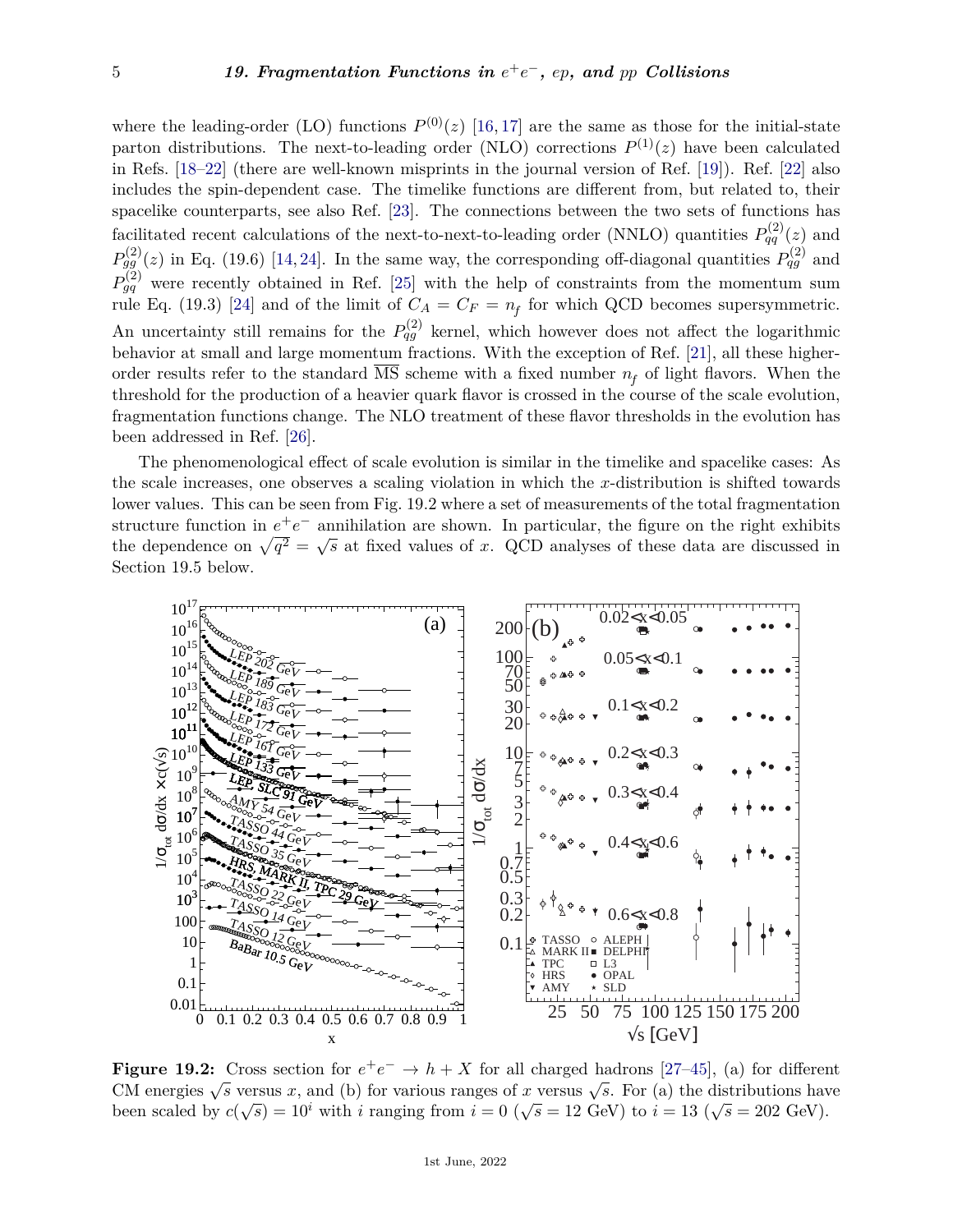The NLO coefficient functions for SIDIS,  $ep \rightarrow e + h + X$ , have been presented in Refs. [\[11,](#page-22-9) [12\]](#page-22-10) Corresponding results have also been obtained for the case that a non-vanishing hadron transverse momentum is required in the HCMS frame [\[46,](#page-23-1)[47\]](#page-23-2).

Scaling violations in DIS are shown in Fig. 19.3 for both the HCMS and the Breit frames. In Fig. 1.3(a) the distribution in terms of  $x_F = 2p_z^*/W$  shows a steeper slope in *ep* data than for the lower-energy  $\mu p$  data for  $x_F > 0.15$ , indicating the scaling violations. At smaller values of  $x_F$  in the current jet region, the multiplicity of particles substantially increases with *W*, owing to the increased phase space available for the fragmentation process. The EMC data access both the current region and the region of the fragmenting target remnant system. At higher values of  $|x_F|$ , due to the extended nature of the remnant, the multiplicity in the target region far exceeds that in the current region. For acceptance reasons the remnant hemisphere of the HCMS is only accessible by the lower-energy fixed-target experiments.



**Figure 19.3:** (a) The distribution  $1/N \cdot dN/dx_F$  for all charged particles in DIS lepton-hadron experiments at different values of *W*, measured in the HCMS [\[48–](#page-23-3)[51\]](#page-23-4). (b) Scaling violations of the fragmentation structure function for all charged particles in the current region of the Breit frame of DIS [\[52,](#page-23-5)[53\]](#page-23-6) and in  $e^+e^-$  interactions [\[38,](#page-23-7)[54\]](#page-23-8). The data are shown as a function of  $\sqrt{s}$  for  $e^+e^$ results, and as a function of *Q* for the DIS results, each within the same indicated intervals of the scaled momentum  $x_p$ . The data for the four lowest intervals of  $x_p$  are multiplied by factors 50, 10, 5, and 3, respectively for better visibility.

Using hadrons from the current hemisphere in the Breit frame, measurements of fragmentation functions and the production properties of particles in *ep* scattering have been reported in Refs. [\[52,](#page-23-5) [53,](#page-23-6) [55–](#page-23-9)[58\]](#page-23-10). Fig. 19.3(b) compares results from *ep* scattering and  $e^+e^-$  experiments; the latter results have been divided by two as they cover both event hemispheres. The agreement between the DIS and  $e^+e^-$  results is fairly good. However, processes in DIS which are not present in *e*<sup>+</sup>*e*<sup>−</sup> annihilation, such as boson-gluon fusion and initial-state QCD radiation, can depopulate the current region. These effects become most prominent at low values of  $Q$  and  $x_p$ . Hence, when compared with  $e^+e^-$  annihilation data at  $\sqrt{s} = 5.2$ , 6.5 GeV [\[59\]](#page-23-11) not shown here, the DIS particle compared with  $e^+e^-$  annihilation data at  $\sqrt{s} = 5.2$ , 6.5 GeV [59] not shown here, the DIS particle rates tend to lie below those observed in  $e^+e^-$  annihilation. A ZEUS study [\[60\]](#page-23-12) finds that the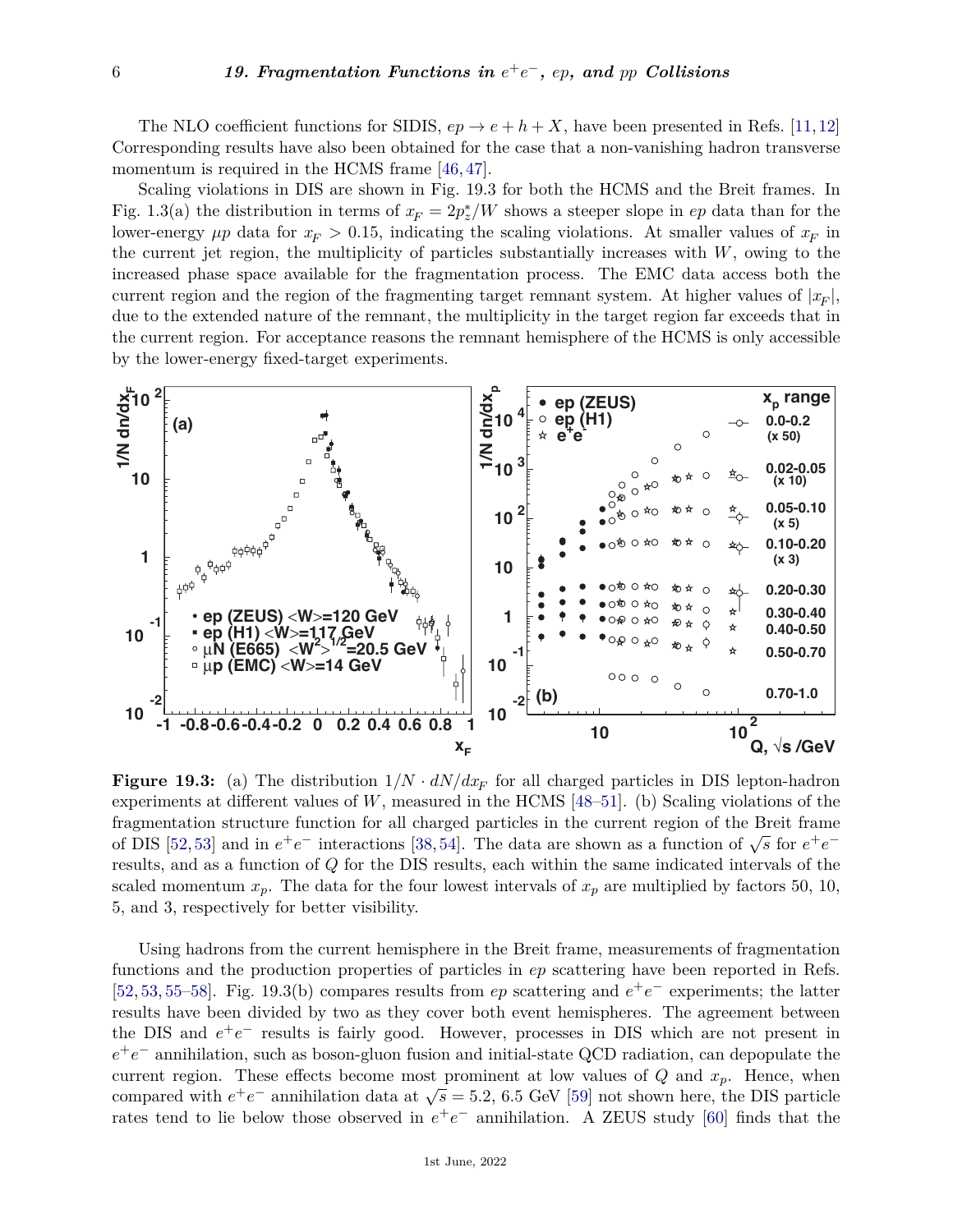direct comparability of the  $ep$  data to  $e^+e^-$  results at low scales is improved if twice the energy in the current hemisphere of the Breit frame,  $2E_B^{\text{cr}}$ , is used instead of  $Q/2$  as the fragmentation scale. Choosing  $2E_B^{\text{cr}}$  for the fragmentation scale approximates QCD radiation effects relevant at low scales, as detailed in Ref. [\[10\]](#page-22-8).

## **19.3 Fragmentation functions for small particle momenta**

The higher-order timelike splitting functions in Eq. (19.6) are singular at small values of *x*. They show a double-logarithmic enhancement, with leading terms of the form  $\alpha_s^k(\ln^{2k-2}x)/x$  at the *k*<sup>th</sup> order of perturbation theory, corresponding to poles  $\alpha_s^k (N-1)^{1-2k}$  for the Mellin moments

$$
P^{(k)}(N) = \int_0^1 dx \, x^{N-1} \, P^{(k)}(x) \, . \tag{19.7}
$$

Despite large cancellations between leading and non-leading logarithms at non-asymptotic values of x, the resulting small-x rise in the timelike splitting functions dwarfs that of their spacelike counterparts for the evolution of the parton distributions in Section 18 of this *Review*, see Fig. 1 of Ref. [\[24\]](#page-22-20). Consequently, in fragmentation the fixed-order approximation to the evolution breaks down orders of magnitude earlier in *x* than in DIS.

The pattern of the known coefficients and other considerations suggest that the double-logarithmic terms sum to all-order expressions without any pole at  $N = 1$ , such as [\[61,](#page-23-13)[62\]](#page-23-14)

$$
P_{gg}^{\text{LL}}(N) = -\frac{1}{4}\left(N - 1 - \sqrt{(N - 1)^2 \cdot 24 \alpha_s/\pi}\right)
$$
\n(19.8)

for the gluon-to-gluon splitting function at leading logarithmic order. Keeping the first three terms in the resulting expansion of Eq.  $(19.5)$  around  $N = 1$  and taking the Mellin inverse yields a Gaussian in the variable  $\xi = \ln(1/x)$  for the small-x fragmentation functions,

$$
xD(x, q^2 = s) \propto \exp\left[-\frac{1}{2\sigma^2}(\xi - \xi_p)^2\right],
$$
\n(19.9)

with the peak position and width varying with the energy as [\[63\]](#page-23-15) (see also Ref. [\[2\]](#page-22-1))

$$
\xi_p \simeq \frac{1}{4} \ln \left( \frac{s}{\Lambda^2} \right) , \quad \sigma \propto \left[ \ln \left( \frac{s}{\Lambda^2} \right) \right]^{3/4} . \tag{19.10}
$$

Next-to-leading logarithmic corrections to the above predictions have been calculated [\[64\]](#page-23-16). In the method of Ref. [\[65\]](#page-24-0), see also Refs. [\[66,](#page-24-1)[67\]](#page-24-2), the corrections are included in an analytical form known as the 'modified leading logarithmic approximation' (MLLA). Alternatively they can be used to compute higher-moment corrections to the shape in Eq. (19.9) [\[68\]](#page-24-3). The small-*x* resummation of the coefficient functions for semi-inclusive  $e^+e^-$  annihilation and of the timelike spitting functions in the standard  $\overline{\text{MS}}$  scheme was extended in Refs. [\[69–](#page-24-4)[73\]](#page-24-5) and has reached full next-to-next-to-leading logarithmic accuracy. Applications of these results to gluon and quark jet multiplicities have been presented in Refs. [\[74\]](#page-24-6).

Fig. 19.4 shows the *ξ* distribution for charged particles produced in the current region of the Breit frame in DIS and in  $e^+e^-$  annihilation. Consistently with Eq. (19.9) (the 'hump backed plateau') and Eq. (19.10) the distributions have a Gaussian shape, with the peak position and area increasing with CM energy  $(e^+e^-)$  and  $Q^2$  (DIS).

The predicted energy dependence of the peak in the  $\xi$  distribution (see Eq. (19.10)) is explained by soft gluon coherence (angular ordering), *i.e.*, the destructive interference of the color wavefunction of low energy gluon radiation, which correctly predicts the suppression of hadron production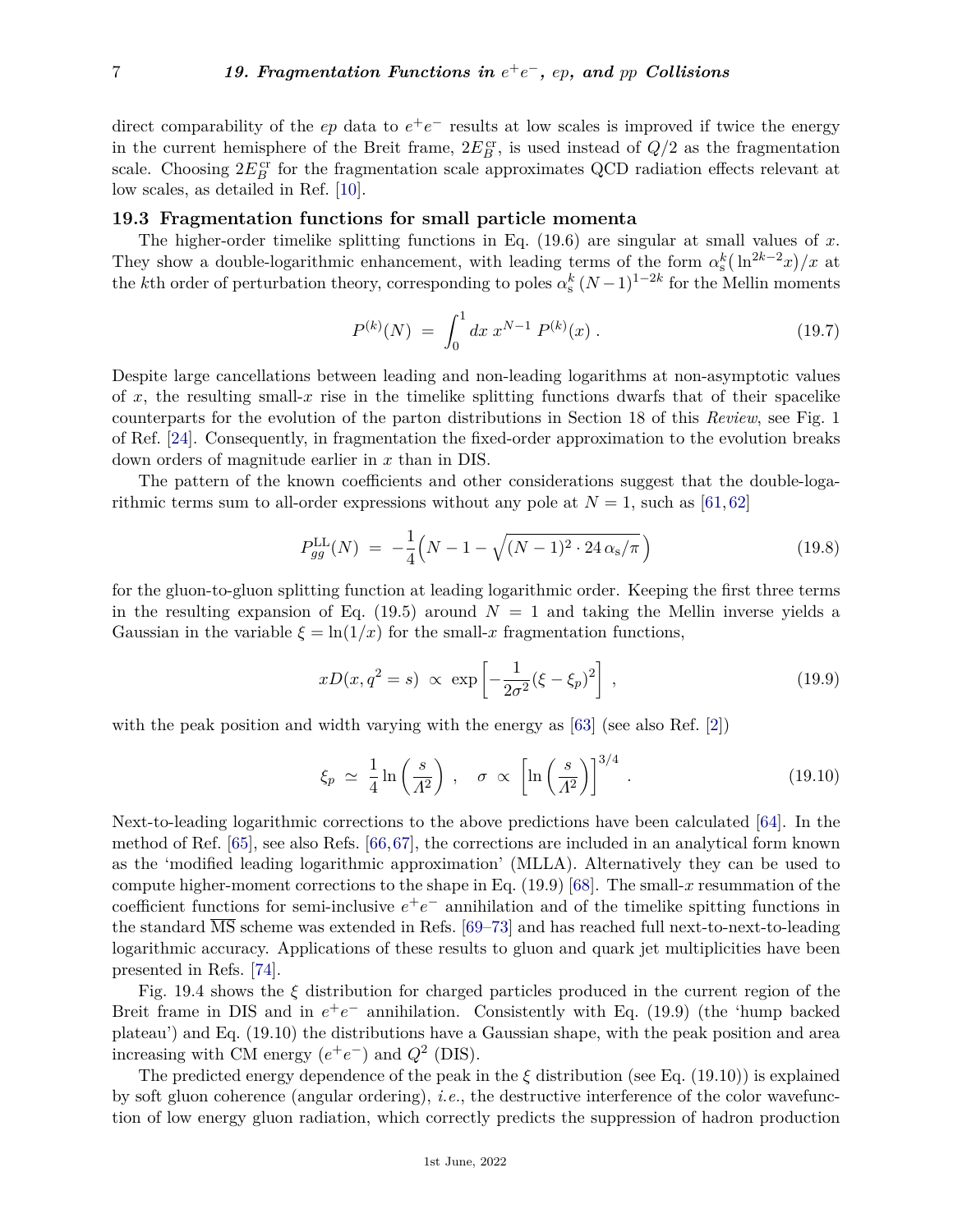

**Figure 19.4:** Distribution of the normalized fragmentation cross sections in  $\xi = \ln(1/x_p)$  at several CM energies  $(e^+e^-)$  [\[29,](#page-23-17)[30,](#page-23-18)[35–](#page-23-19)[38,](#page-23-7)[57,](#page-23-20)[58,](#page-23-10)[75–](#page-24-7)[78\]](#page-24-8) and for intervals of  $Q^2$  (DIS). At each energy only one representative measurement is displayed. For clarity some measurements at intermediate CM energies  $(e^+e^-)$  or  $Q^2$  ranges (DIS) are not shown. The DIS measurements (\*) have been scaled by a factor of 2 for direct comparability with the  $e^+e^-$  results. Fits of simple Gaussian functions are overlaid for illustration.

at small *x*. Of course, a decrease at very small *x* is expected on purely kinematical grounds, but this would occur at particle energies proportional to their masses, *i.e.*, at  $x \propto m/\sqrt{s}$  and hence  $\xi \sim \frac{1}{2}$  $\frac{1}{2}$  ln *s*. Thus, if the suppression were purely kinematic, the peak position  $\xi_p$  would vary twice as rapidly with the energy, which is ruled out by the data in Fig. 19.5. The  $e^+e^-$  and DIS data agree well with each other, demonstrating the universality of hadronization and the MLLA prediction. Measurements of the higher moments of the  $\xi$  distribution in  $e^+e^-$  [\[38,](#page-23-7)[78–](#page-24-8)[80\]](#page-24-9) and DIS [\[58\]](#page-23-10) have also been performed and show consistency with each other.

The average charged-particle multiplicity is another observable sensitive to fragmentation functions for small particle momenta. Perturbative predictions using both NLO [\[89\]](#page-24-10) and MLLA [\[90,](#page-24-11)[91\]](#page-24-12)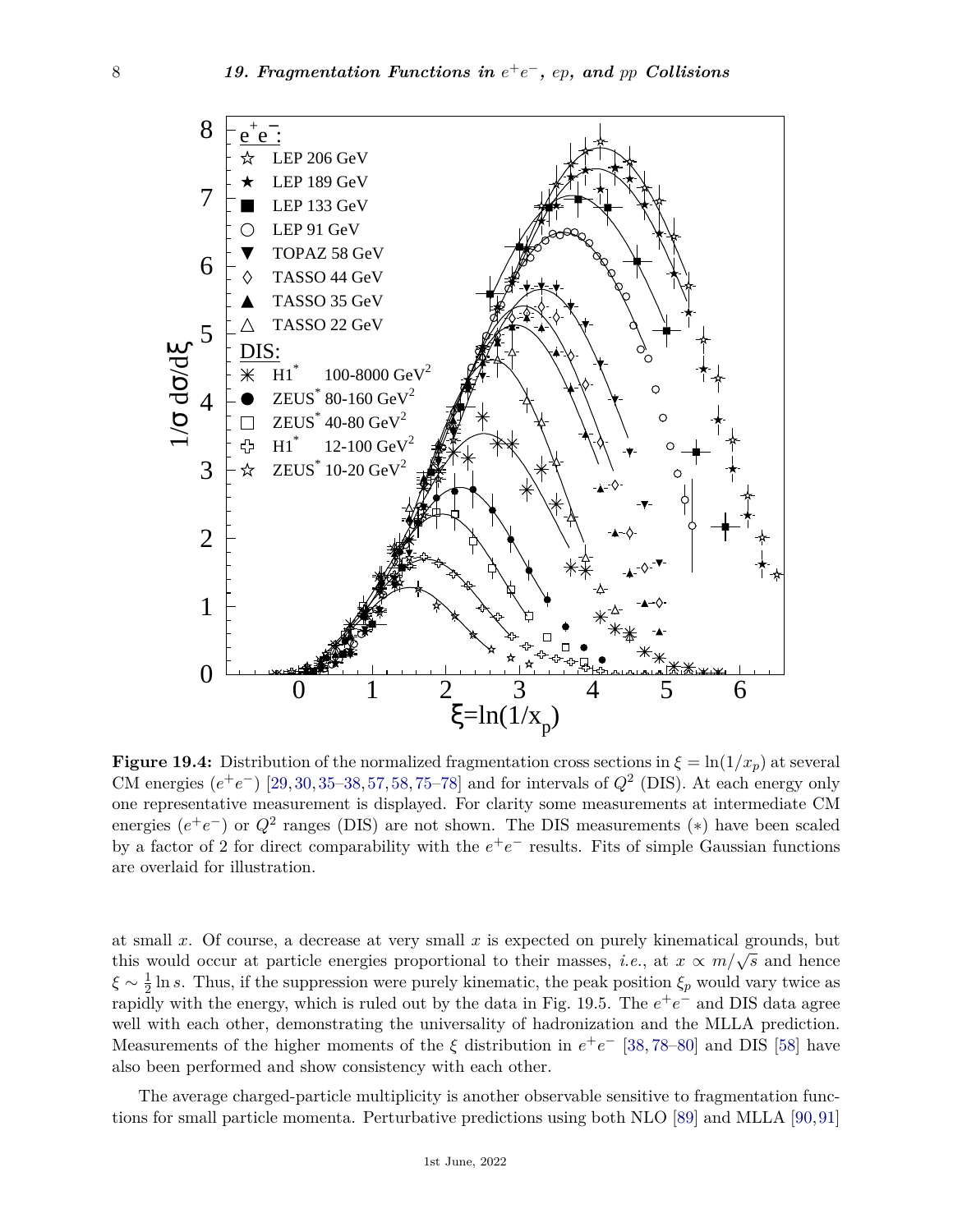

**Figure 19.5:** Evolution of the peak position,  $\xi_p$ , of the  $\xi$  distribution with the CM energy  $\sqrt{s}$ . The MLLA QCD prediction using  $\alpha_s(s = M_Z^2) = 0.118$  is superimposed to the data of Refs. [\[29,](#page-23-17) [31,](#page-23-21) [34,](#page-23-22) [38,](#page-23-7) [56,](#page-23-23) [57,](#page-23-20) [76,](#page-24-13) [77,](#page-24-14) [80–](#page-24-9)[88\]](#page-24-15).

have been obtained by solving Eq. (19.5) yielding

$$
\left\langle n_G(Q^2) \right\rangle \propto \alpha_s^b(Q^2) \cdot \exp\left[\frac{c}{4\pi b_0 \sqrt{\alpha_s(Q^2)}} \cdot \left(1 + 6a_2 \frac{\alpha_s(Q^2)}{\pi}\right)\right],\tag{19.11}
$$

where  $b = \frac{1}{4} + \frac{10}{27}$ 27 *nf*  $\frac{n_f}{4\pi b_0},\ c=$ √ 96 $\pi$ , with  $b_0 = (33 - 2n_f)/(12\pi)$ , cf. Section 9 of this *Review*, for  $n_f$  contributing quark flavors. Higher-order corrections to Eq. (19.11) are known up to next-tonext-to-next-to-leading order  $(N<sup>3</sup>LO)$ , for details and references see [\[92\]](#page-24-16). The term proportional to  $a_2 \approx -0.502 + 0.0421 n_f - 0.00036 n_f^2$  in Eq. (19.11) is the contribution due to NNLO corrections [\[93\]](#page-24-17). The quantity  $\langle n_G(Q^2) \rangle$  refers to the average number of gluons, while for  $\langle n_q(Q^2) \rangle$  for quarks a correction factor  $1/r$  is required due to the different color factors in quark and gluon couplings, so that  $\langle n_q(Q^2) \rangle = \langle n_G(Q^2) \rangle / r$ . The correction factor depends only weakly on  $Q^2$ ; higher-order corrections up to  $N^3LO$  on the asymptotic value  $r = C_A/C_F = 9/4$  [\[94\]](#page-24-18) are quoted in [\[92\]](#page-24-16).

Employing the hypothesis of 'Local Parton-Hadron Duality' (LPHD) [\[90\]](#page-24-11), *i.e.*, that the color charge of partons is balanced locally in phase space and, hence, their hadronization occurs locally such that (Mellin transformed) parton and hadron inclusive distributions directly correspond, Eq. (19.11) can be applied to describe average charged particle multiplicities obtained in  $e^+e^-$  annihilation. The equation can also be applied to  $e^{\pm}p$  scattering if the current fragmentation region of the Breit frame is considered for measuring the average charged-particle multiplicity. Fig. 19.6 shows corresponding data and fits of Eq. (19.11) where apart from an LPHD normalization factor a constant offset has been allowed for, so that  $\langle n_{\text{ch}}(Q) \rangle = K_{\text{LHPD}} \cdot \langle n_G(Q) \rangle / r + n_0$ .

In hadron-hadron collisions beam remnants, e.g. from single-diffractive (SD) scattering where one colliding proton is negligibly deflected while hadrons related with the other colliding proton are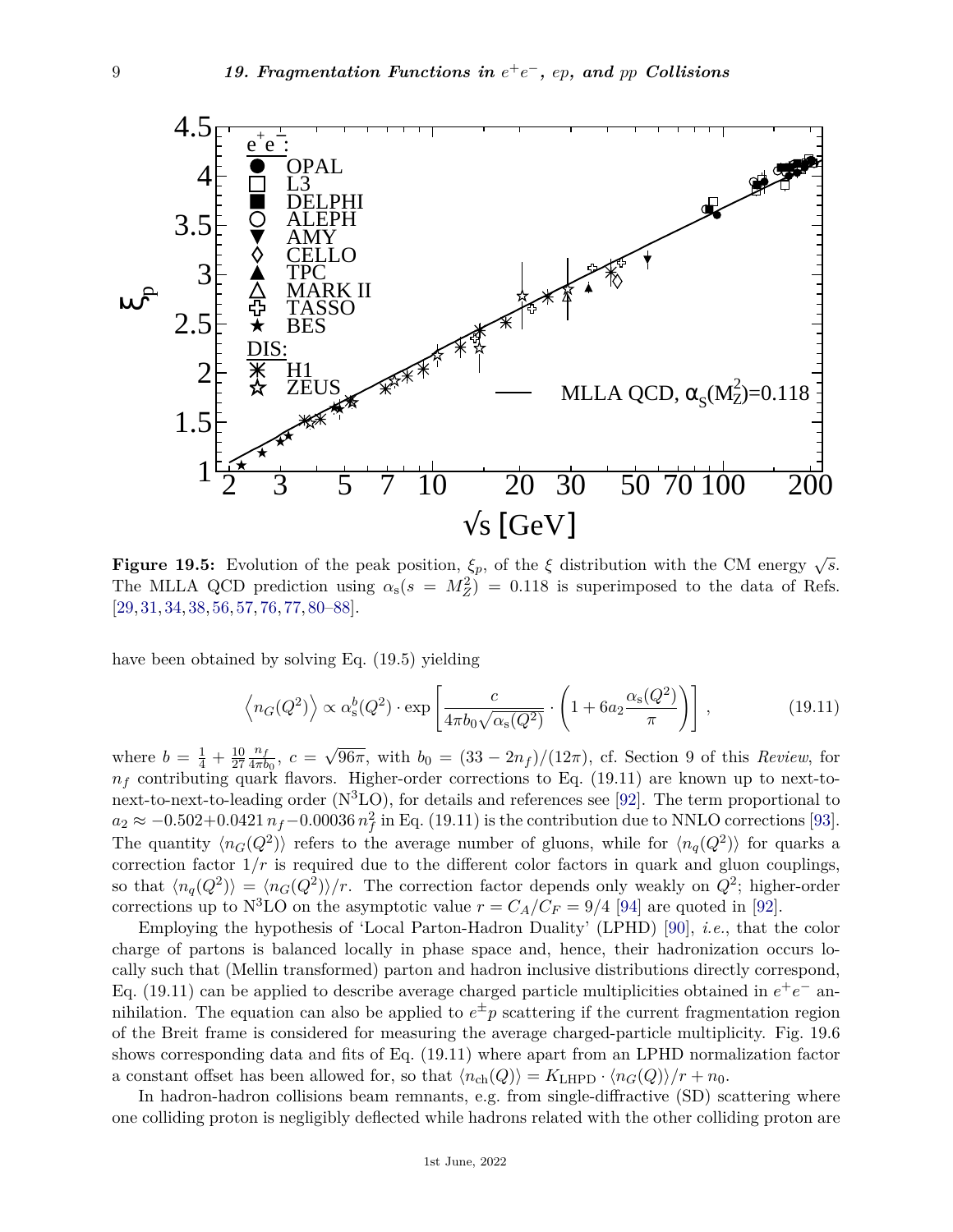

**Figure 19.6:** Average charged-particle multiplicity  $\langle n_{ch} \rangle$  as a function of  $\sqrt{s}$  or *Q* for  $e^+e^-$  and *pp* annihilations, and *pp* and *ep* collisions. The indicated errors are statistical and systematic uncertainties added in quadrature, except when no systematic uncertainties are given. All NNLO QCD curves are from Eq. (19.11) with fitted normalization, *K*LHPD, and offset, *n*0, using a fixed  $\alpha_s(M_Z^2) = 0.1184$  [\[95\]](#page-24-19) and for *e*<sup>+</sup>*e*<sup>-</sup> annihilation data  $n_f = 3$ , 4, or 5 depending on  $\sqrt{s}$ , else  $n_f = 3$ .  $e^+e^-$ : Contributions from  $K_S^0$  and *Λ* decays included. Data compiled from Refs. [\[27,](#page-22-24) [29,](#page-23-17) 35, 35, [41,](#page-23-24) [77,](#page-24-14) [83,](#page-24-20) [96–](#page-24-21)[106\]](#page-25-0);  $e^{\pm}p$  : Multiplicities have been measured in the current fragmentation region of the Breit frame. Data compiled from Refs. [\[53,](#page-23-6) [57,](#page-23-20) [58,](#page-23-10) [60,](#page-23-12) [107\]](#page-25-1);  $\mathbf{p}(\overline{\mathbf{p}})$ : Measured values above 20 GeV refer to non-single diffractive (NSD) processes. Central pseudorapidity multiplicities (d*n/*d*η*)||*η*|*...* refer to either  $|\eta| < 2.5$  (CMS:  $|\eta| < 2.4$ ) or  $|\eta| = 0$  (UA5, CMS, ALICE:  $|\eta| < 0.5$ ). Data compiled from Refs. [\[108](#page-25-2)[–123\]](#page-25-3).

well-separated in rapidity from the former proton, contribute to the measurement of the hadron multiplicity from a hard parton-parton scattering, making interpretation of the data more model dependent. Experimental results are usually given for inelastic processes or for non-single diffractive processes (NSD). Due to the large beam particle momenta at Tevatron and LHC, not all final state particles can be detected within the limited detector acceptance. Therefore, experiments at Tevatron and LHC quote particle multiplicities for limited ranges of pseudo-rapidity  $\eta = -\ln \tan(\vartheta/2)$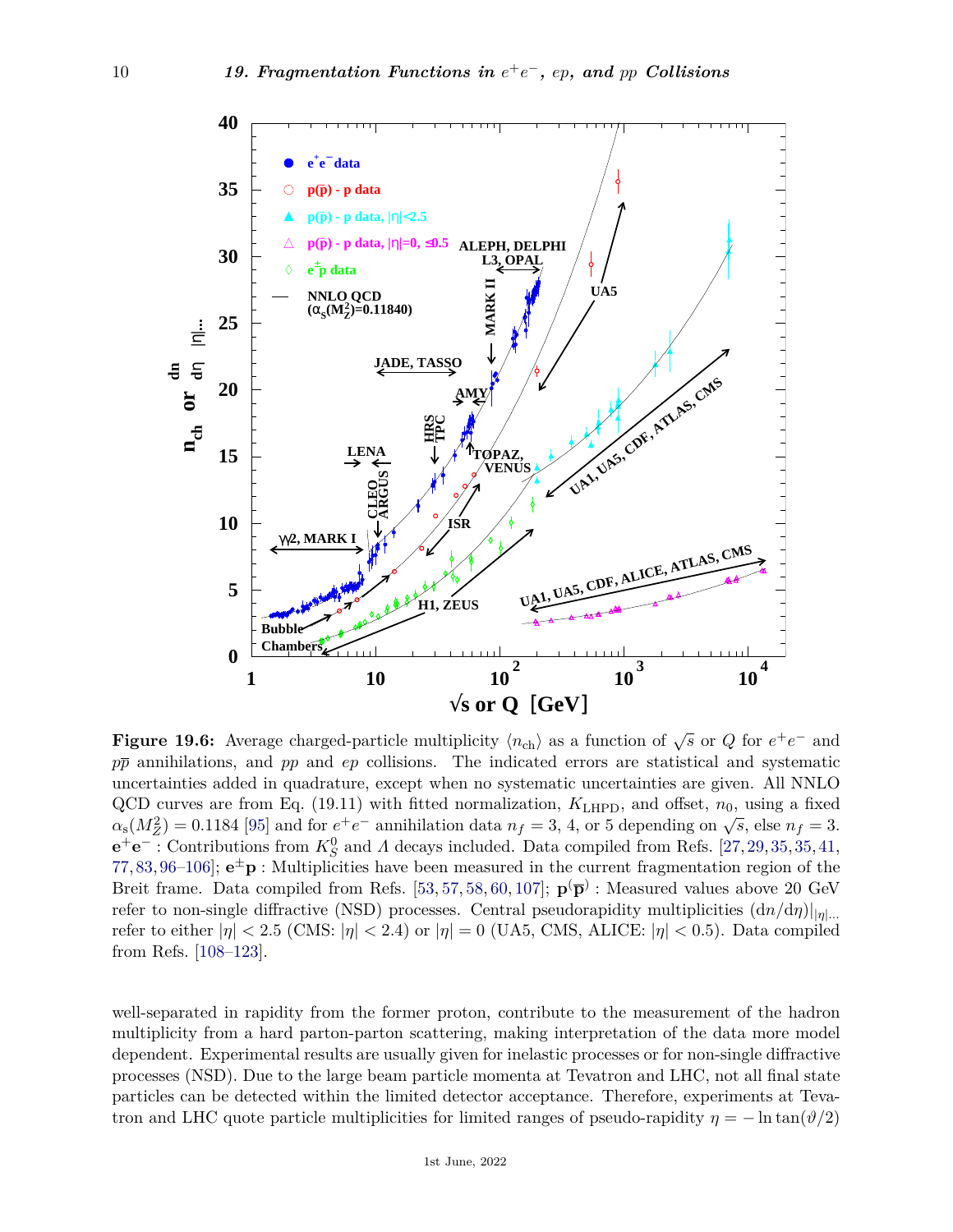or at central rapidity, i.e.  $\eta = 0$ , as shown in Fig. 19.6.

A universality of the average particle multiplicities in  $e^+e^-$  and  $p(\bar{p})$  processes has been reported in Ref. [\[124\]](#page-25-4) when considering an effective collision energy  $Q_{\text{eff}} = \sqrt{s}/k$  in  $p(\overline{p})$  reduced by a factor of  $k \approx 3$ , plus a constant offset of  $n_0 \approx 2$ . A more detailed review is available in Ref. [\[125\]](#page-25-5). According to the investigations presented in Ref. [\[126\]](#page-25-6) the universality of the energy dependence of average particle multiplicities also applies to hadron-hadron and nucleus-nucleus collisions for both full and central rapidity multiplicities. Evidence for this universality is given by the good agreement for the energy dependence of Eq. (19.11) when fit to the  $p(\overline{p})$  data as shown in Fig. 19.6.

### **19.4 Fragmentation models**

Although the scaling violations can be calculated perturbatively, the actual form of the parton fragmentation functions is non-perturbative. Perturbative evolution gives rise to a shower of quarks and gluons (partons). Multi-parton final states from leading and higher order matrix element calculations are linked to these parton showers using factorization prescriptions, also called matching schemes, see Ref. [\[127\]](#page-25-7) for an overview.

Phenomenological schemes are then used to model the carry-over of parton momenta and flavor to the hadrons. Implemented in Monte Carlo event generators (see Section 43 of this *Review*), these schemes have been tuned using  $e^+e^-$  data and provide good description of hadron collisions as well, thus providing evidence of the universality of fragmentation. However,  $e^+e^-$  mainly fix the quark jet fragmentation while it provides less constraints for modelling the gluon jet fragmentation.

### **19.5 Phenomenology of quark and gluon fragmentation functions**

The fragmentation functions are solutions to the evolution equations Eq. (19.5), but need to be specified at some initial scale  $\mu_0^2$  (usually around 1 GeV<sup>2</sup> for light quarks and gluons, and at  $m_Q^2$ for heavy quarks). A typical parameterization for a given light hadron is [\[128–](#page-25-8)[137\]](#page-26-0)

$$
D_i^h(x, \mu_0^2) = N_i x^{\alpha_i} (1 - x)^{\beta_i} \left( 1 + \gamma_i (1 - x)^{\delta_i} \right) , \qquad (19.12)
$$

where as indicated the normalization  $N_i$ , and the parameters  $\alpha_i$ ,  $\beta_i$ ,  $\gamma_i$  and  $\delta_i$  depend on the type *i* of the fragmenting parton. Heavy flavor fragmentation into heavy mesons is discussed in Sec. 19.8 below. The parameters of Eq. (19.12) are obtained by performing global fits to data on various hadron types for different combinations of partons and hadrons in  $e^+e^-$ , lepton-hadron and hadronhadron collisions. We note that the choice of parameterization of the fragmentation functions at the initial scale necessarily introduces a bias since it imposes a certain form of the functions. This bias is largely avoided in neural network approaches which offer a wide flexibility of the initial functions and have recently been applied to fragmentation functions as well [\[138\]](#page-26-1). Sets of fragmentation functions are now available for pions, kaons, protons, neutrons, *η* mesons, *Λ* baryons, and charged hadrons [\[129](#page-25-9)[–136,](#page-26-2) [138–](#page-26-1)[144\]](#page-26-3). They are all at NLO level, except for Refs. [\[138,](#page-26-1) [140,](#page-26-4) 144] which have been performed at NNLO level. The latter sets are restricted to the analysis of  $e^+e^-$  annihilation data. Recently, data from hadron-hadron collisions have been added in the framework of the neural network approach at NLO accuracy for charged hadrons [\[145\]](#page-26-5). It is noteworthy that the NNLO effects lead to an improvement in the theoretical description of the data in  $e^+e^-$  annihilation.

Data from  $e^+e^-$  annihilation present the cleanest experimental source for the measurement of fragmentation functions, but cannot be used to disentangle quark from antiquark fragmentation. Since the bulk of the  $e^+e^-$  annihilation data is obtained at the mass of the *Z*-boson, where the electroweak couplings are roughly the same for the different partons, it provides the most precise determination of the flavor-singlet combination of quark and antiquark fragmentation functions. Flavor-tagged results [\[146\]](#page-26-6), distinguishing between the light quark, charm and bottom contributions are of particular value for flavor decomposition, even though those measurements cannot be unambiguously interpreted in perturbative QCD.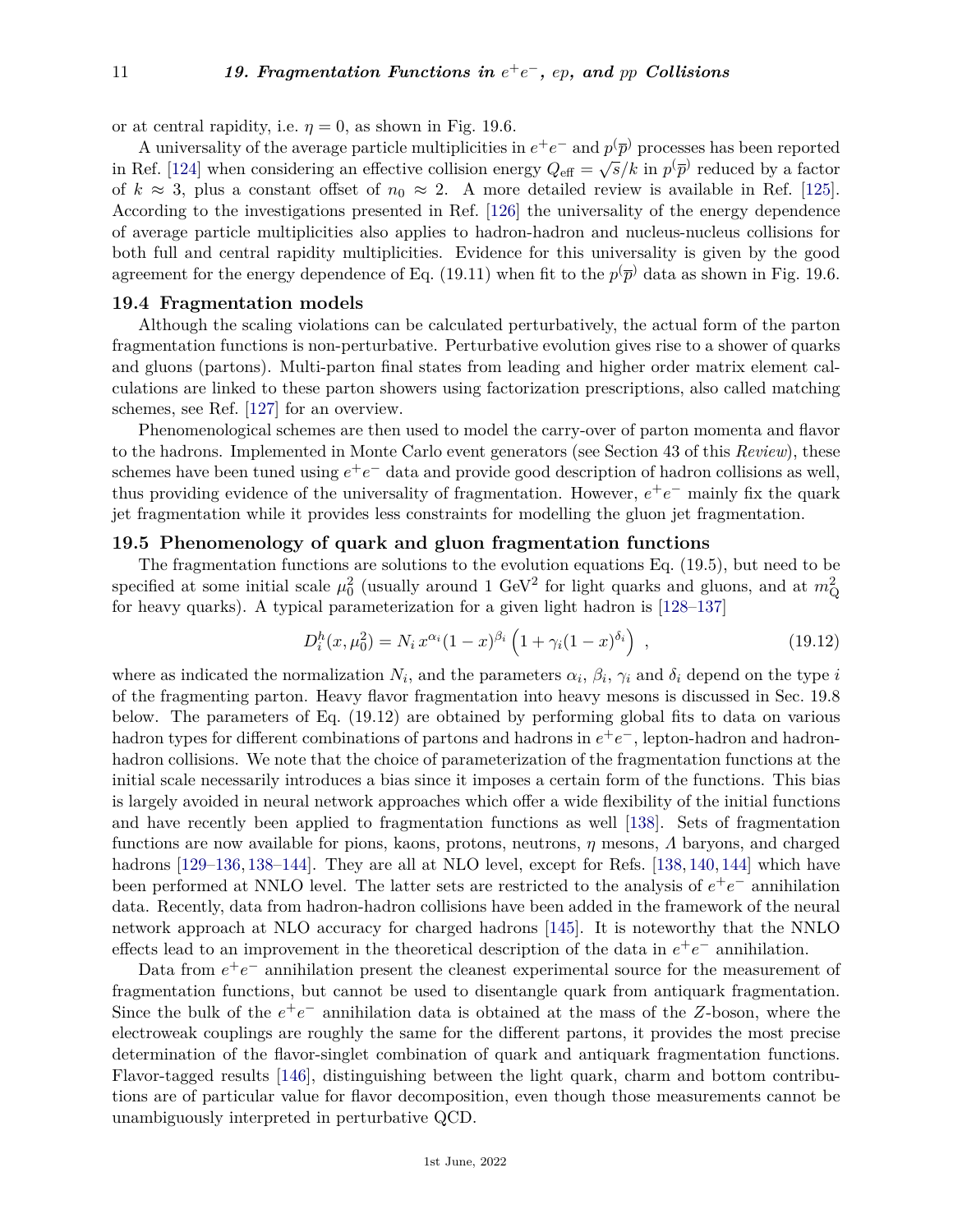The most relevant source for quark-antiquark (and also flavor) separation is provided by SIDIS data. Semi-inclusive measurements are usually performed at much lower scales than for  $e^+e^$ annihilation. The inclusion of SIDIS data in global fits allows for a wider coverage in the evolution of the fragmentation functions, resulting at the same time in a stringent test of the universality of the distributions. Charged-hadron production data in hadronic collisions also have sensitivity to (anti-)quark fragmentation functions. A recent analysis [\[142\]](#page-26-7) performs a simultaneous extraction of parton distributions and fragmentation functions based on SIDIS data.

> **Table 19.1:** Classification of spin- and transverse-momentum dependent quark fragmentation functions. For simplicity we have left out the ubiquitous label for flavor *i* of the fragmenting quark and for hadron species *h*. Each of the functions carries the argument  $(x, x^2k_T^2)$  (plus dependence on a factorization scale), where  $xk_T = p_T^h$  is the hadron's transverse momentum. *λ* and *Λ* are the quark's and hadron's helicities, respectively, and  $\vec{s}_T$  and  $\vec{S}_T$  are their transverse spin vectors. We have defined  $[\vec{a} \times \vec{b}] \equiv a^1b^2 - a^2b^1$ . Finally, *m<sup>h</sup>* is the mass of the produced hadron.

|              |                                                                             | quark polarization          |                                                                                                                                                                                     |  |
|--------------|-----------------------------------------------------------------------------|-----------------------------|-------------------------------------------------------------------------------------------------------------------------------------------------------------------------------------|--|
| hadron pol.  |                                                                             | unpolarized long. polarized | transv. polarized                                                                                                                                                                   |  |
|              |                                                                             |                             |                                                                                                                                                                                     |  |
| unpol.       |                                                                             |                             | $\frac{\left[\vec{k}_T \times \vec{s}_T\right]}{H}$ $H^{\perp}$<br>m <sub>b</sub>                                                                                                   |  |
|              |                                                                             |                             |                                                                                                                                                                                     |  |
| long. pol.   |                                                                             | $\lambda \Lambda G_L$       | $\frac{\vec{k}_T \cdot \vec{s}_T}{m_h} \Lambda H_L^{\perp}$                                                                                                                         |  |
|              |                                                                             |                             |                                                                                                                                                                                     |  |
| transv. pol. | $\frac{\left[\vec{k}_{T} \times \vec{S}_{T}\right]}{m_{h}}$ $D_{T}^{\perp}$ |                             | $\frac{\vec{k}_T\cdot\vec{S}_T}{m_h}\,\lambda\,G_T^\perp \qquad (\vec{s}_T\cdot\vec{S}_T)\,H_T + \frac{\vec{k}_T\cdot\vec{S}_T}{m_h}\frac{\vec{k}_T\cdot\vec{s}_T}{m_h}\,H_T^\perp$ |  |

The gluon fragmentation function  $D_g^h(x)$  can be extracted, in principle, from the longitudinal fragmentation structure function  $F_L$  in Eq. (19.2), as the coefficient functions  $C_{L,i}$  for quarks and gluons are comparable at order  $\alpha_s$ . However at NLO, *i.e.*, including the  $\mathcal{O}(\alpha_s^2)$  coefficient functions  $C_{L,i}^{(2)}$  [\[13\]](#page-22-11), quark fragmentation is dominant in  $F_L$  over a large part of the kinematic range, reducing the sensitivity to  $D_g^h$ . This distribution could be determined also by analyzing the scale evolution of the fragmentation functions. This possibility is limited by the lack of sufficiently precise data at energy scales away from the *Z*-resonance and the dominance of the quark contributions at medium and large values of *x*. In  $e^+e^-$  annihilation,  $D_g^h$  can also be deduced from the study of three-jet events in which the gluon jet is identified, for example, by tagging the other two jets with heavy quark decays. To leading order, the measured distributions of  $x = E_{\text{had}}/E_{\text{jet}}$  for particles in gluon jets can be identified directly with the gluon fragmentation function  $D_g^h(x)$ .

Data for  $p(\bar{p}) \to h + X$  provide much more direct constraint on  $D_g^h$ . At variance with  $e^+e^$ annihilation and SIDIS, here gluon fragmentation contributes already at the lowest order in the coupling constant. At large  $x \geq 0.5$ , where information from  $e^+e^-$  is sparse, data from hadronic colliders significantly improve extractions of  $D_g^h$  [\[128,](#page-25-8) [129,](#page-25-9) [135,](#page-26-8) [139\]](#page-26-9). Recent LHC data has been included in the NLO analyses  $[135-137]$  $[135-137]$  of pion-fragmentation functions; see Sec. $(17.7)$  for more details. Note that these analyses are currently the only ones that 'globally' incorporate available data from all sources,  $e^+e^- \to h + X$ ,  $ep \to e'h + X$  and  $pp \to h + X$ .

We note that recently a 'hybrid' type of high-*p<sup>T</sup>* jet/hadron observable has also been considered both theoretically [\[147–](#page-26-10)[153\]](#page-26-11) and experimentally [\[154–](#page-26-12)[161\]](#page-26-13). It is defined by an identified specific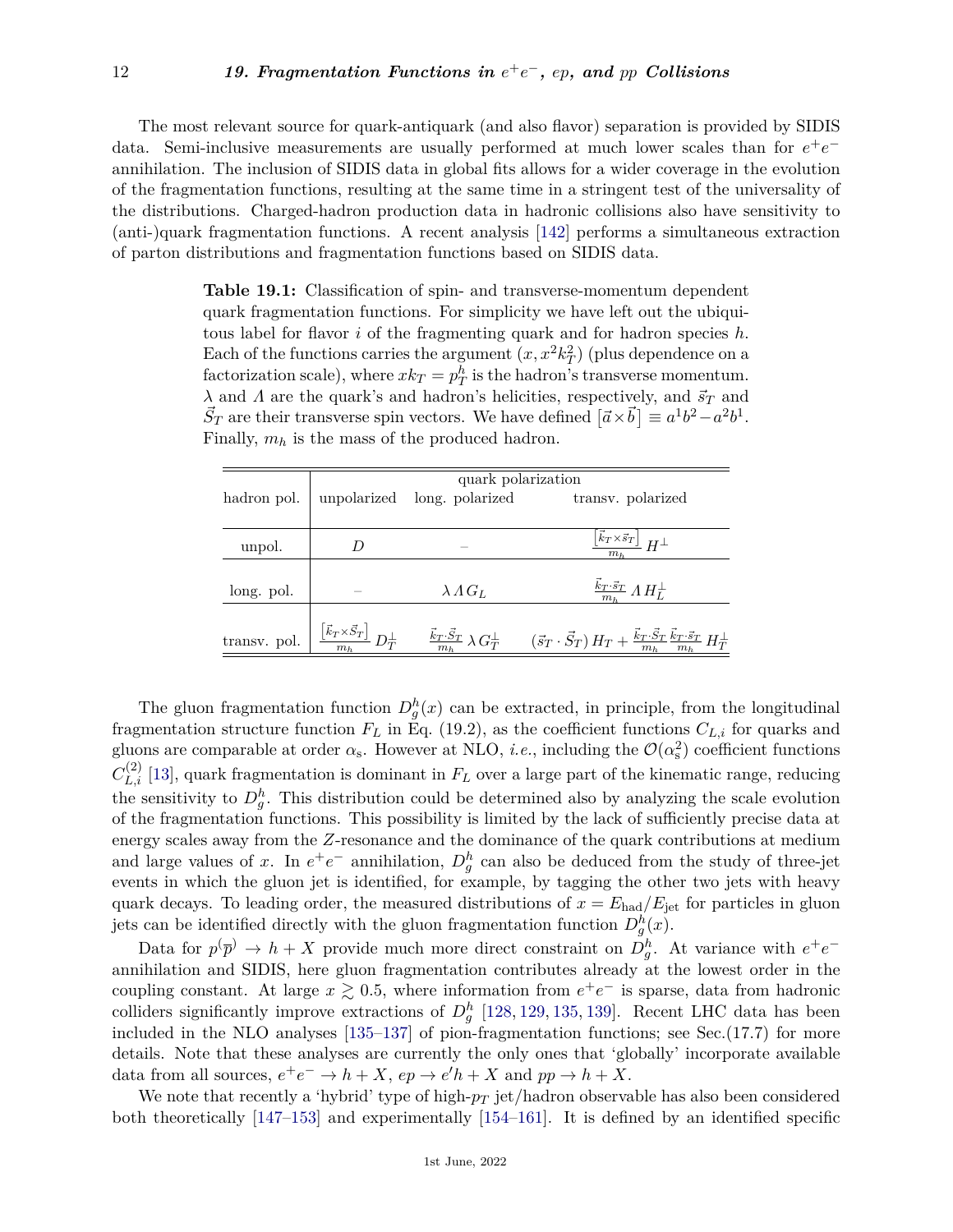hadron found inside a fully reconstructed jet. This gives rise to a *same-side* hadron-jet momentum correlation that may be addressed using perturbative methods. One of several relevant kinematical variables (see [\[152\]](#page-26-14) for an overview) is  $z_h \equiv (\vec{p}_T^h \cdot \vec{p}_T^{\text{jet}})$  $\binom{jet}{T}/\binom{jet}{T}$  $\vec{p}_T^{\text{jet}}$ )<sup>2</sup>, where  $\vec{p}_T^h$  and  $\vec{p}_T^{\text{jet}}$  $T^{\text{jet}}$  are the transverse momenta of the hadron and the jet, respectively. The observable provides an alternative window on fragmentation functions in a more exclusive setting, enabling novel tests of the universality of fragmentation functions. Varying  $z_h$  and/or the hadron species, one can map out the fragmentation functions 'locally' as functions of *x*. This is in contrast to the single-inclusive observable  $pp \rightarrow h+X$ , which inevitably samples over a broad range of *x*. Although hadron-in-jet data are not yet routinely included in analyse of fragmentation functions, a 'proof-of-principle' analysis does exist [\[162\]](#page-26-15) that shows the potential of the observable in providing constraint on fragmentation functions.

A comparison of recent NLO fits of fragmentation functions for  $\pi^+ + \pi^-$  obtained by the updated version of BDSS21 [\[137\]](#page-26-0), JAF20 [\[142\]](#page-26-7) and NNPDF1.0 [\[138\]](#page-26-1) is shown in Fig. 19.7. Differences among the functions for these sets are visible, especially for the gluon fragmentation function over the full range of x and for the quark functions at large momentum fractions. The differences are even larger for other species of hadrons like kaons and protons [\[128,](#page-25-8) [129,](#page-25-9) [133,](#page-25-10) [139\]](#page-26-9). Recent analyses [\[133,](#page-25-10) [135](#page-26-8)[–138,](#page-26-1) [142,](#page-26-7) [163,](#page-26-16) [164\]](#page-26-17) estimate the uncertainties involved in the extraction of fragmentation functions.



**Figure 19.7:** Comparison of up, strange, charm and gluon NLO fragmentation functions for  $\pi^+ + \pi^-$  at the mass of the *Z*. The different lines correspond to the results of the analyses performed in Refs. [\[137,](#page-26-0) [138,](#page-26-1) [142\]](#page-26-7).

Photonic fragmentation functions play a relevant role in the theoretical understanding of inclusive photon production in (leptonic and hadronic) high energy processes. In the sprit of the analogy between parton fragmentation functions and parton distribution functions, also photonic fragmentation functions are analogous to the photon structure function  $F_2^{\gamma}$  $2^{\gamma}$  and to the proton's photonic parton distributions (see review on structure functions in Section 18 of this *Review*). Since photons have a pointlike coupling to quarks [\[165\]](#page-26-18), the corresponding fragmentation functions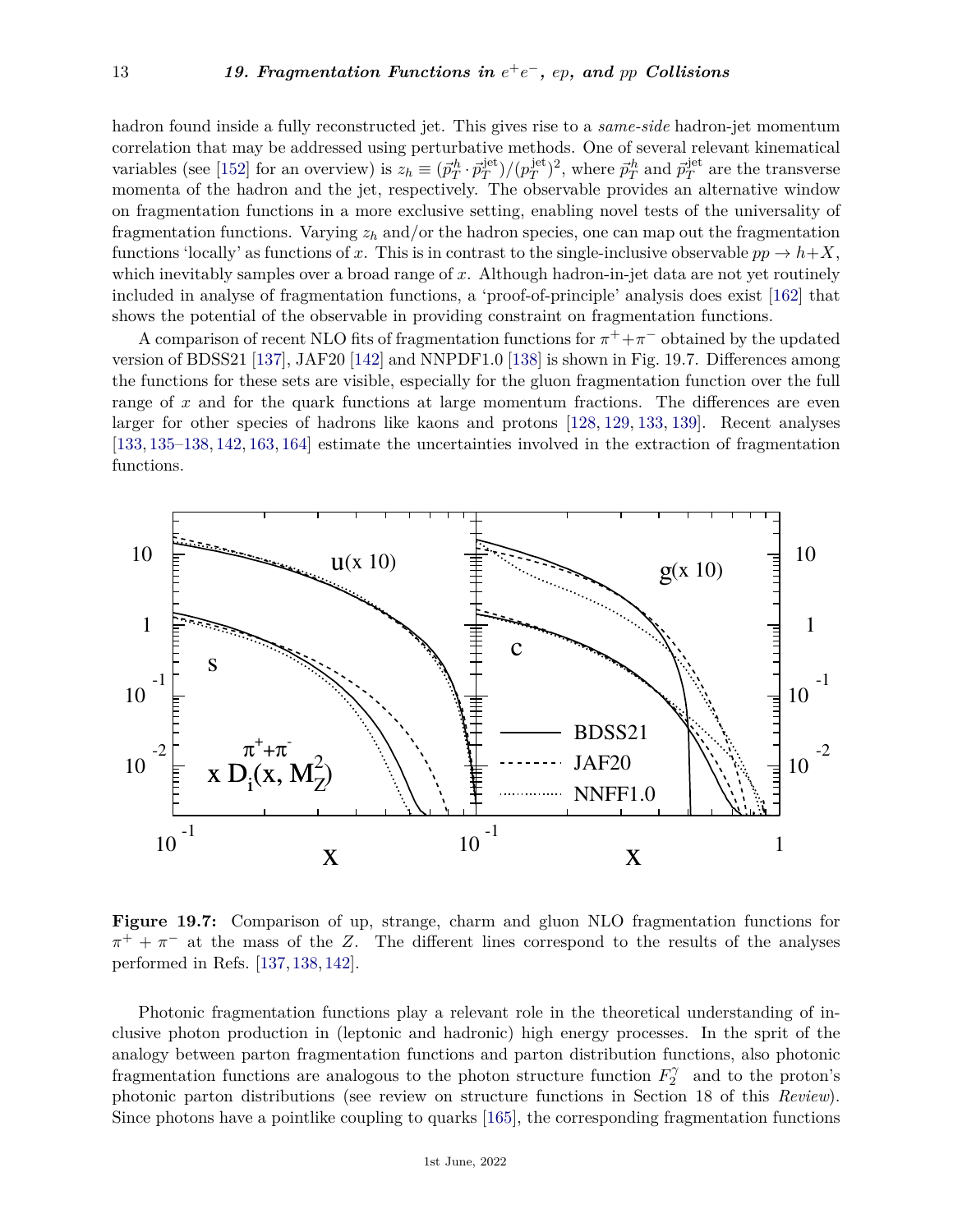obey inhomogeneous evolution equations and are generally decomposed into a perturbative and a non-perturbative component [\[132,](#page-25-11) [166,](#page-26-19) [167\]](#page-27-0). The hadronic part, sometimes approximated by the Vector Meson Dominance Model, can in principle be obtained by performing a global analysis to the available prompt photon production data [\[7,](#page-22-5)[31,](#page-23-21)[34,](#page-23-22)[38–](#page-23-7)[40,](#page-23-25)[85,](#page-24-22)[168–](#page-27-1)[170\]](#page-27-2), although in practice this has not been done. We note that also the cross section for photons produced in fully reconstructed jets has been proposed [\[171\]](#page-27-3) as a new tool for obtaining access to photon fragmentation functions, in analogy to the hadron-in-jet cross section discussed above.

# **19.6 Identified particles in**  $e^+e^-$  and semi-inclusive DIS

There is a great wealth of measurements of  $e^+e^-$  fragmentation into identified particles. A collection of references for data on fragmentation into identified particles is provided in Table 53.1 of this *Review*. As a representative example, Figure 19.9 shows differential charged-hadron spectra as functions of the scaled hadron momentum at several CM energies.

Quantitative results of studies of scaling violations in  $e^+e^-$  fragmentation have been reported in [\[7,](#page-22-5) [40,](#page-23-25) [172,](#page-27-4) [173\]](#page-27-5). Scaling violations may be used to extract a value of  $\alpha_s$ ; the values obtained are consistent with the world average (see review on QCD in Section 9 of this *Review*).

Many studies have been made of production of identified particles in lepton-hadron scattering, although fewer particle species have been measured than in  $e^+e^-$  collisions. References [\[174–](#page-27-6) [181\]](#page-27-7) and [\[182–](#page-27-8)[188\]](#page-27-9) are representative of the data from fixed target and *ep* collider experiments, respectively. QCD calculations performed at NLO provide an overall good description of the HERA data [\[51,](#page-23-4)[52,](#page-23-5)[58,](#page-23-10)[188–](#page-27-9)[190\]](#page-27-10), both for SIDIS [\[191\]](#page-27-11) and for the hadron transverse momentum distribution [\[46,](#page-23-1) [192\]](#page-27-12) in the kinematic regions in which the calculations are predictive. A first step towards an NNLO calculation for SIDIS has been presented in [\[193\]](#page-27-13).



**Figure 19.8:** (a)  $1/N \cdot dn/dx_F$  for identified strange particles in DIS at various values of *W* [\[174,](#page-27-6) [177,](#page-27-14)[182\]](#page-27-8). (b) 1*/N* ·*dn/dz* for measurements of pions in fixed-target DIS experiments [\[175,](#page-27-15)[178,](#page-27-16)[181\]](#page-27-7).

Fig. 19.8(a) compares lower-energy fixed-target and HERA data on strangeness production, showing that the HERA spectra have substantially increased multiplicities, albeit with statistical precision that is insufficient to study scaling violations. The fixed-target data show that the *Λ* rate substantially exceeds the *Λ* rate in the remnant region, owing to the conserved baryon number from the baryon target. Fig. 19.8(b) shows  $1/N \cdot dn/dz$  for neutral and charged pion production,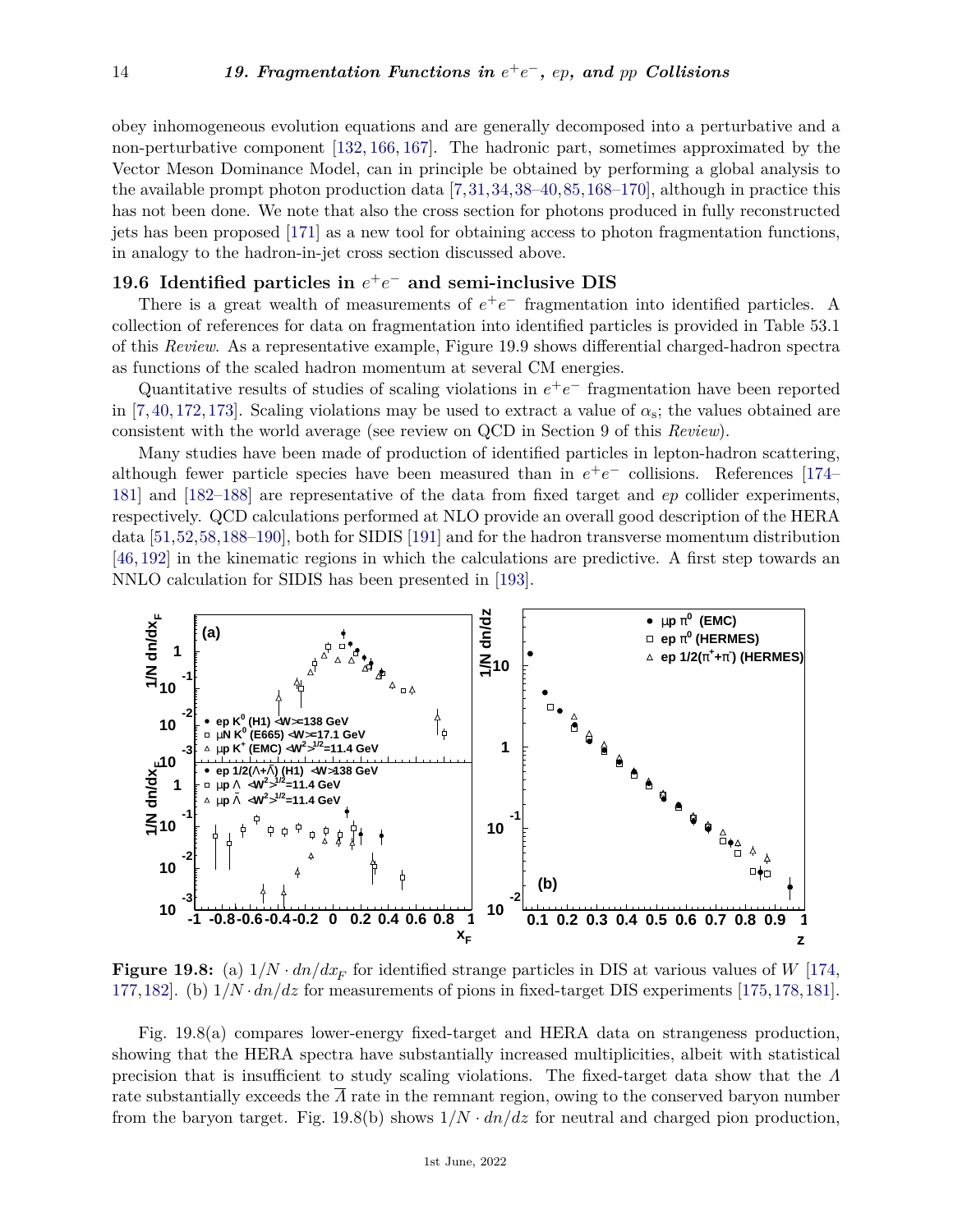

**Figure 19.9:** Scaled momentum spectra of (a)  $\pi^{\pm}$ , (b)  $K^{\pm}$ , and (c)  $p, \overline{p}$  at  $\sqrt{s} = 10, 29,$  and 91 GeV [\[43,](#page-23-26) [45,](#page-23-0) [85,](#page-24-22) [169,](#page-27-17) [194\]](#page-27-18).

where *z* is defined as the ratio of the pion energy to that of the exchanged boson, both measured in the laboratory frame. Results are shown from the HERMES and the EMC experiments, where the HERMES data have been evolved to  $\langle Q^2 \rangle = 25 \text{ GeV}^2$  at NLO QCD, in order to be comparable with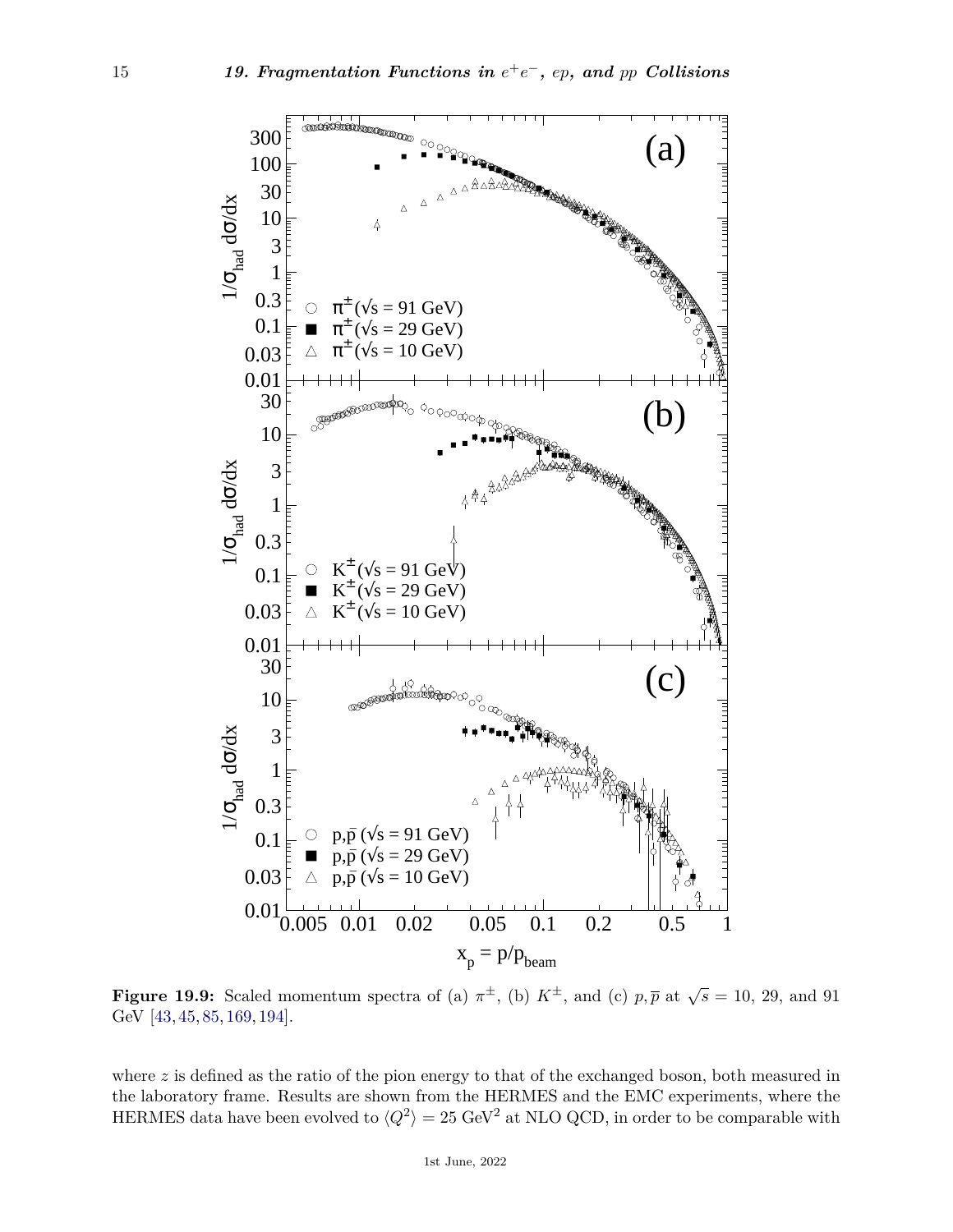the EMC data. Each of the experiments uses various kinematic cuts to ensure that the measured particles lie in the region that is expected to be associated with the struck quark. In the DIS kinematic regime accessed at these experiments, and over the range in *z* shown in Fig. 19.8, the *z* and  $x_F$  variables have similar values [\[48\]](#page-23-3). The precision data on identified particles can be used in the study of the quark flavor content of the proton [\[163,](#page-26-16) [195,](#page-27-19) [196\]](#page-27-20).

Data on identified particle production can aid the investigation of the universality of jet fragmentation in  $e^+e^-$  and DIS. The strangeness suppression factor  $\gamma_s$ , as derived principally from tuning the Lund string model [\[197\]](#page-27-21) within JETSET [\[198\]](#page-27-22), is typically found to be around 0*.*3 in  $e^+e^-$  experiments [\[75\]](#page-24-7), although values closer to 0.2 [\[199\]](#page-27-23) have also been obtained. A number of measurements of so-called  $V^0$ -particles  $(K^0, \Lambda^0)$  and the relative rates of  $V^0$ 's and inclusively produced charged particles have been performed at HERA [\[182,](#page-27-8) [183,](#page-27-24) [200\]](#page-27-25) and fixed target experi-ments [\[174\]](#page-27-6). These typically favour a stronger suppression ( $\gamma_s \approx 0.2$ ) than usually obtained from  $e^+e^-$  data, although values close to 0.3 have also been obtained [\[201,](#page-27-26) [202\]](#page-28-0).

However, when comparing the description of QCD-based models for lepton-hadron interactions and  $e^+e^-$  collisions, it is important to note that the overall description by event generators of  $\frac{1}{2}$  inclusively produced hadronic final states is more accurate in  $e^+e^-$  collisions than in lepton-hadron interactions [\[203\]](#page-28-1). Predictions of particle rates in lepton-hadron scattering are affected by uncertainties in the modelling of the parton composition of the proton and photon, the extended target remnant, and initial and final-state QCD radiation. Furthermore, the tuning of event generators for  $e^+e^-$  collisions is typically based on a larger set of parameters and uses more observables [\[75\]](#page-24-7) than are used when optimizing models for lepton-hadron data [\[204\]](#page-28-2).

#### **19.7 Fragmentation in hadron-hadron collisions**

An extensive set on high-transverse momentum (*p<sup>T</sup>* ) single-inclusive hadron data has been collected in  $h_1h_2 \to hX$  scattering processes, both at high energy colliders and fixed-target experi-ments [\[170,](#page-27-2) [205](#page-28-3)[–235\]](#page-28-4). Fig. 19.10 shows the invariant cross sections  $Ed^3\sigma/dp^3$  for a compilation of nents [110, 200–200]. Fig. 19.10 shows the invariant cross sections *E*d  $\sigma/\psi$  for a compilation neutral-pion and charged-hadron production data for energies in the range  $\sqrt{s} \approx 23$  - 7000 GeV.

The differential cross section for high-transverse momentum hadron production has been computed to NLO accuracy in perturbative QCD [\[236\]](#page-28-5). The NLO corrections are typically large and can even double the prediction for the cross section at fixed-target energies. Nevertheless, the NLO calculations significantly under-predict the cross-section for several fixed-target energy data sets [\[227,](#page-28-6) [237,](#page-29-0) [238\]](#page-29-1). Different strategies have been developed to ameliorate the theoretical description at fixed-target energies. A possible phenomenological approach involves the introduction of a non-perturbative intrinsic partonic transverse momentum [\[227,](#page-28-6) [232,](#page-28-7) [239,](#page-29-2) [240\]](#page-29-3). Furthermore, the resummation of the dominant higher order corrections at threshold produces an enhancement of the theoretical calculation that significantly improves the description of the data [\[241,](#page-29-4) [242\]](#page-29-5).

Data collected at high energy colliders are either included in global fit analyses or used as a test for the universality of fragmentation functions. A certain tension has been observed between data sets from RHIC and the LHC [\[243\]](#page-29-6). The tension can be largely resolved [\[137\]](#page-26-0) by taking properly into account the theoretical scale dependence in the global analysis, allowing factorization and renormalization scales to variate according to the kinematics of each experiment within a conventional range.

Transverse momentum distributions can usually be fit by power laws [\[244\]](#page-29-7). An approach to describe the low  $p_T$  particle spectra is the Tsallis distribution [\[245–](#page-29-8)[247\]](#page-29-9), which is based on a nonextensive generalization of the Boltzmann-Gibbs statistics. The functional form [\[248\]](#page-29-10)

$$
\frac{\mathrm{d}^2 N}{\mathrm{d}p_T \mathrm{d}y} \ = \ p_T \frac{\mathrm{d}N}{\mathrm{d}y} \frac{(n-1)(n-2)}{nT(nT + m_0(n-2))} \left[ 1 + \frac{m_T - m_0}{nT} \right]^{-n} \tag{19.13}
$$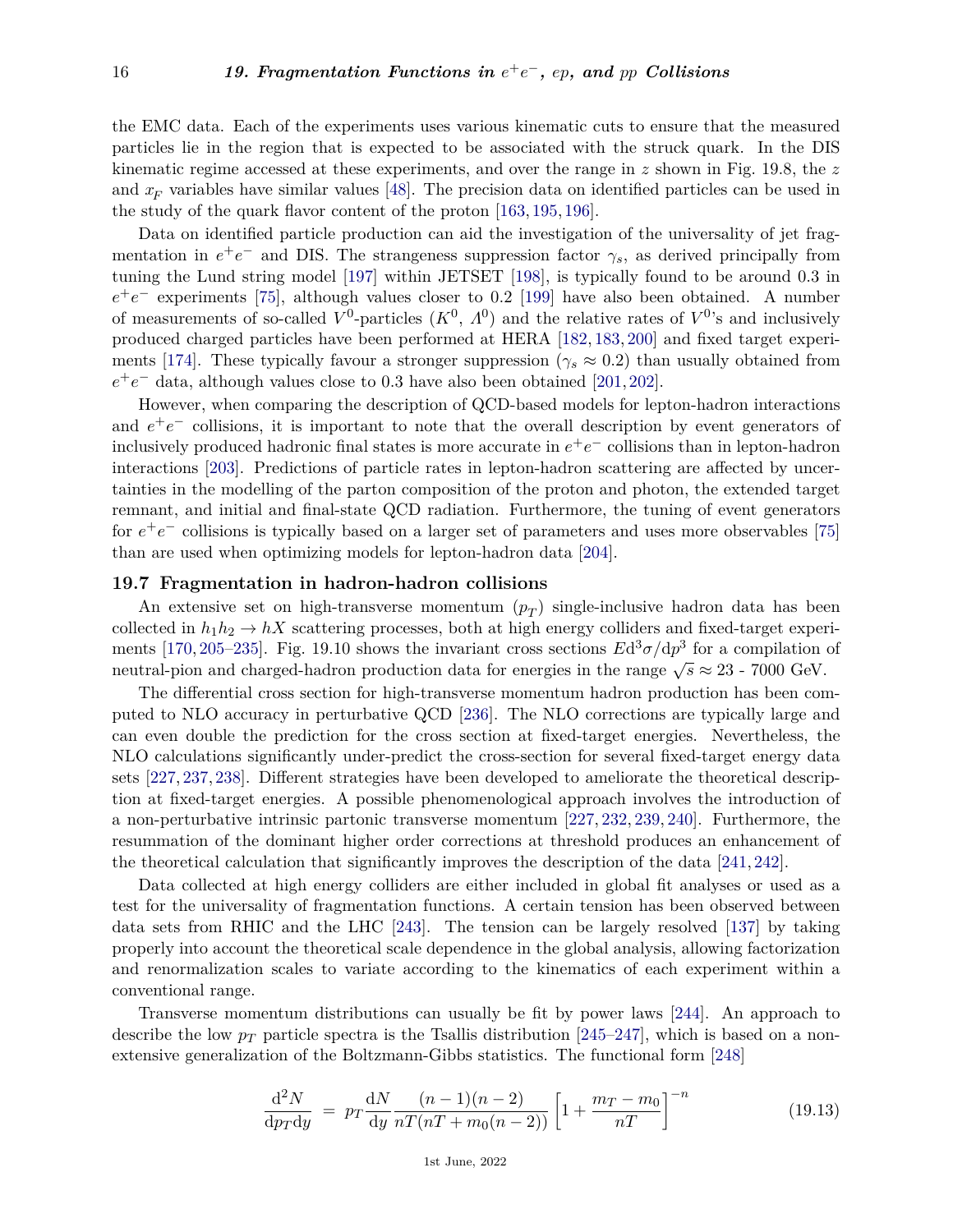

**Figure 19.10:** Selection of inclusive (a) *π* <sup>0</sup> and (b) charged-hadron production data from *pp* [\[118,](#page-25-12) [211,](#page-28-8) [225,](#page-28-9) [229](#page-28-10)[–232\]](#page-28-7) and  $p\bar{p}$  [\[114,](#page-25-13) [205,](#page-28-3) [209\]](#page-28-11) collisions.

is frequently used to fit the transverse momentum spectra, where  $dN/dy$  is the particle's multiplicity, *T* and *n* are fit parameters of the Tsallis distribution,  $m_0$  is the either the mass of the most abundant particle, i.e. the pion for inclusive spectra, or the mass of an identified particle, and  $m_T = \sqrt{p_T^2 + m_0^2}$ . The parameter *n* is related to the non-extensive parameter  $q = n/(n-1)$  of the original Tsallis formula [\[249\]](#page-29-11), and *T* is connected to the temperature in the Boltzmann-Gibbs statistics. The Tsallis distribution has been very successfully fit to measured transverse momentum distributions of both inclusive charged particles and identified particle spectra for hadron-hadron collisions, see for example [\[250–](#page-29-12)[252\]](#page-29-13), for collisions of heavy nuclei, see for example [\[253\]](#page-29-14), and also for  $e^+e^-$  collisions, see for example [\[254\]](#page-29-15). The energy dependence of the fitted Tsallis parameters has also been investigated in detail, see [\[248,](#page-29-10)[255\]](#page-29-16). Fig. 19.11 shows examples of hadron production data in  $pp$  and  $p\bar{p}$  collisions compared to Tsallis distributions.

Hadron production provides a critical observable for probing the high energy-density matter produced in heavy-ion collisions. Measurements at colliders show a suppression of inclusive hadron yields at high transverse momentum for *AA* collisions compared to *pp* scattering, indicating the formation of a dense medium opaque to quark and gluons, see e.g. [\[271\]](#page-29-17).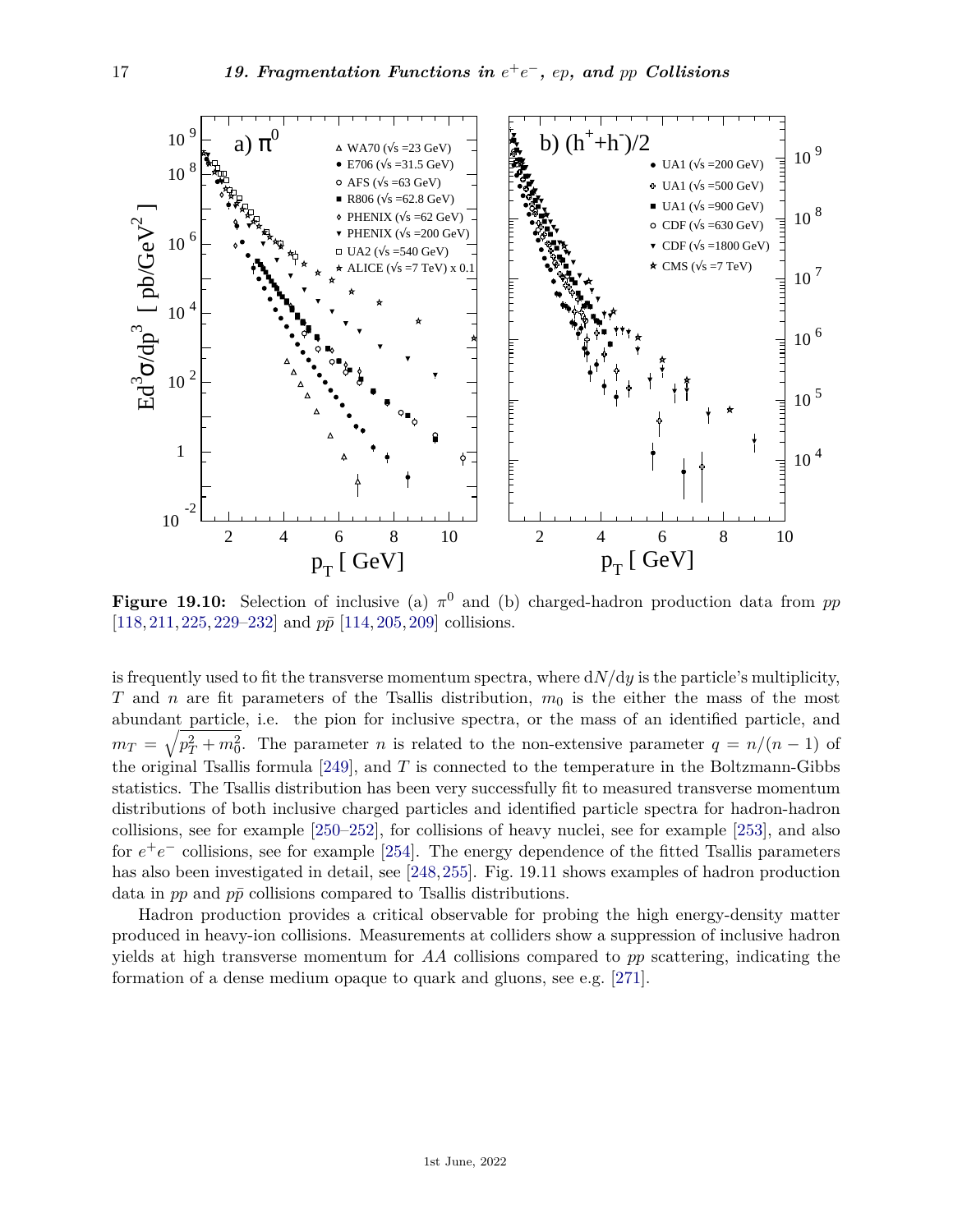

**Figure 19.11:** (a) Selection of inclusive charged-particle transverse momentum spectra [\[114,](#page-25-13) [117,](#page-25-14) [119,](#page-25-15)[121,](#page-25-16)[205,](#page-28-3)[256,](#page-29-18)[257\]](#page-29-19), normalized to the non-single diffractive cross section (NSD). (b)-(d) Selection of identified charged-particle transverse momentum spectra [\[258–](#page-29-20)[263\]](#page-29-21) normalized to the NSD cross section. All spectra are scaled to the NSD cross-section using measurements of total, inelastic, elastic, single, or non-single diffractive cross sections from [\[264–](#page-29-22)[268,](#page-29-23) [268–](#page-29-23)[270\]](#page-29-24). The overall normalization uncertainty of about 3% is not shown. Superimposed are fits of the Tsallis distribution in Eq. (19.13).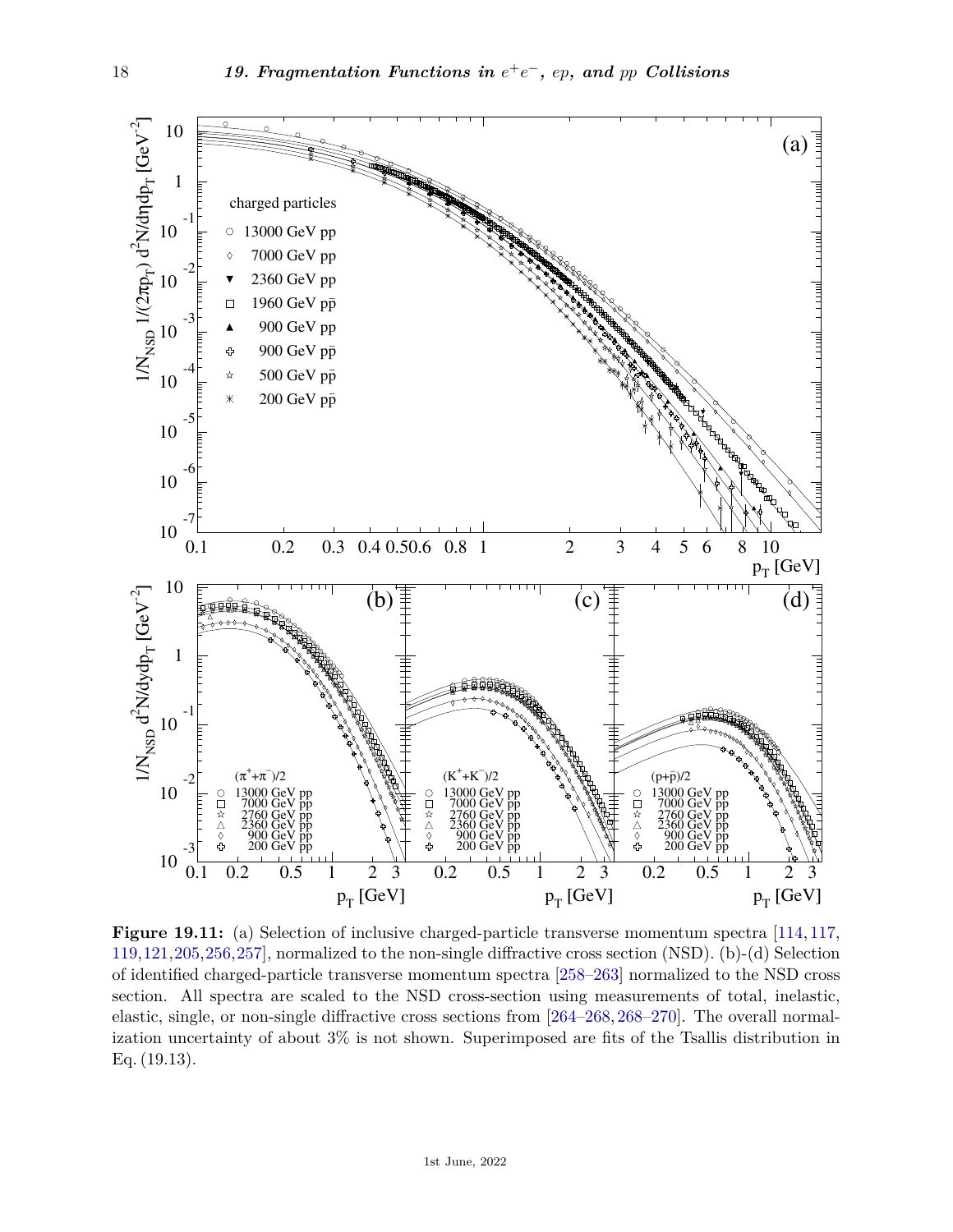# **19.8 Heavy quark fragmentation**

It was recognized very early [\[272\]](#page-30-0) that a heavy flavored meson should retain a large fraction of the momentum of the primordial heavy quark, and therefore its fragmentation function should be much harder than that of a light hadron. In the limit of a very heavy quark, one expects the fragmentation function for a heavy quark to go into any heavy hadron to be peaked near *x* = 1.

When the heavy quark is produced at a momentum much larger than its mass, one expects important perturbative effects, enhanced by powers of the logarithm of the transverse momentum over the heavy quark mass, to intervene and modify the shape of the fragmentation function. In leading logarithmic order (*i.e.*, including all powers of  $\alpha_s \log(m_Q/p_T)$ ), the total (*i.e.*, summed over all hadron types) perturbative fragmentation function is simply obtained by solving the leading evolution equation for fragmentation functions, Eq. (19.5), with the initial condition due to the finite mass of the heavy quark given by  $D_Q(x, \mu^2)|_{\mu^2 = m_Q^2} = \delta(1-x)$  and  $D_i(x, \mu^2)|_{\mu^2 = m_Q^2} = 0$  for  $i \neq Q$  (here  $D_i(x, \mu^2)$ , stands for the probability to produce a heavy quark Q from parton *i* with a fraction *x* of the parton momentum).

Several extensions of the leading logarithmic result have appeared in the literature. Next-toleading-log (NLL) order results for the perturbative heavy quark fragmentation function have been obtained in [\[273\]](#page-30-1). The resummation of the dominant logarithmic contributions at large *x* was performed in [\[274\]](#page-30-2) to next-to-leading-log accuracy. Fixed-order calculations of the fragmentation function at order  $\alpha_s^2$  in  $e^+e^-$  annihilation have appeared in [\[275\]](#page-30-3) while the initial condition for the perturbative heavy quark fragmentation function has been extended to NNLO in [\[276\]](#page-30-4).

Inclusion of non-perturbative effects in the calculation of the heavy-quark fragmentation function is done by convoluting the perturbative result with a phenomenological non-perturbative form. This form follows from the simple kinematical consideration that the formation of a hadron by attaching light quarks/anti-quarks to the heavy quark will slightly decelerate the heavy quark. Thus, its shape will show a peak that becomes increasingly centered next to  $x = 1$  the higher the quark mass. Among the most popular parameterizations we have the following:

Peterson *et al.* [277]: 
$$
D_{\text{np}}(x) \propto \frac{1}{x} \left( 1 - \frac{1}{x} - \frac{\epsilon}{1 - x} \right)^{-2}
$$
, (19.14)

Kartvelishvili *et al.* [278]: 
$$
D_{\text{np}}(x) \propto x^{\alpha}(1-x)
$$
, (19.15)  
Collins & Spiller [279]:  $D_{\text{np}}(x) \propto \left(\frac{1-x}{1} + \frac{(2-x)\epsilon_C}{1}\right) \times$ 

$$
(1+x^2) \times \left(1 - \frac{1}{x} - \frac{\epsilon C}{1-x}\right)^{-2}
$$
\n(19.16)

Colangelo & Nason [280]: 
$$
D_{\rm np}(x) \propto (1-x)^{\alpha} x^{\beta}
$$
 (19.17)

Bowler  $[281] : D_{np}(x) \propto x^{-(1+bm_{h,\perp}^2)} \times$  $[281] : D_{np}(x) \propto x^{-(1+bm_{h,\perp}^2)} \times$ 

$$
(1-x)^a \exp\left(-\frac{bm_{h,\perp}^2}{x}\right) \tag{19.18}
$$

Braaten *et al.* [\[282\]](#page-30-10) : (see Eqs*.* (31)*,*(32) in [\[282\]](#page-30-10)) (19.19)

where  $\epsilon$ ,  $\epsilon_C$ , *a*,  $bm_{h,\perp}^2$ ,  $\alpha$ , and  $\beta$  are non-perturbative parameters that depend on the heavy hadron considered. The parameters entering the non-perturbative forms are fitted together with some model of hard radiation, which can be either a shower Monte Carlo, a leading-log or NLL calculation (which may or may not include Sudakov resummation), or a fixed order calculation. In [\[275\]](#page-30-3), for example, the Peterson *et al.* [\[277\]](#page-30-5)  $\epsilon$  parameter for charm and bottom production is fitted from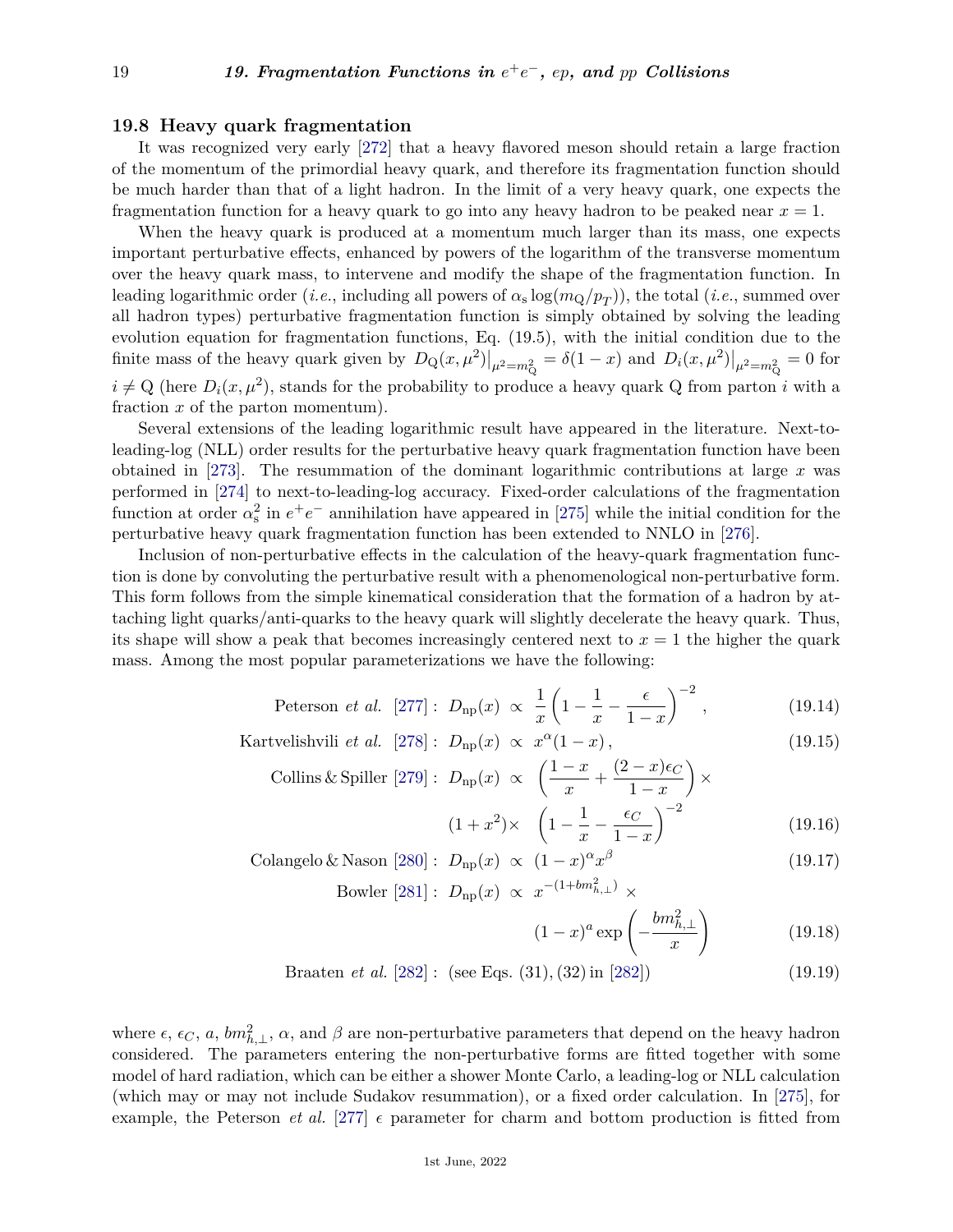the measured distributions of Refs. [\[283,](#page-30-11) [284\]](#page-30-12) for charm, and of [\[285\]](#page-30-13) for bottom. If the leadinglogarithmic approximation (LLA) is used for the perturbative part, one finds  $\epsilon_c \approx 0.05$  and  $\epsilon_b \approx$ 0.006; if a second order calculation is used one finds  $\epsilon_c \approx 0.035$  and  $\epsilon_b \approx 0.0033$ ; if a NLL improved fixed order  $\mathcal{O}(\alpha_s^2)$  calculation is used instead of NLO  $\mathcal{O}(\alpha_s)$  one finds  $\epsilon_c \approx 0.022$  and  $\epsilon_b \approx 0.0023$ . The larger values found in the LL approximation are consistent with what is obtained in the context of parton shower models [\[286\]](#page-30-14), as expected. The  $\epsilon$  parameter for charm and bottom scales roughly with the inverse square of the heavy flavor mass. This behavior can be justified by several arguments [\[272,](#page-30-0)[287,](#page-30-15)[288\]](#page-30-16). It can be used to relate the non-perturbative parts of the fragmentation functions of charm and bottom quarks [\[275,](#page-30-3) [280,](#page-30-8) [289\]](#page-30-17).

A more conventional approach [\[290\]](#page-30-18) involves the introduction of a unique set of heavy quark fragmentation functions of non-perturbative nature that obey the usual massless evolution equations in Eq. (19.5). Finite mass terms of the form  $(m_Q/p_T)^n$  are kept in the corresponding short distance coefficient function for each scattering process. Within this approach, the initial condition for the perturbative fragmentation function provides the term needed to define the correct subtraction scheme to match the massless limit for the coefficient function (see e.g. [\[291\]](#page-30-19)). Such an implementation is in line with the variable flavor number scheme introduced for parton distributions functions, as described in Section 18 of this *Review*.

High statistics data for charmed-meson production near the *Υ* resonance (excluding decay products of *B* mesons) have been published [\[292,](#page-30-20) [293\]](#page-30-21). They include results for *D* and  $D^*$ ,  $D_s$  (see also [\[294,](#page-30-22) [295\]](#page-30-23)) and *Λc*. Shown in Fig. 19.12(a) are the CLEO and BELLE inclusive cross-sections times branching ratio B,  $sBd\sigma/dx_p$ , for the production of  $D^0$  and  $D^{*+}$ . The variable  $x_p$  approximates the light-cone momentum fraction  $x$ , but is not identical to it. The two measurements are consistent with each other.



**Figure 19.12:** (a) Efficiency-corrected inclusive cross-section measurements for the production of *D*<sup>0</sup> and *D*<sup>∗+</sup> in  $e^+e^-$  measurements at  $\sqrt{s} \approx 10.6$  GeV, excluding *B* decay products [\[292\]](#page-30-20) [\[293\]](#page-30-21). (b)  $D$  and  $D$  in  $e^+e^-$  measurements at  $\sqrt{s} \approx 10.0$  GeV, excluding *D* decay products [292] [40].<br>Measured  $e^+e^-$  fragmentation function of *b* quarks into *B* hadrons at  $\sqrt{s} \approx 91$  GeV [\[296\]](#page-30-24).

The branching ratio B represents  $D^0 \to K^-\pi^+$  for the  $D^0$  results and for the  $D^{*+}$  the product of the branching fractions for  $D^{*+} \to D^0 \pi^+$  and  $D^0 \to K^- \pi^+$ . Given the high precision of CLEO's and BELLE's data, a superposition of different parametric forms for the non-perturbative contribution is needed to obtain a good fit [\[26\]](#page-22-23). Older studies are reported in Refs. [\[284,](#page-30-12) [297,](#page-30-25) [298\]](#page-30-26). Charmed meson spectra on the *Z* peak have been published by OPAL and ALEPH [\[299,](#page-30-27) [300\]](#page-30-28).

Charm quark production has also been extensively studied at HERA by the H1 and ZEUS collaborations. Measurements have been made of  $D^{*\pm}$ ,  $D^{\pm}$ , and  $D_s^{\pm}$  mesons and the  $\Lambda_c$  baryon.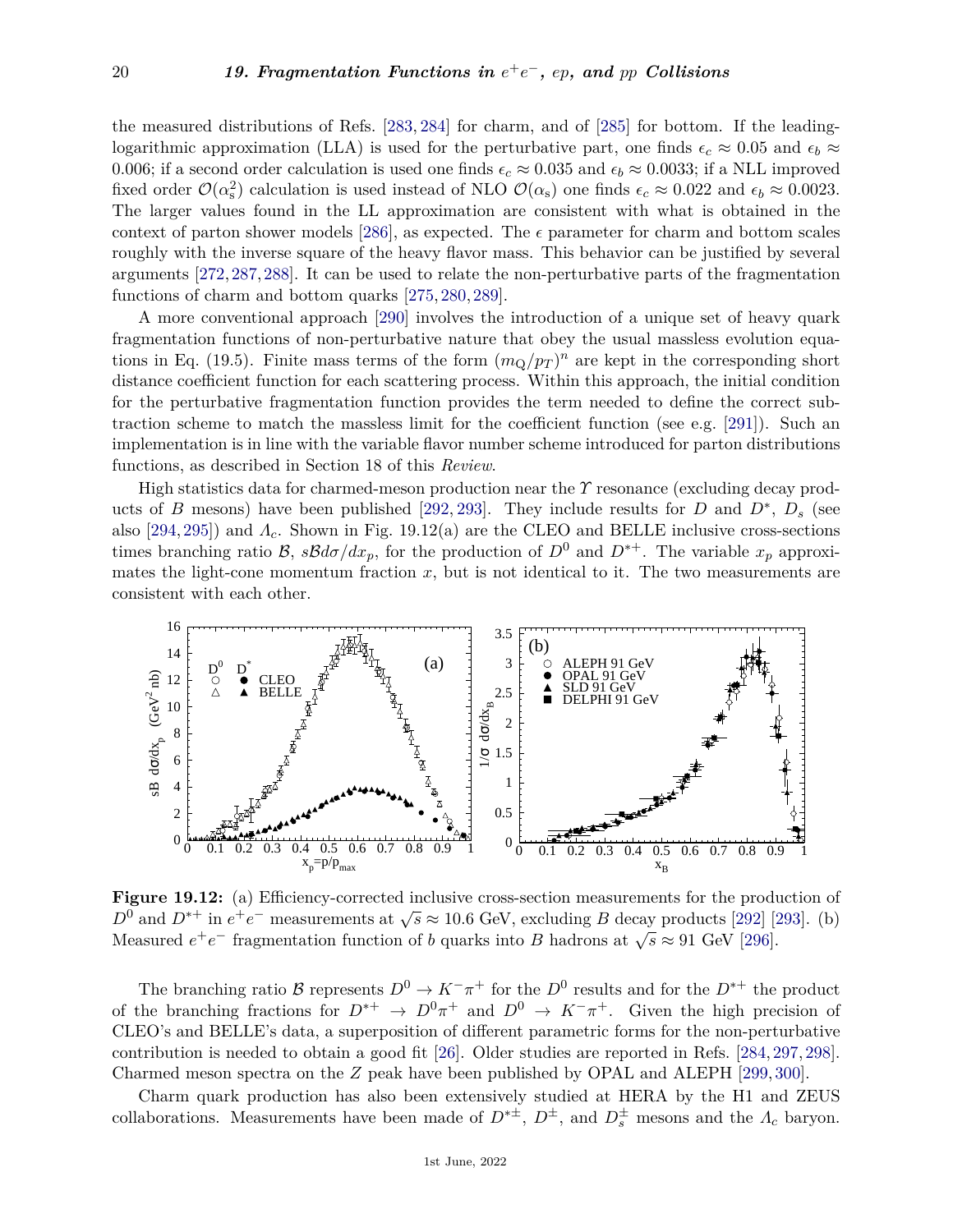See, for example, Refs. [\[301,](#page-30-29) [302\]](#page-30-30).

Experimental studies of the fragmentation function for *b* quarks, shown in Fig. 19.12(b), have been performed at LEP and SLD [\[285,](#page-30-13) [296,](#page-30-24) [303\]](#page-31-0). Commonly used methods identify the *B* meson through its semileptonic decay or based upon tracks emerging from the *B* secondary vertex. Heavy flavor contributions from gluon splitting are usually explicitly removed before fitting for the fragmentation functions. The studies in [\[296\]](#page-30-24) fit the *B* spectrum using a Monte Carlo shower model supplemented with non-perturbative fragmentation functions yielding consistent results.

The experiments measure primarily the spectrum of *B* mesons. This defines a fragmentation function that includes the effect of the decay of higher mass excitations, like the *B*<sup>∗</sup> and *B*∗∗. In the literature (cf. details in Ref. [\[304\]](#page-31-1)), there is sometimes ambiguity in what is defined to be the bottom fragmentation function. Instead of using what is directly measured (*i.e.*, the *B* meson spectrum), in some cases corrections are applied to account for  $B^*$  or  $B^{**}$  production.

Heavy-flavor production in  $e^+e^-$  collisions is the primary source of information for the role of fragmentation effects in heavy-flavor production in hadron-hadron and lepton-hadron collisions. The QCD calculations tend to underestimate the data in certain regions of phase space. Some experimental results from LHC summarized in [\[305\]](#page-31-2) show such deviations e.g. at high transverse jet momentum and also at low di-jet separation angles, see [\[306\]](#page-31-3) for details, and were already theoretically investigated in [\[307\]](#page-31-4).

Both bottomed- and charmed-meson spectra have been measured at the Tevatron with unprecedented accuracy [\[308\]](#page-31-5). The measured spectra are in good agreement with QCD calculations (including non-perturbative fragmentation effects inferred from  $e^+e^-$  data [\[309\]](#page-31-6)).

The HERA collaborations have produced a number of measurements of beauty production; see, for example, Refs. [\[301,](#page-30-29) [310–](#page-31-7)[313\]](#page-31-8). As for the Tevatron data, the HERA results are described well by QCD-based calculations using fragmentation models optimized with  $e^+e^-$  data.

Besides degrading the fragmentation function by gluon radiation, QCD evolution can also generbesides degrading the magnetication function by gluon radiation, QOD evolution can also generate soft heavy quarks, increasing in the small  $x$  region as  $\sqrt{s}$  increases. Several theoretical studies are available on the issue of how often  $b\bar{b}$  or  $c\bar{c}$  pairs are produced indirectly via a gluon splitting mechanism [\[314](#page-31-9)[–316\]](#page-31-10). Experimental results from studies on charm and bottom production via gluon splitting, given in [\[300,](#page-30-28) [317](#page-31-11)[–321\]](#page-31-12), yield weighted averages of  $\overline{n}_{g\to c\overline{c}} = 3.05 \pm 0.45\%$  and  $\overline{n}_{g \to b\overline{b}} = 0.277 \pm 0.072\%$ , respectively. The production of bottom-antibottom quark pairs via gluon splitting has also been investigated at hadron colliders, see for example [\[322–](#page-31-13)[324\]](#page-31-14).

# **19.9 Spin-dependent and transverse-momentum dependent fragmentation functions**

The fragmentation functions we have considered so far apply to the spin-averaged case in which the polarization of the produced hadron is not observed, or the hadron has spin-0. We have also only considered 'collinear' fragmentation functions  $D_i^h(x, \mu^2)$  which carry only one kinematical variable, the momentum fraction *x*. New insights into fragmentation and hadronization become available when also the dependence of fragmentation functions on the spin of the produced hadron and/or its relative transverse momentum with respect to the fragmenting parton are considered. In the latter case, one refers to the fragmentation functions as 'transverse-momentum dependent (TMD)' fragmentation functions.

Staying first with collinear fragmentation functions, two types of spin-dependent fragmentation functions to spin-1/2 hadrons can be considered. The helicity-dependent fragmentation function measures the transfer of longitudinal spin from the fragmenting parton to the hadron [\[12,](#page-22-10)[325–](#page-31-15)[328\]](#page-31-16). It is given by

$$
\Delta D_i^h(x, \mu^2) \equiv D_{i^+}^{h^+}(x, \mu^2) - D_{i^+}^{h^-}(x, \mu^2) \,, \tag{19.20}
$$

where the superscripts  $\pm$  refer to the helicities of the parton and hadron. *Λ* hyperons are ideally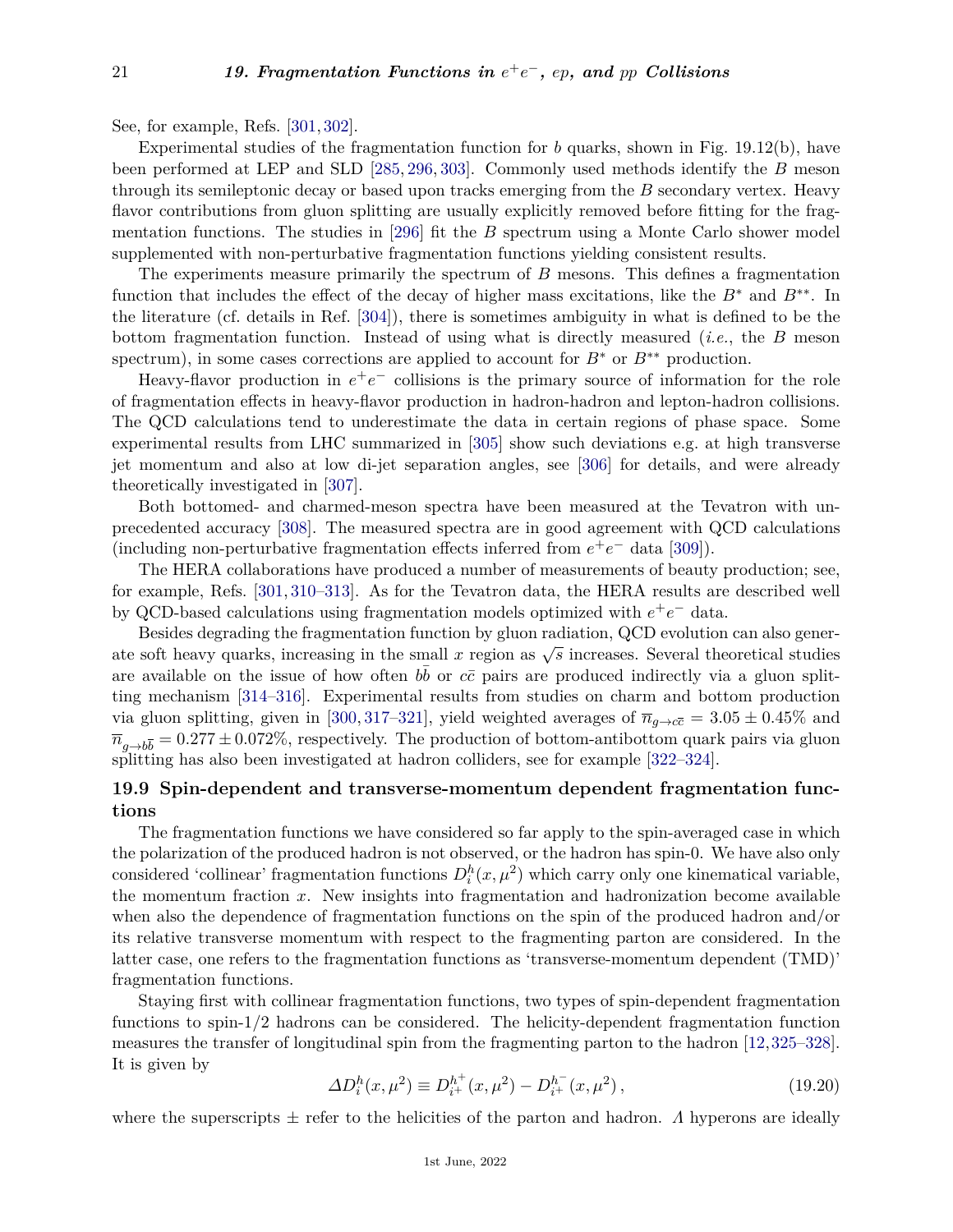suited for measurements of the  $\Delta D_i^h$ , thanks to their self-analyzing weak decay  $\Lambda \to \pi p$ . Measurements of the longitudinal spin transfer to Lambda hyperons have been presented in  $e^+e^-$  (on the *Z* resonance),  $\ell_p$ , and  $pp$  scattering in Refs. [\[329](#page-31-17)[–335\]](#page-32-0). One may readily extend Eq. (19.20) to the case of transverse polarization of hadrons and quarks [\[336\]](#page-32-1), where the corresponding fragmentation functions are known as 'transversity' fragmentation functions. There are also measurements constraining these fragmentation functions [\[330,](#page-31-18)[337,](#page-32-2)[338\]](#page-32-3). A recent phenomenological analysis was presented in [\[339\]](#page-32-4).

If the transverse-momentum  $(k_T)$  dependence of fragmentation functions is considered, there are eight types of leading-twist functions, defined by the correlations among the hadronic and partonic spin vectors and transverse-momentum vectors they represent. (For review, see [\[5\]](#page-22-3)). We note that the eight fragmentation functions given in the table below exist separately for each quark and antiquark flavor, and a similar set may be introduced for gluons. Upon integration over the transverse momentum  $k_T$  the collinear unpolarized, helicity, and transversity fragmentation functions are reproduced.

The various fragmentation functions may be obtained from spin asymmetries and angular distributions in hadron production processes. There is a large body of precision data by now on transverse-momentum distributions in  $e^+e^-$  annihilation [\[340\]](#page-32-5) and SIDIS [\[179,](#page-27-27) [341\]](#page-32-6) that provide  $\text{constraints}$  on the unpolarized TMD fragmentation functions  $D_i^h$ , which have been analyzed theoretically, partly also including TMD evolution effects and high orders of perturbation theory [\[342–](#page-32-7)[349\]](#page-32-8).

Besides the unpolarized functions *D* most of the attention in experiment and theory has been on the function  $H^{\perp}$  which describes the production of unpolarized (or spin-0) hadrons by transversely polarized quarks. This function is known as the 'Collins function' [\[350\]](#page-32-9). Its importance also derives from the fact that it may be used to probe the quark transversity PDF of the nucleon [\[351\]](#page-32-10) which gives the probability of finding a transversely polarized quark with its spin aligned or anti-aligned with the spin of a transversely polarized nucleon. The transversity function is chiral-odd, and therefore not accessible through measurements of inclusive lepton-hadron scattering. The Collins effect in semi-inclusive DIS, on the other hand, provides an avenue for accessing transversity. The Collins fragmentation function is chiral-odd and T-odd, leading to a characteristic single-spin asymmetry in the azimuthal angular distribution of the produced hadron in the hadron scattering plane. A number of SIDIS [\[352–](#page-32-11)[363\]](#page-32-12) and  $e^+e^-$  experiments [\[364–](#page-32-13)[368\]](#page-33-0) have performed measurements of the Collins effect, for charged pions and kaons. These have been analyzed theoretically [\[369,](#page-33-1)[370\]](#page-33-2), leading to an extraction of the nucleon's transversity distributions [\[370\]](#page-33-2). The Collins effect has also been studied in *pp* scattering, where one considers azimuthal transverse single-spin asymmetries for distributions of hadrons inside jets [\[161,](#page-26-13) [371,](#page-33-3) [372\]](#page-33-4).

In the context of extractions of transversity PDFs also fragmentation functions for same-side pairs of hadrons with small invariant mass, *dihadrons*, have been introduced and studied [\[373–](#page-33-5)[381\]](#page-33-6). Compared to the Collins effect, dihadron fragmentation functions have the advantage that they may be defined purely in collinear factorization. The relevant spin-dependent dihadron fragmentation function exploits a correlation between the transverse polarization of the fragmenting quark and the relative momentum of the two hadrons. In SIDIS with a transversely polarized hadron beam, the dihadron cross section then contains a specific modulation in the azimuthal orientation of the plane containing the momenta of the two hadrons. The coefficient of this modulation is a product of the spin-dependent dihadron fragmentation function and the target's transversity PDF. The dihadron fragmentation functions may be separately extracted from measurements in  $e^+e^-$  annihilation, and the Belle experiment has presented data [\[382\]](#page-33-7) that have been analyzed theoretically [\[383,](#page-33-8) [384\]](#page-33-9). In lepton scattering, HERMES [\[385\]](#page-33-10) and COMPASS [\[386,](#page-33-11) [387\]](#page-33-12) have reported data sensitive to the spin-dependent dihadron fragmentation functions, and recently the STAR experiment at RHIC has presented data in the azimuthal distribution of  $\pi^+\pi^-$  pairs produced in *pp* scattering with one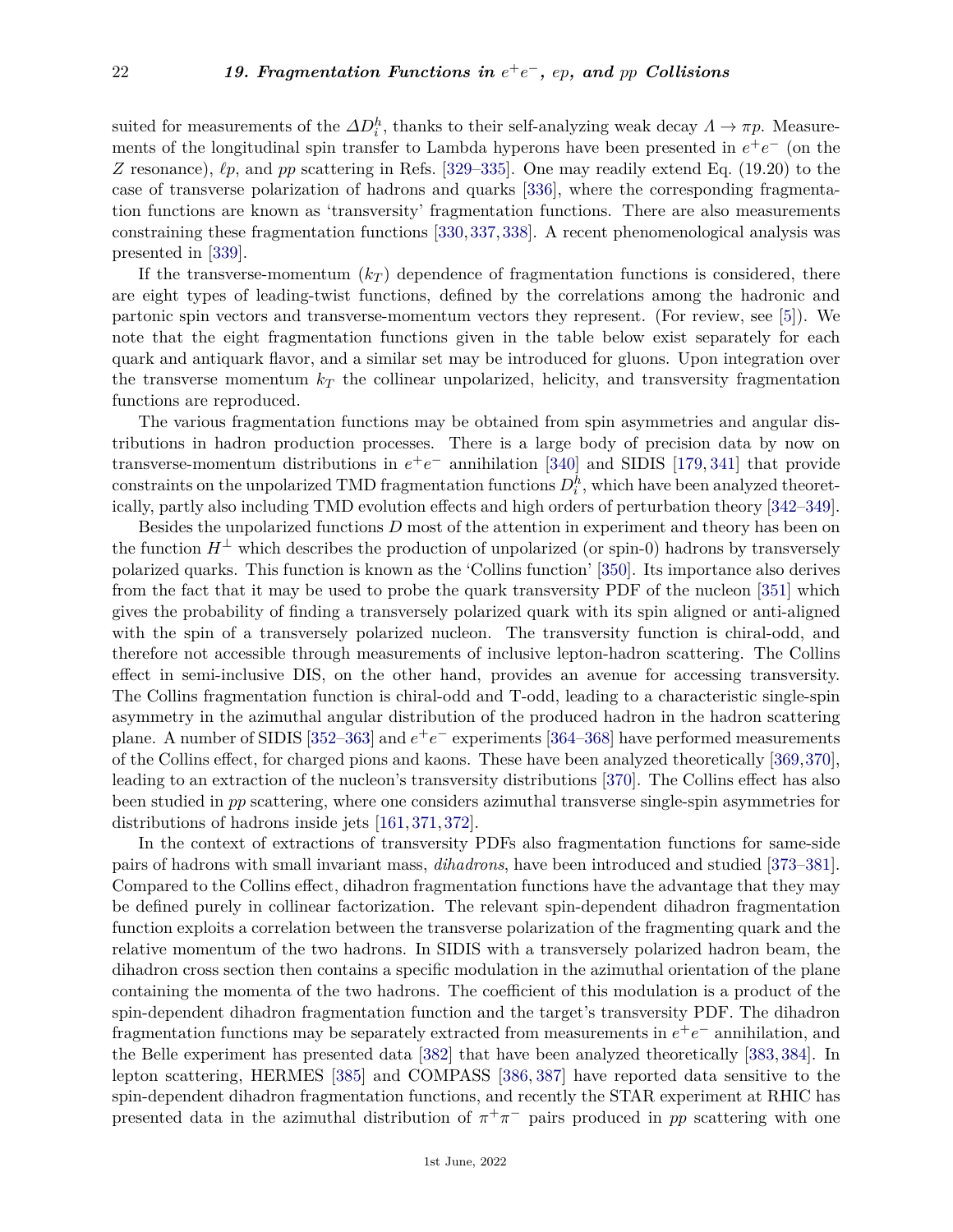transversely polarized proton [\[388\]](#page-33-13). The results have been successfully used for the extraction of transversity PDFs [\[384,](#page-33-9) [389–](#page-33-14)[391\]](#page-33-15).

### <span id="page-22-0"></span>*References*

- [1] G. Altarelli, [Phys. Rept.](http://doi.org/10.1016/0370-1573(82)90127-2) **[81](http://doi.org/10.1016/0370-1573(82)90127-2)**, 1 (1982).
- <span id="page-22-1"></span>[2] R.K. Ellis *et al.*, *QCD and Collider Physics*, Cambridge University Press (1996).
- <span id="page-22-2"></span>[3] S. Albino *et al.* (2008), [\[arXiv:0804.2021\].](https://arxiv.org/abs/0804.2021)
- [4] F. Arleo, [Eur. Phys. J.](http://doi.org/10.1140/epjc/s10052-009-0871-z) **C61**[, 603](http://doi.org/10.1140/epjc/s10052-009-0871-z) (2009), [\[arXiv:0810.1193\].](https://arxiv.org/abs/0810.1193)
- <span id="page-22-3"></span>[5] A. Metz and A. Vossen, [Prog. Part. Nucl. Phys.](http://doi.org/10.1016/j.ppnp.2016.08.003) **91**[, 136](http://doi.org/10.1016/j.ppnp.2016.08.003) (2016), [\[arXiv:1607.02521\].](https://arxiv.org/abs/1607.02521)
- <span id="page-22-4"></span>[6] P. Nason and B. R. Webber, [Nucl. Phys.](http://doi.org/10.1016/S0550-3213(96)00498-1) **B421**[, 473](http://doi.org/10.1016/S0550-3213(96)00498-1) (1994), [Erratum: Nucl. Phys.B480,755(1996)].
- <span id="page-22-5"></span>[7] D. Buskulic *et al.* (ALEPH), [Phys. Lett.](http://doi.org/10.1016/0370-2693(95)01380-6) **B357**[, 487](http://doi.org/10.1016/0370-2693(95)01380-6) (1995), [Erratum: Phys. Lett.B364,247(1995)].
- <span id="page-22-6"></span>[8] W. Kittel and E.A. De Wolf, *Soft Multihadron Dynamics*, World Scientific (2005).
- <span id="page-22-7"></span>[9] H.F. Jones, Nuovo Cimento **40A**, 1018 (1965).
- <span id="page-22-8"></span>[10] K. H. Streng, T. F. Walsh and P. M. Zerwas, [Z. Phys.](http://doi.org/10.1007/BF01474667) **C2**[, 237](http://doi.org/10.1007/BF01474667) (1979).
- <span id="page-22-9"></span>[11] G. Altarelli *et al.*, [Nucl. Phys.](http://doi.org/10.1016/0550-3213(79)90062-2) **[B160](http://doi.org/10.1016/0550-3213(79)90062-2)**, 301 (1979); R. Baier and K. Fey, [Z. Phys.](http://doi.org/10.1007/BF01545897) **C2**[, 339](http://doi.org/10.1007/BF01545897) (1979).
- <span id="page-22-10"></span>[12] D. de Florian, M. Stratmann and W. Vogelsang, [Phys. Rev.](http://doi.org/10.1103/PhysRevD.57.5811) **D57**[, 5811](http://doi.org/10.1103/PhysRevD.57.5811) (1998), [\[hep](https://arxiv.org/abs/hep-ph/9711387)[ph/9711387\].](https://arxiv.org/abs/hep-ph/9711387)
- <span id="page-22-11"></span>[13] P. J. Rijken and W. L. van Neerven, [Phys. Lett.](http://doi.org/10.1016/0370-2693(96)00898-2) **[B386](http://doi.org/10.1016/0370-2693(96)00898-2)**, 422 (1996), [\[hep-ph/9604436\];](https://arxiv.org/abs/hep-ph/9604436) P. J. Rijken and W. L. van Neerven, [Phys. Lett.](http://doi.org/10.1016/S0370-2693(96)01529-8) **[B392](http://doi.org/10.1016/S0370-2693(96)01529-8)**, 207 (1997), [\[hep-ph/9609379\];](https://arxiv.org/abs/hep-ph/9609379) P. J. Rijken and W. L. van Neerven, [Nucl. Phys.](http://doi.org/10.1016/S0550-3213(96)00669-4) **[B487](http://doi.org/10.1016/S0550-3213(96)00669-4)**, 233 (1997), [\[hep-ph/9609377\].](https://arxiv.org/abs/hep-ph/9609377)
- <span id="page-22-19"></span>[14] A. Mitov, S. Moch and A. Vogt, [Phys. Lett.](http://doi.org/10.1016/j.physletb.2006.05.005) **[B638](http://doi.org/10.1016/j.physletb.2006.05.005)**, 61 (2006), [\[hep-ph/0604053\].](https://arxiv.org/abs/hep-ph/0604053)
- <span id="page-22-12"></span>[15] A. Mitov and S.-O. Moch, [Nucl. Phys.](http://doi.org/10.1016/j.nuclphysb.2006.05.018) **[B751](http://doi.org/10.1016/j.nuclphysb.2006.05.018)**, 18 (2006), [\[hep-ph/0604160\].](https://arxiv.org/abs/hep-ph/0604160)
- <span id="page-22-13"></span>[16] V. N. Gribov and L. N. Lipatov, Sov. J. Nucl. Phys. **15**, 438 (1972), [Yad. Fiz.15,781(1972)]; V. N. Gribov and L. N. Lipatov, Sov. J. Nucl. Phys. **15**, 675 (1972), [Yad. Fiz.15,1218(1972)]; L.N. Lipatov, Sov. J. Nucl. Phys. **20**, 95 (1975); Yu.L. Dokshitzer, Sov. Phys. JETP Lett. **46**, 641 (1977); G. Altarelli and G. Parisi, [Nucl. Phys.](http://doi.org/10.1016/0550-3213(77)90384-4) **[B126](http://doi.org/10.1016/0550-3213(77)90384-4)**, 298 (1977).
- <span id="page-22-14"></span>[17] H. Georgi and H. D. Politzer, [Nucl. Phys.](http://doi.org/10.1016/0550-3213(78)90269-9) **[B136](http://doi.org/10.1016/0550-3213(78)90269-9)**, 445 (1978); J. F. Owens, [Phys. Lett.](http://doi.org/10.1016/0370-2693(78)90108-9) **[76B](http://doi.org/10.1016/0370-2693(78)90108-9)**, [85](http://doi.org/10.1016/0370-2693(78)90108-9) (1978); T. Uematsu, [Phys. Lett.](http://doi.org/10.1016/0370-2693(78)90444-6) **[79B](http://doi.org/10.1016/0370-2693(78)90444-6)**, 97 (1978).
- <span id="page-22-15"></span>[18] G. Curci, W. Furmanski and R. Petronzio, [Nucl. Phys.](http://doi.org/10.1016/0550-3213(80)90003-6) **[B175](http://doi.org/10.1016/0550-3213(80)90003-6)**, 27 (1980).
- <span id="page-22-17"></span>[19] W. Furmanski and R. Petronzio, [Phys. Lett.](http://doi.org/10.1016/0370-2693(80)90636-X) **97B**[, 437](http://doi.org/10.1016/0370-2693(80)90636-X) (1980).
- [20] E. G. Floratos, C. Kounnas and R. Lacaze, [Nucl. Phys.](http://doi.org/10.1016/0550-3213(81)90434-X) **[B192](http://doi.org/10.1016/0550-3213(81)90434-X)**, 417 (1981).
- <span id="page-22-22"></span>[21] J. Kalinowski, K. Konishi and T. R. Taylor, [Nucl. Phys.](http://doi.org/10.1016/0550-3213(81)90351-5) **[B181](http://doi.org/10.1016/0550-3213(81)90351-5)**, 221 (1981).
- <span id="page-22-16"></span>[22] M. Stratmann and W. Vogelsang, [Nucl. Phys.](http://doi.org/10.1016/S0550-3213(97)00182-X) **[B496](http://doi.org/10.1016/S0550-3213(97)00182-X)**, 41 (1997), [\[hep-ph/9612250\].](https://arxiv.org/abs/hep-ph/9612250)
- <span id="page-22-18"></span>[23] Yu. L. Dokshitzer, G. Marchesini and G. P. Salam, [Phys. Lett.](http://doi.org/10.1016/j.physletb.2006.02.023) **[B634](http://doi.org/10.1016/j.physletb.2006.02.023)**, 504 (2006), [\[hep](https://arxiv.org/abs/hep-ph/0511302)[ph/0511302\].](https://arxiv.org/abs/hep-ph/0511302)
- <span id="page-22-21"></span><span id="page-22-20"></span>[24] S. Moch and A. Vogt, [Phys. Lett.](http://doi.org/10.1016/j.physletb.2007.10.069) **[B659](http://doi.org/10.1016/j.physletb.2007.10.069)**, 290 (2008), [\[arXiv:0709.3899\].](https://arxiv.org/abs/0709.3899)
- [25] A. A. Almasy, S. Moch and A. Vogt, [Nucl. Phys.](http://doi.org/10.1016/j.nuclphysb.2011.08.028) **[B854](http://doi.org/10.1016/j.nuclphysb.2011.08.028)**, 133 (2012), [\[arXiv:1107.2263\].](https://arxiv.org/abs/1107.2263)
- <span id="page-22-23"></span>[26] M. Cacciari, P. Nason and C. Oleari, [JHEP](http://doi.org/10.1088/1126-6708/2006/04/006) **04**[, 006](http://doi.org/10.1088/1126-6708/2006/04/006) (2006), [\[hep-ph/0510032\];](https://arxiv.org/abs/hep-ph/0510032) M. Cacciari, P. Nason and C. Oleari, [JHEP](http://doi.org/10.1088/1126-6708/2005/10/034) **10**[, 034](http://doi.org/10.1088/1126-6708/2005/10/034) (2005), [\[hep-ph/0504192\].](https://arxiv.org/abs/hep-ph/0504192)
- <span id="page-22-24"></span>[27] P. Abreu *et al.* (DELPHI), [Eur. Phys. J.](http://doi.org/10.1007/s100529801013) **C6**[, 19](http://doi.org/10.1007/s100529801013) (1999).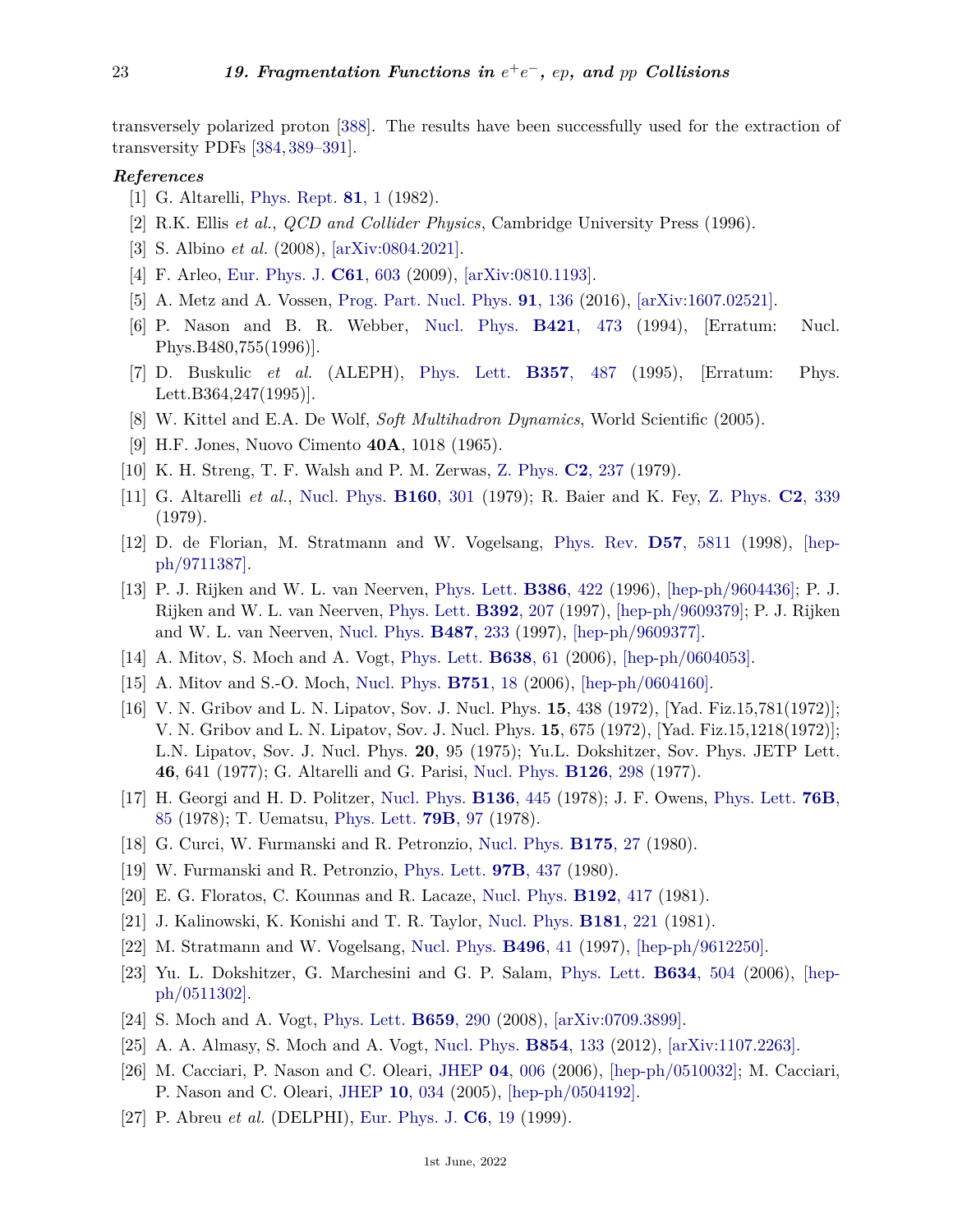- [28] R. Barate *et al.* (ALEPH), [Phys. Rept.](http://doi.org/10.1016/S0370-1573(97)00045-8) **[294](http://doi.org/10.1016/S0370-1573(97)00045-8)**, 1 (1998).
- <span id="page-23-17"></span>[29] D. Buskulic *et al.* (ALEPH), [Z. Phys.](http://doi.org/10.1007/s002880050330) **C73**[, 409](http://doi.org/10.1007/s002880050330) (1997).
- <span id="page-23-18"></span>[30] B. Adeva *et al.* (L3), [Phys. Lett.](http://doi.org/10.1016/0370-2693(91)90159-N) **[B259](http://doi.org/10.1016/0370-2693(91)90159-N)**, 199 (1991).
- <span id="page-23-21"></span>[31] Y. K. Li *et al.* (AMY), [Phys. Rev.](http://doi.org/10.1103/PhysRevD.41.2675) **D41**[, 2675](http://doi.org/10.1103/PhysRevD.41.2675) (1990).
- [32] D. Bender *et al.*, [Phys. Rev.](http://doi.org/10.1103/PhysRevD.31.1) **[D31](http://doi.org/10.1103/PhysRevD.31.1)**, 1 (1985).
- [33] G. S. Abrams *et al.*, [Phys. Rev. Lett.](http://doi.org/10.1103/PhysRevLett.64.1334) **64**[, 1334](http://doi.org/10.1103/PhysRevLett.64.1334) (1990).
- <span id="page-23-22"></span>[34] A. Petersen *et al.*, [Phys. Rev.](http://doi.org/10.1103/PhysRevD.37.1) **[D37](http://doi.org/10.1103/PhysRevD.37.1)**, 1 (1988).
- <span id="page-23-19"></span>[35] G. Alexander *et al.* (OPAL), [Z. Phys.](http://doi.org/10.1007/s002880050237) **C72**[, 191](http://doi.org/10.1007/s002880050237) (1996).
- [36] K. Ackerstaff *et al.* (OPAL), [Z. Phys.](http://doi.org/10.1007/s002880050462) **C75**[, 193](http://doi.org/10.1007/s002880050462) (1997).
- [37] G. Abbiendi *et al.* (OPAL), [Eur. Phys. J.](http://doi.org/10.1007/s100520050015) **C16**[, 185](http://doi.org/10.1007/s100520050015) (2000), [\[hep-ex/0002012\].](https://arxiv.org/abs/hep-ex/0002012)
- <span id="page-23-7"></span>[38] W. Braunschweig *et al.* (TASSO), [Z. Phys.](http://doi.org/10.1007/BF01552339) **C47**[, 187](http://doi.org/10.1007/BF01552339) (1990).
- [39] K. Ackerstaff *et al.* (OPAL), [Eur. Phys. J.](http://doi.org/10.1007/s100529901067) **C7**[, 369](http://doi.org/10.1007/s100529901067) (1999), [\[hep-ex/9807004\].](https://arxiv.org/abs/hep-ex/9807004)
- <span id="page-23-25"></span>[40] P. Abreu *et al.* (DELPHI), [Phys. Lett.](http://doi.org/10.1016/S0370-2693(97)00256-6) **[B398](http://doi.org/10.1016/S0370-2693(97)00256-6)**, 194 (1997).
- <span id="page-23-24"></span>[41] G. Abbiendi *et al.* (OPAL), [Eur. Phys. J.](http://doi.org/10.1140/epjc/s2004-01964-4) **C37**[, 1, 25](http://doi.org/10.1140/epjc/s2004-01964-4) (2004), [\[hep-ex/0404026\].](https://arxiv.org/abs/hep-ex/0404026)
- [42] R. Brandelik *et al.* (TASSO), [Phys. Lett.](http://doi.org/10.1016/0370-2693(82)90017-X) **[114B](http://doi.org/10.1016/0370-2693(82)90017-X)**, 65 (1982).
- <span id="page-23-26"></span>[43] K. Abe *et al.* (SLD), [Phys. Rev.](http://doi.org/10.1103/PhysRevD.69.072003) **D69**[, 072003](http://doi.org/10.1103/PhysRevD.69.072003) (2004), [\[hep-ex/0310017\].](https://arxiv.org/abs/hep-ex/0310017)
- [44] H. Aihara *et al.* (TPC/Two Gamma), [Phys. Rev. Lett.](http://doi.org/10.1103/PhysRevLett.61.1263) **61**[, 1263](http://doi.org/10.1103/PhysRevLett.61.1263) (1988).
- <span id="page-23-0"></span>[45] M. Leitgab *et al.* (Belle), [Phys. Rev. Lett.](http://doi.org/10.1103/PhysRevLett.111.062002) **111**[, 062002](http://doi.org/10.1103/PhysRevLett.111.062002) (2013), [\[arXiv:1301.6183\].](https://arxiv.org/abs/1301.6183)
- <span id="page-23-1"></span>[46] P. Aurenche *et al.*, [Eur. Phys. J.](http://doi.org/10.1140/epjc/s2004-01722-8) **C34**[, 277](http://doi.org/10.1140/epjc/s2004-01722-8) (2004), [\[hep-ph/0312359\];](https://arxiv.org/abs/hep-ph/0312359) A. Daleo, D. de Florian and R. Sassot, [Phys. Rev.](http://doi.org/10.1103/PhysRevD.71.034013) **D71**[, 034013](http://doi.org/10.1103/PhysRevD.71.034013) (2005), [\[hep-ph/0411212\];](https://arxiv.org/abs/hep-ph/0411212) B. A. Kniehl, G. Kramer and M. Maniatis, [Nucl. Phys.](http://doi.org/10.1016/j.nuclphysb.2005.01.031) **[B711](http://doi.org/10.1016/j.nuclphysb.2005.01.031)**, 345 (2005), [Erratum: Nucl. Phys.B720,231(2005)], [\[hep-ph/0411300\].](https://arxiv.org/abs/hep-ph/0411300)
- <span id="page-23-2"></span>[47] B. Wang *et al.*, [Phys. Rev.](http://doi.org/10.1103/PhysRevD.99.094029) **D99**[, 9, 094029](http://doi.org/10.1103/PhysRevD.99.094029) (2019), [\[arXiv:1903.01529\].](https://arxiv.org/abs/1903.01529)
- <span id="page-23-3"></span>[48] M. R. Adams *et al.* (E-665), [Phys. Lett.](http://doi.org/10.1016/0370-2693(91)91030-Y) **[B272](http://doi.org/10.1016/0370-2693(91)91030-Y)**, 163 (1991).
- [49] M. Arneodo *et al.* (European Muon), [Z. Phys.](http://doi.org/10.1007/BF01596893) **C35**[, 417](http://doi.org/10.1007/BF01596893) (1987).
- [50] I. Abt *et al.* (H1), [Z. Phys.](http://doi.org/10.1007/BF01580319) **C63**[, 377](http://doi.org/10.1007/BF01580319) (1994).
- <span id="page-23-5"></span><span id="page-23-4"></span>[51] M. Derrick *et al.* (ZEUS), [Z. Phys.](http://doi.org/10.1007/s002880050075) **[C70](http://doi.org/10.1007/s002880050075)**, 1 (1996), [\[hep-ex/9511010\].](https://arxiv.org/abs/hep-ex/9511010)
- [52] J. Breitweg *et al.* (ZEUS), [Phys. Lett.](http://doi.org/10.1016/S0370-2693(97)01194-5) **[B414](http://doi.org/10.1016/S0370-2693(97)01194-5)**, 428 (1997), [\[hep-ex/9710011\].](https://arxiv.org/abs/hep-ex/9710011)
- <span id="page-23-6"></span>[53] F. D. Aaron *et al.* (H1), [Phys. Lett.](http://doi.org/10.1016/j.physletb.2007.07.073) **[B654](http://doi.org/10.1016/j.physletb.2007.07.073)**, 148 (2007), [\[arXiv:0706.2456\].](https://arxiv.org/abs/0706.2456)
- <span id="page-23-8"></span>[54] P. Abreu *et al.* (DELPHI), [Phys. Lett.](http://doi.org/10.1016/0370-2693(93)90587-8) **[B311](http://doi.org/10.1016/0370-2693(93)90587-8)**, 408 (1993).
- <span id="page-23-9"></span>[55] S. Aid *et al.* (H1), [Nucl. Phys.](http://doi.org/10.1016/0550-3213(95)91599-H) **[B445](http://doi.org/10.1016/0550-3213(95)91599-H)**, 3 (1995), [\[hep-ex/9505003\].](https://arxiv.org/abs/hep-ex/9505003)
- <span id="page-23-23"></span>[56] M. Derrick *et al.* (ZEUS), [Z. Phys.](http://doi.org/10.1007/BF01564824) **[C67](http://doi.org/10.1007/BF01564824)**, 93 (1995), [\[hep-ex/9501012\].](https://arxiv.org/abs/hep-ex/9501012)
- <span id="page-23-20"></span>[57] C. Adloff *et al.* (H1), [Nucl. Phys.](http://doi.org/10.1016/S0550-3213(97)00585-3) **[B504](http://doi.org/10.1016/S0550-3213(97)00585-3)**, 3 (1997), [\[hep-ex/9707005\].](https://arxiv.org/abs/hep-ex/9707005)
- <span id="page-23-10"></span>[58] J. Breitweg *et al.* (ZEUS), [Eur. Phys. J.](http://doi.org/10.1007/s100520050630) **C11**[, 251](http://doi.org/10.1007/s100520050630) (1999), [\[hep-ex/9903056\].](https://arxiv.org/abs/hep-ex/9903056)
- <span id="page-23-12"></span><span id="page-23-11"></span>[59] J. F. Patrick *et al.*, [Phys. Rev. Lett.](http://doi.org/10.1103/PhysRevLett.49.1232) **49**[, 1232](http://doi.org/10.1103/PhysRevLett.49.1232) (1982).
- [60] S. Chekanov *et al.* (ZEUS), [JHEP](http://doi.org/10.1088/1126-6708/2008/06/061) **06**[, 061](http://doi.org/10.1088/1126-6708/2008/06/061) (2008), [\[arXiv:0803.3878\].](https://arxiv.org/abs/0803.3878)
- <span id="page-23-13"></span>[61] A. H. Mueller, [Phys. Lett.](http://doi.org/10.1016/0370-2693(81)90581-5) **[104B](http://doi.org/10.1016/0370-2693(81)90581-5)**, 161 (1981).
- <span id="page-23-14"></span>[62] A. Bassetto *et al.*, [Nucl. Phys.](http://doi.org/10.1016/0550-3213(82)90161-4) **[B207](http://doi.org/10.1016/0550-3213(82)90161-4)**, 189 (1982).
- <span id="page-23-15"></span>[63] Yu.L. Dokshitzer *et al.*, Z. Phys. **C15**, 324 (1982).
- <span id="page-23-16"></span>[64] A. H. Mueller, [Nucl. Phys.](http://doi.org/10.1016/0550-3213(83)90176-1) **[B213](http://doi.org/10.1016/0550-3213(83)90176-1)**, 85 (1983); A. H. Mueller, [Nucl. Phys.](http://doi.org/10.1016/0550-3213(84)90202-5) **[B241](http://doi.org/10.1016/0550-3213(84)90202-5)**, 141 (1984).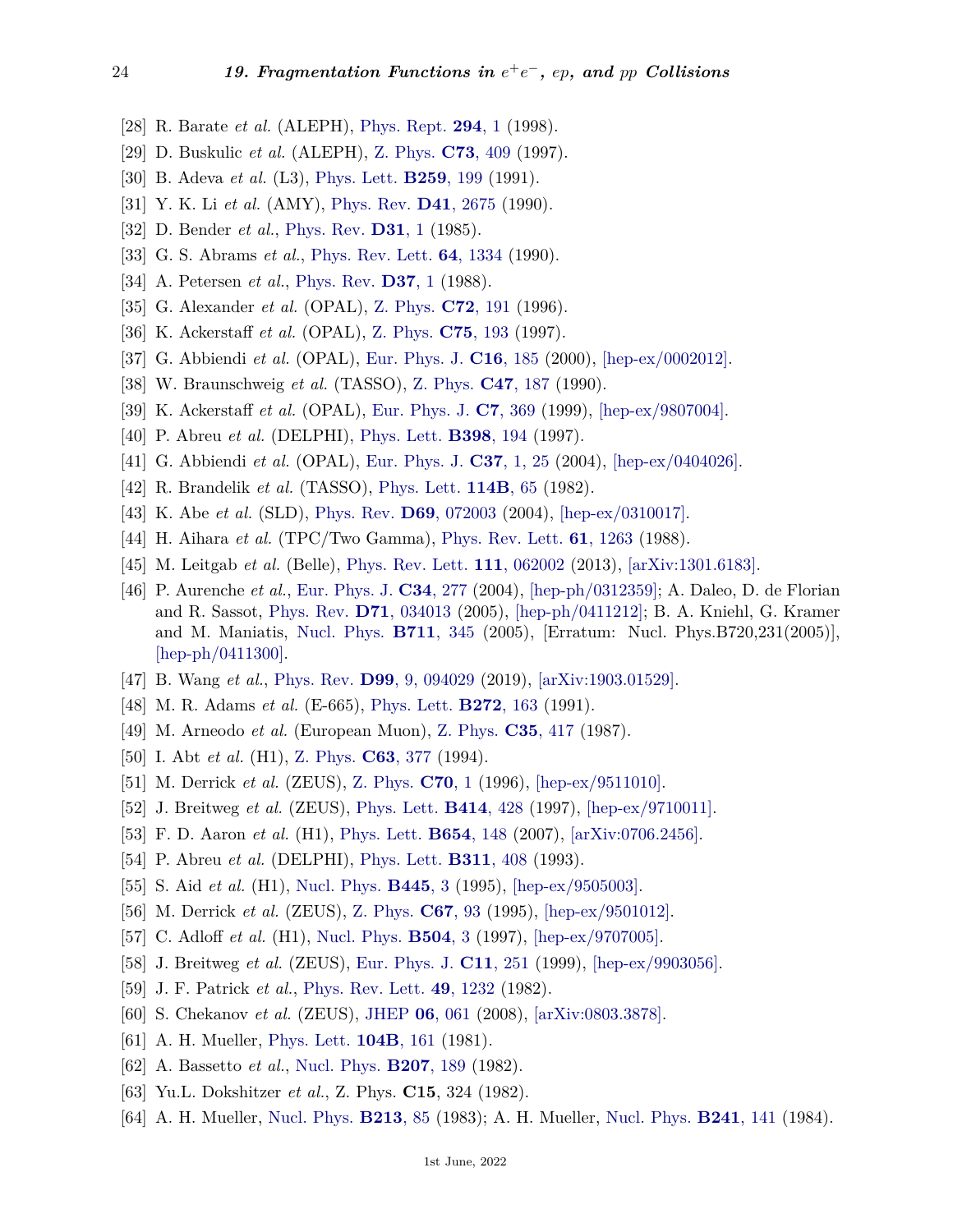- <span id="page-24-0"></span>[65] Y. L. Dokshitzer, V. A. Khoze and S. I. Troian, [Int. J. Mod. Phys.](http://doi.org/10.1142/S0217751X92000818) **A7**[, 1875](http://doi.org/10.1142/S0217751X92000818) (1992).
- <span id="page-24-1"></span>[66] Yu.L. Dokshitzer *et al.*, *Basics of Perturbative QCD*, Editions Frontières (1991).
- <span id="page-24-2"></span>[67] V. A. Khoze and W. Ochs, [Int. J. Mod. Phys.](http://doi.org/10.1142/S0217751X97001638) **A12**[, 2949](http://doi.org/10.1142/S0217751X97001638) (1997), [\[hep-ph/9701421\].](https://arxiv.org/abs/hep-ph/9701421)
- <span id="page-24-3"></span>[68] C. P. Fong and B. R. Webber, [Nucl. Phys.](http://doi.org/10.1016/0550-3213(91)90302-E) **[B355](http://doi.org/10.1016/0550-3213(91)90302-E)**, 54 (1991).
- <span id="page-24-4"></span>[69] S. Albino *et al.*, [Phys. Rev. Lett.](http://doi.org/10.1103/PhysRevLett.95.232002) **95**[, 232002](http://doi.org/10.1103/PhysRevLett.95.232002) (2005), [\[hep-ph/0503170\].](https://arxiv.org/abs/hep-ph/0503170)
- [70] S. Albino *et al.*, [Phys. Rev.](http://doi.org/10.1103/PhysRevD.73.054020) **D73**[, 054020](http://doi.org/10.1103/PhysRevD.73.054020) (2006), [\[hep-ph/0510319\].](https://arxiv.org/abs/hep-ph/0510319)
- [71] S. Albino *et al.*, [Nucl. Phys.](http://doi.org/10.1016/j.nuclphysb.2011.05.014) **[B851](http://doi.org/10.1016/j.nuclphysb.2011.05.014)**, 86 (2011), [\[arXiv:1104.3018\];](https://arxiv.org/abs/1104.3018) S. Albino *et al.*, [Nucl. Phys.](http://doi.org/10.1016/j.nuclphysb.2011.10.030) **[B855](http://doi.org/10.1016/j.nuclphysb.2011.10.030)**, 801 (2012), [\[arXiv:1108.3948\].](https://arxiv.org/abs/1108.3948)
- [72] A. Vogt, [JHEP](http://doi.org/10.1007/JHEP10(2011)025) **10**[, 025](http://doi.org/10.1007/JHEP10(2011)025) (2011), [\[arXiv:1108.2993\];](https://arxiv.org/abs/1108.2993) C. H. Kom, A. Vogt and K. Yeats, [JHEP](http://doi.org/10.1007/JHEP10(2012)033) **10**[, 033](http://doi.org/10.1007/JHEP10(2012)033) (2012), [\[arXiv:1207.5631\].](https://arxiv.org/abs/1207.5631)
- <span id="page-24-5"></span>[73] D. P. Anderle *et al.*, [Phys. Rev.](http://doi.org/10.1103/PhysRevD.95.054003) **D95**[, 5, 054003](http://doi.org/10.1103/PhysRevD.95.054003) (2017), [\[arXiv:1611.03371\].](https://arxiv.org/abs/1611.03371)
- <span id="page-24-6"></span>[74] P. Bolzoni, B. A. Kniehl and A. V. Kotikov, [Phys. Rev. Lett.](http://doi.org/10.1103/PhysRevLett.109.242002) **109**[, 242002](http://doi.org/10.1103/PhysRevLett.109.242002) (2012), [\[arXiv:1209.5914\];](https://arxiv.org/abs/1209.5914) P. Bolzoni, B. A. Kniehl and A. V. Kotikov, [Nucl. Phys.](http://doi.org/10.1016/j.nuclphysb.2013.06.025) **[B875](http://doi.org/10.1016/j.nuclphysb.2013.06.025)**, 18 (2013), [\[arXiv:1305.6017\].](https://arxiv.org/abs/1305.6017)
- <span id="page-24-7"></span>[75] P. Abreu *et al.* (DELPHI), [Z. Phys.](http://doi.org/10.1007/s002880050295) **[C73](http://doi.org/10.1007/s002880050295)**, 11 (1996).
- <span id="page-24-13"></span>[76] P. Abreu *et al.* (DELPHI), [Z. Phys.](http://doi.org/10.1007/s002880050312) **C73**[, 229](http://doi.org/10.1007/s002880050312) (1997).
- <span id="page-24-14"></span>[77] P. Achard *et al.* (L3), [Phys. Rept.](http://doi.org/10.1016/j.physrep.2004.07.002) **[399](http://doi.org/10.1016/j.physrep.2004.07.002)**, 71 (2004), [\[hep-ex/0406049\].](https://arxiv.org/abs/hep-ex/0406049)
- <span id="page-24-8"></span>[78] R. Itoh *et al.* (TOPAZ), [Phys. Lett.](http://doi.org/10.1016/0370-2693(94)01685-6) **[B345](http://doi.org/10.1016/0370-2693(94)01685-6)**, 335 (1995), [\[hep-ex/9412015\].](https://arxiv.org/abs/hep-ex/9412015)
- [79] M. Althoff *et al.* (TASSO), [Z. Phys.](http://doi.org/10.1007/BF01547419) **C22**[, 307](http://doi.org/10.1007/BF01547419) (1984).
- <span id="page-24-9"></span>[80] M. Z. Akrawy *et al.* (OPAL), [Phys. Lett.](http://doi.org/10.1016/0370-2693(90)91911-T) **[B247](http://doi.org/10.1016/0370-2693(90)91911-T)**, 617 (1990).
- [81] W. Dunwoodie *et al.* (BES), [Phys. Rev.](http://doi.org/10.1103/PhysRevD.69.072002) **D69**[, 072002](http://doi.org/10.1103/PhysRevD.69.072002) (2004), [\[hep-ex/0306055\].](https://arxiv.org/abs/hep-ex/0306055)
- [82] D. Buskulic *et al.* (ALEPH), [Z. Phys.](http://doi.org/10.1007/BF01482583) **C55**[, 209](http://doi.org/10.1007/BF01482583) (1992).
- <span id="page-24-20"></span>[83] A. Heister *et al.* (ALEPH), [Eur. Phys. J.](http://doi.org/10.1140/epjc/s2004-01891-4) **C35**[, 457](http://doi.org/10.1140/epjc/s2004-01891-4) (2004).
- [84] P. Abreu *et al.* (DELPHI), [Phys. Lett.](http://doi.org/10.1016/0370-2693(92)90879-9) **[B275](http://doi.org/10.1016/0370-2693(92)90879-9)**, 231 (1992).
- <span id="page-24-22"></span>[85] P. Abreu *et al.* (DELPHI), [Eur. Phys. J.](http://doi.org/10.1007/s100529800989) **C5**[, 585](http://doi.org/10.1007/s100529800989) (1998).
- [86] P. Abreu *et al.* (DELPHI), [Phys. Lett.](http://doi.org/10.1016/S0370-2693(99)00601-2) **[B459](http://doi.org/10.1016/S0370-2693(99)00601-2)**, 397 (1999).
- [87] M. Acciarri *et al.* (L3), [Phys. Lett.](http://doi.org/10.1016/S0370-2693(98)01404-X) **[B444](http://doi.org/10.1016/S0370-2693(98)01404-X)**, 569 (1998).
- <span id="page-24-15"></span>[88] TPC/TWO-GAMMA Collab.: H. Aihara *et al.*, LBL 23737.
- <span id="page-24-10"></span>[89] B. R. Webber, [Phys. Lett.](http://doi.org/10.1016/0370-2693(84)91510-7) **[143B](http://doi.org/10.1016/0370-2693(84)91510-7)**, 501 (1984).
- <span id="page-24-11"></span>[90] Y. I. Azimov *et al.*, [Z. Phys.](http://doi.org/10.1007/BF01642482) **[C27](http://doi.org/10.1007/BF01642482)**, 65 (1985).
- <span id="page-24-12"></span>[91] Y. I. Azimov *et al.*, [Z. Phys.](http://doi.org/10.1007/BF01479529) **C31**[, 213](http://doi.org/10.1007/BF01479529) (1986).
- <span id="page-24-16"></span>[92] I. M. Dremin and J. W. Gary, [Phys. Rept.](http://doi.org/10.1016/S0370-1573(00)00117-4) **349**[, 301](http://doi.org/10.1016/S0370-1573(00)00117-4) (2001), [\[hep-ph/0004215\].](https://arxiv.org/abs/hep-ph/0004215)
- <span id="page-24-17"></span>[93] I. M. Dremin and V. A. Nechitailo, [Mod. Phys. Lett.](http://doi.org/10.1142/S0217732394001301) **A9**[, 1471](http://doi.org/10.1142/S0217732394001301) (1994), [\[hep-ex/9406002\].](https://arxiv.org/abs/hep-ex/9406002)
- <span id="page-24-19"></span><span id="page-24-18"></span>[94] S. J. Brodsky and J. F. Gunion, [Phys. Rev. Lett.](http://doi.org/10.1103/PhysRevLett.37.402) **37**[, 402](http://doi.org/10.1103/PhysRevLett.37.402) (1976).
- <span id="page-24-21"></span>[95] J. Beringer *et al.* (Particle Data Group), [Phys. Rev.](http://doi.org/10.1103/PhysRevD.86.010001) **D86**[, 010001](http://doi.org/10.1103/PhysRevD.86.010001) (2012).
- [96] R. Akers *et al.* (OPAL), [Z. Phys.](http://doi.org/10.1007/BF01566668) **C68**[, 203](http://doi.org/10.1007/BF01566668) (1995).
- [97] P. D. Acton *et al.* (OPAL), [Z. Phys.](http://doi.org/10.1007/BF01559731) **C53**[, 539](http://doi.org/10.1007/BF01559731) (1992).
- [98] D. Buskulic *et al.* (ALEPH), [Z. Phys.](http://doi.org/10.1007/BF02907382) **[C69](http://doi.org/10.1007/BF02907382)**, 15 (1995).
- [99] P. Abreu *et al.* (DELPHI), [Phys. Lett.](http://doi.org/10.1016/0370-2693(96)00134-7) **[B372](http://doi.org/10.1016/0370-2693(96)00134-7)**, 172 (1996).
- [100] P. Abreu *et al.* (DELPHI), [Phys. Lett.](http://doi.org/10.1016/S0370-2693(97)01248-3) **[B416](http://doi.org/10.1016/S0370-2693(97)01248-3)**, 233 (1998).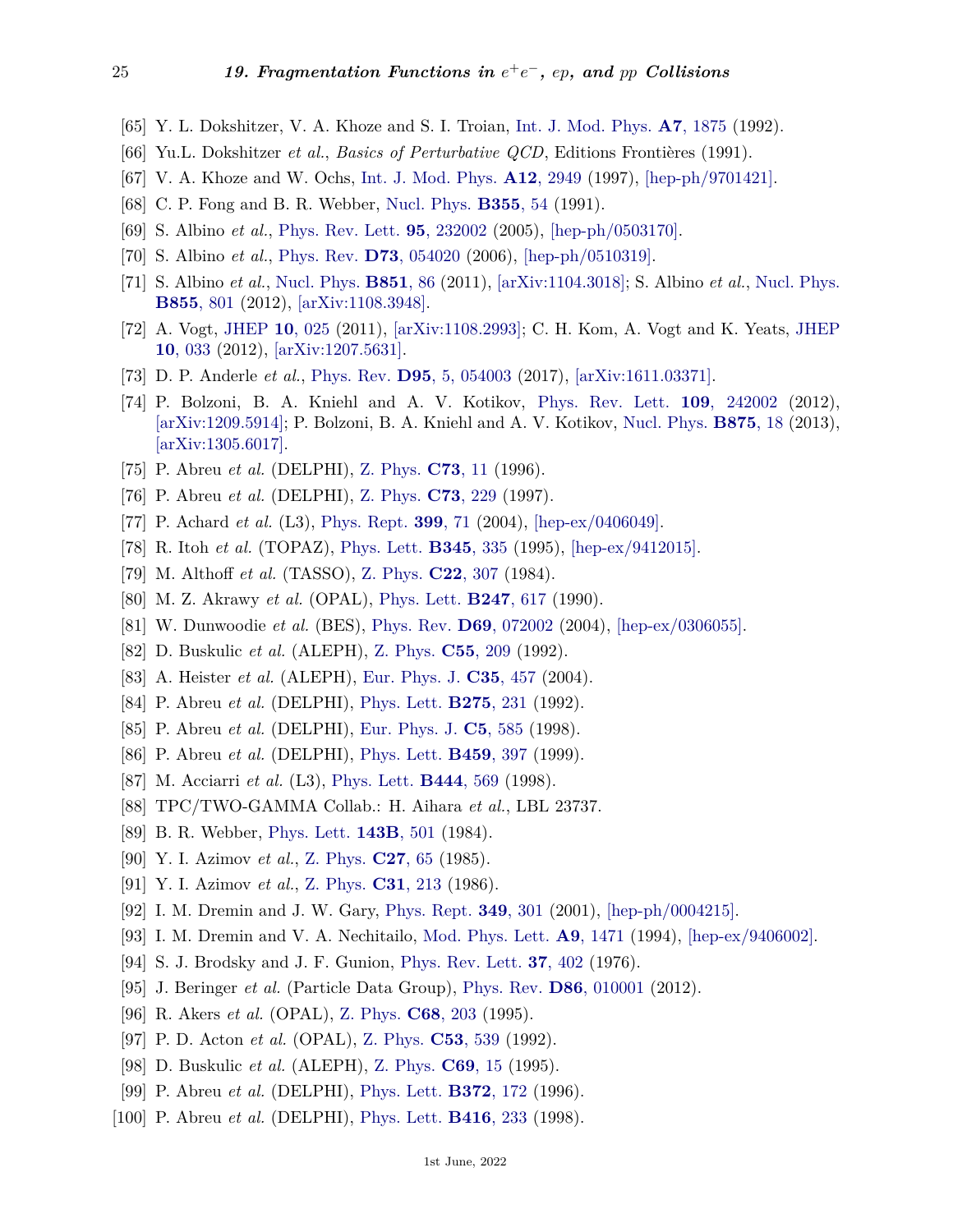- [101] P. Abreu *et al.* (DELPHI), [Eur. Phys. J.](http://doi.org/10.1007/s100520000528) **C18**[, 203](http://doi.org/10.1007/s100520000528) (2000), [Erratum: Eur. Phys. J.C25,493(2002)], [\[hep-ex/0103031\].](https://arxiv.org/abs/hep-ex/0103031)
- [102] M. Acciarri *et al.* (L3), [Phys. Lett.](http://doi.org/10.1016/0370-2693(96)00096-2) **[B371](http://doi.org/10.1016/0370-2693(96)00096-2)**, 137 (1996).
- [103] M. Acciarri *et al.* (L3), [Phys. Lett.](http://doi.org/10.1016/S0370-2693(97)00647-3) **[B404](http://doi.org/10.1016/S0370-2693(97)00647-3)**, 390 (1997).
- [104] K. Nakabayashi *et al.* (TOPAZ), [Phys. Lett.](http://doi.org/10.1016/S0370-2693(97)01191-X) **[B413](http://doi.org/10.1016/S0370-2693(97)01191-X)**, 447 (1997).
- [105] K. Okabe *et al.* (VENUS), [Phys. Lett.](http://doi.org/10.1016/S0370-2693(98)00073-2) **[B423](http://doi.org/10.1016/S0370-2693(98)00073-2)**, 407 (1998).
- <span id="page-25-0"></span>[106] H. Albrecht *et al.* (ARGUS), [Z. Phys.](http://doi.org/10.1007/BF01881704) **[C54](http://doi.org/10.1007/BF01881704)**, 13 (1992).
- <span id="page-25-1"></span>[107] S. Chekanov *et al.* (ZEUS), [Phys. Lett.](http://doi.org/10.1016/S0370-2693(01)00583-4) **[B510](http://doi.org/10.1016/S0370-2693(01)00583-4)**, 36 (2001), [\[hep-ex/0104036\].](https://arxiv.org/abs/hep-ex/0104036)
- <span id="page-25-2"></span>[108] J. Benecke *et al.* (Bonn-Hamburg-Munich), [Nucl. Phys.](http://doi.org/10.1016/0550-3213(74)90135-7) **[B76](http://doi.org/10.1016/0550-3213(74)90135-7)**, 29 (1974).
- [109] W. M. Morse *et al.*, [Phys. Rev.](http://doi.org/10.1103/PhysRevD.15.66) **[D15](http://doi.org/10.1103/PhysRevD.15.66)**, 66 (1977).
- [110] W. Thome *et al.* (Aachen-CERN-Heidelberg-Munich), [Nucl. Phys.](http://doi.org/10.1016/0550-3213(77)90122-5) **[B129](http://doi.org/10.1016/0550-3213(77)90122-5)**, 365 (1977).
- [111] A. Breakstone *et al.* (Ames-Bologna-CERN-Dortmund-Heidelberg-Warsaw), [Phys. Rev.](http://doi.org/10.1103/PhysRevD.30.528) **[D30](http://doi.org/10.1103/PhysRevD.30.528)**, [528](http://doi.org/10.1103/PhysRevD.30.528) (1984).
- [112] G. J. Alner *et al.* (UA5), [Phys. Rept.](http://doi.org/10.1016/0370-1573(87)90130-X) **154**[, 247](http://doi.org/10.1016/0370-1573(87)90130-X) (1987).
- [113] R. E. Ansorge *et al.* (UA5), [Z. Phys.](http://doi.org/10.1007/BF01506531) **C43**[, 357](http://doi.org/10.1007/BF01506531) (1989).
- <span id="page-25-13"></span>[114] C. Albajar *et al.* (UA1), [Nucl. Phys.](http://doi.org/10.1016/0550-3213(90)90493-W) **[B335](http://doi.org/10.1016/0550-3213(90)90493-W)**, 261 (1990).
- [115] F. Abe *et al.* (CDF), [Phys. Rev.](http://doi.org/10.1103/PhysRevD.41.2330) **D41**[, 2330](http://doi.org/10.1103/PhysRevD.41.2330) (1990), [,119(1989)].
- [116] K. Aamodt *et al.* (ALICE), [Eur. Phys. J.](http://doi.org/10.1140/epjc/s10052-010-1339-x) **[C68](http://doi.org/10.1140/epjc/s10052-010-1339-x)**, 89 (2010), [\[arXiv:1004.3034\].](https://arxiv.org/abs/1004.3034)
- <span id="page-25-14"></span>[117] V. Khachatryan *et al.* (CMS), [JHEP](http://doi.org/10.1007/JHEP02(2010)041) **02**[, 041](http://doi.org/10.1007/JHEP02(2010)041) (2010), [\[arXiv:1002.0621\].](https://arxiv.org/abs/1002.0621)
- <span id="page-25-12"></span>[118] V. Khachatryan *et al.* (CMS), [JHEP](http://doi.org/10.1007/JHEP01(2011)079) **01**[, 079](http://doi.org/10.1007/JHEP01(2011)079) (2011), [\[arXiv:1011.5531\].](https://arxiv.org/abs/1011.5531)
- <span id="page-25-15"></span>[119] V. Khachatryan *et al.* (CMS), [Phys. Rev. Lett.](http://doi.org/10.1103/PhysRevLett.105.022002) **105**[, 022002](http://doi.org/10.1103/PhysRevLett.105.022002) (2010), [\[arXiv:1005.3299\].](https://arxiv.org/abs/1005.3299)
- [120] G. Aad *et al.* (ATLAS), [Eur. Phys. J.](http://doi.org/10.1140/epjc/s10052-016-4203-9) **C76**[, 7, 403](http://doi.org/10.1140/epjc/s10052-016-4203-9) (2016), [\[arXiv:1603.02439\].](https://arxiv.org/abs/1603.02439)
- <span id="page-25-16"></span>[121] M. Aaboud *et al.* (ATLAS), [Eur. Phys. J.](http://doi.org/10.1140/epjc/s10052-016-4335-y) **C76**[, 9, 502](http://doi.org/10.1140/epjc/s10052-016-4335-y) (2016), [\[arXiv:1606.01133\].](https://arxiv.org/abs/1606.01133)
- [122] J. Adam *et al.* (ALICE), [Phys. Lett.](http://doi.org/10.1016/j.physletb.2015.12.030) **[B753](http://doi.org/10.1016/j.physletb.2015.12.030)**, 319 (2016), [\[arXiv:1509.08734\].](https://arxiv.org/abs/1509.08734)
- <span id="page-25-3"></span>[123] J. Adam *et al.* (ALICE), [Eur. Phys. J.](http://doi.org/10.1140/epjc/s10052-016-4571-1) **C77**[, 1, 33](http://doi.org/10.1140/epjc/s10052-016-4571-1) (2017), [\[arXiv:1509.07541\].](https://arxiv.org/abs/1509.07541)
- <span id="page-25-4"></span>[124] P. V. Chliapnikov and V. A. Uvarov, [Phys. Lett.](http://doi.org/10.1016/0370-2693(90)90252-2) **[B251](http://doi.org/10.1016/0370-2693(90)90252-2)**, 192 (1990).
- <span id="page-25-5"></span>[125] J. F. Grosse-Oetringhaus and K. Reygers, [J. Phys.](http://doi.org/10.1088/0954-3899/37/8/083001) **G37**[, 083001](http://doi.org/10.1088/0954-3899/37/8/083001) (2010), [\[arXiv:0912.0023\].](https://arxiv.org/abs/0912.0023)
- <span id="page-25-6"></span>[126] E. K. G. Sarkisyan and A. S. Sakharov (2004), [\[hep-ph/0410324\];](https://arxiv.org/abs/hep-ph/0410324) E. K. G. Sarkisyan and A. S. Sakharov, [AIP Conf. Proc.](http://doi.org/10.1063/1.2197392) **828**[, 1, 35](http://doi.org/10.1063/1.2197392) (2006), [\[hep-ph/0510191\];](https://arxiv.org/abs/hep-ph/0510191) E. K. G. Sarkisyan and A. S. Sakharov, [Eur. Phys. J.](http://doi.org/10.1140/epjc/s10052-010-1493-1) **C70**[, 533](http://doi.org/10.1140/epjc/s10052-010-1493-1) (2010), [\[arXiv:1004.4390\].](https://arxiv.org/abs/1004.4390)
- <span id="page-25-7"></span>[127] S. Hoeche *et al.*, in "HERA and the LHC: A Workshop on the implications of HERA for LHC physics: Proceedings Part A," 288–289 (2005), [\[hep-ph/0602031\];](https://arxiv.org/abs/hep-ph/0602031) S. Mrenna and P. Richardson, [JHEP](http://doi.org/10.1088/1126-6708/2004/05/040) **05**[, 040](http://doi.org/10.1088/1126-6708/2004/05/040) (2004), [\[hep-ph/0312274\];](https://arxiv.org/abs/hep-ph/0312274) J. Alwall *et al.*, [Eur. Phys. J.](http://doi.org/10.1140/epjc/s10052-007-0490-5) **C53**[, 473](http://doi.org/10.1140/epjc/s10052-007-0490-5) (2008), [\[arXiv:0706.2569\].](https://arxiv.org/abs/0706.2569)
- <span id="page-25-8"></span>[128] D. de Florian, R. Sassot and M. Stratmann, [Phys. Rev.](http://doi.org/10.1103/PhysRevD.76.074033) **D76**[, 074033](http://doi.org/10.1103/PhysRevD.76.074033) (2007), [\[arXiv:0707.1506\].](https://arxiv.org/abs/0707.1506)
- <span id="page-25-9"></span>[129] S. Albino, B. A. Kniehl and G. Kramer, [Nucl. Phys.](http://doi.org/10.1016/j.nuclphysb.2008.05.017) **[B803](http://doi.org/10.1016/j.nuclphysb.2008.05.017)**, 42 (2008), [\[arXiv:0803.2768\].](https://arxiv.org/abs/0803.2768)
- [130] S. Kretzer, E. Leader and E. Christova, [Eur. Phys. J.](http://doi.org/10.1007/s100520100815) **C22**[, 269](http://doi.org/10.1007/s100520100815) (2001), [\[hep-ph/0108055\].](https://arxiv.org/abs/hep-ph/0108055)
- [131] S. Kretzer, [Phys. Rev.](http://doi.org/10.1103/PhysRevD.62.054001) **D62**[, 054001](http://doi.org/10.1103/PhysRevD.62.054001) (2000), [\[hep-ph/0003177\].](https://arxiv.org/abs/hep-ph/0003177)
- <span id="page-25-11"></span>[132] L. Bourhis *et al.*, [Eur. Phys. J.](http://doi.org/10.1007/s100520100579) **[C19](http://doi.org/10.1007/s100520100579)**, 89 (2001), [\[hep-ph/0009101\].](https://arxiv.org/abs/hep-ph/0009101)
- <span id="page-25-10"></span>[133] M. Hirai *et al.*, [Phys. Rev.](http://doi.org/10.1103/PhysRevD.75.094009) **D75**[, 094009](http://doi.org/10.1103/PhysRevD.75.094009) (2007), [\[hep-ph/0702250\].](https://arxiv.org/abs/hep-ph/0702250)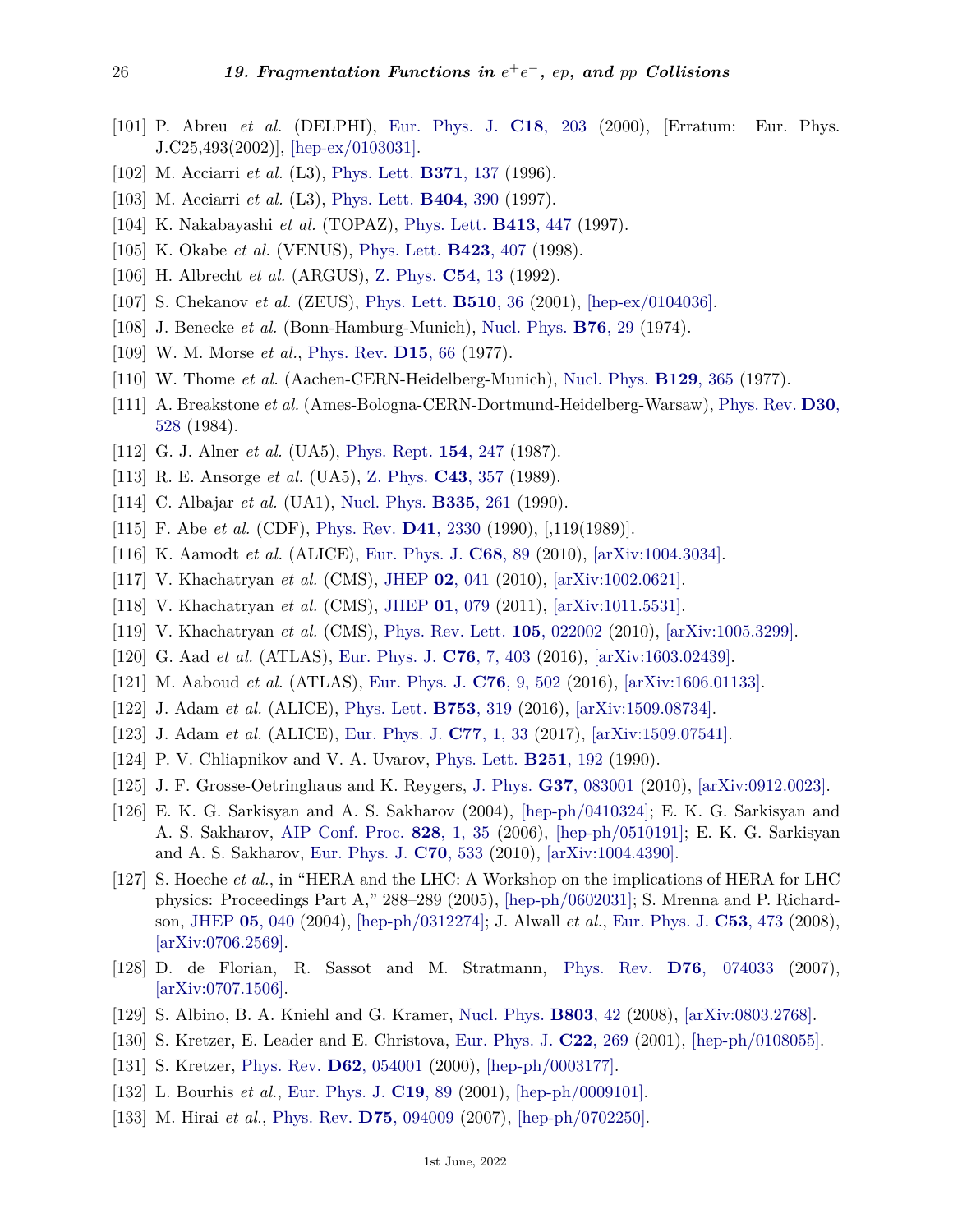- [134] C. A. Aidala *et al.*, [Phys. Rev.](http://doi.org/10.1103/PhysRevD.83.034002) **D83**[, 034002](http://doi.org/10.1103/PhysRevD.83.034002) (2011), [\[arXiv:1009.6145\].](https://arxiv.org/abs/1009.6145)
- <span id="page-26-8"></span>[135] D. de Florian *et al.*, [Phys. Rev.](http://doi.org/10.1103/PhysRevD.91.014035) **D91**[, 1, 014035](http://doi.org/10.1103/PhysRevD.91.014035) (2015), [\[arXiv:1410.6027\].](https://arxiv.org/abs/1410.6027)
- <span id="page-26-2"></span>[136] D. de Florian *et al.*, [Phys. Rev.](http://doi.org/10.1103/PhysRevD.95.094019) **D95**[, 9, 094019](http://doi.org/10.1103/PhysRevD.95.094019) (2017), [\[arXiv:1702.06353\].](https://arxiv.org/abs/1702.06353)
- <span id="page-26-0"></span>[137] I. Borsa *et al.* (2021), [\[arXiv:2110.14015\].](https://arxiv.org/abs/2110.14015)
- <span id="page-26-1"></span>[138] V. Bertone *et al.* (NNPDF), [Eur. Phys. J.](http://doi.org/10.1140/epjc/s10052-017-5088-y) **C77**[, 8, 516](http://doi.org/10.1140/epjc/s10052-017-5088-y) (2017), [\[arXiv:1706.07049\].](https://arxiv.org/abs/1706.07049)
- <span id="page-26-9"></span>[139] D. de Florian, R. Sassot and M. Stratmann, [Phys. Rev.](http://doi.org/10.1103/PhysRevD.75.114010) **D75**[, 114010](http://doi.org/10.1103/PhysRevD.75.114010) (2007), [\[hep](https://arxiv.org/abs/hep-ph/0703242)[ph/0703242\].](https://arxiv.org/abs/hep-ph/0703242)
- <span id="page-26-4"></span>[140] D. P. Anderle, F. Ringer and M. Stratmann, [Phys. Rev.](http://doi.org/10.1103/PhysRevD.92.114017) **D92**[, 11, 114017](http://doi.org/10.1103/PhysRevD.92.114017) (2015), [\[arXiv:1510.05845\].](https://arxiv.org/abs/1510.05845)
- [141] E. Leader, A. V. Sidorov and D. B. Stamenov, [Phys. Rev.](http://doi.org/10.1103/PhysRevD.93.074026) **D93**[, 7, 074026](http://doi.org/10.1103/PhysRevD.93.074026) (2016), [\[arXiv:1506.06381\].](https://arxiv.org/abs/1506.06381)
- <span id="page-26-7"></span>[142] E. Moffat *et al.* (Jefferson Lab Angular Momentum (JAM)), [Phys. Rev. D](http://doi.org/10.1103/PhysRevD.104.016015) **104**[, 1, 016015](http://doi.org/10.1103/PhysRevD.104.016015) (2021), [\[arXiv:2101.04664\].](https://arxiv.org/abs/2101.04664)
- [143] R. A. Khalek, V. Bertone and E. R. Nocera (2021), [\[arXiv:2105.08725\].](https://arxiv.org/abs/2105.08725)
- <span id="page-26-3"></span>[144] H. Abdolmaleki *et al.* (xFitter) (2021), [\[arXiv:2105.11306\].](https://arxiv.org/abs/2105.11306)
- <span id="page-26-5"></span>[145] V. Bertone *et al.* (NNPDF), [Eur. Phys. J.](http://doi.org/10.1140/epjc/s10052-018-6130-4) **C78**[, 8, 651](http://doi.org/10.1140/epjc/s10052-018-6130-4) (2018), [\[arXiv:1807.03310\].](https://arxiv.org/abs/1807.03310)
- <span id="page-26-6"></span>[146] R. Barate *et al.* (ALEPH), [Eur. Phys. J.](http://doi.org/10.1007/s100520000474) **[C17](http://doi.org/10.1007/s100520000474)**, 1 (2000); R. Akers *et al.* (OPAL), Z. Phys. **C68**, 179 (1995); G. Abbiendi *et al.* (OPAL), [Eur. Phys. J.](http://doi.org/10.1007/s100520050628) **C11**[, 217](http://doi.org/10.1007/s100520050628) (1999), [\[hep-ex/9903027\].](https://arxiv.org/abs/hep-ex/9903027)
- <span id="page-26-10"></span>[147] M. Procura and I. W. Stewart, [Phys. Rev.](http://doi.org/10.1103/PhysRevD.81.074009) **D81**[, 074009](http://doi.org/10.1103/PhysRevD.81.074009) (2010), [Erratum: Phys. Rev.D83,039902(2011)], [\[arXiv:0911.4980\].](https://arxiv.org/abs/0911.4980)
- [148] A. Jain, M. Procura and W. J. Waalewijn, [JHEP](http://doi.org/10.1007/JHEP05(2011)035) **05**[, 035](http://doi.org/10.1007/JHEP05(2011)035) (2011), [\[arXiv:1101.4953\].](https://arxiv.org/abs/1101.4953)
- [149] M. Procura and W. J. Waalewijn, [Phys. Rev.](http://doi.org/10.1103/PhysRevD.85.114041) **D85**[, 114041](http://doi.org/10.1103/PhysRevD.85.114041) (2012), [\[arXiv:1111.6605\].](https://arxiv.org/abs/1111.6605)
- [150] F. Arleo *et al.*, [JHEP](http://doi.org/10.1007/JHEP04(2014)147) **04**[, 147](http://doi.org/10.1007/JHEP04(2014)147) (2014), [\[arXiv:1311.7356\].](https://arxiv.org/abs/1311.7356)
- [151] M. Ritzmann and W. J. Waalewijn, [Phys. Rev.](http://doi.org/10.1103/PhysRevD.90.054029) **D90**[, 5, 054029](http://doi.org/10.1103/PhysRevD.90.054029) (2014), [\[arXiv:1407.3272\].](https://arxiv.org/abs/1407.3272)
- <span id="page-26-14"></span>[152] T. Kaufmann, A. Mukherjee and W. Vogelsang, [Phys. Rev.](http://doi.org/10.1103/PhysRevD.92.054015) **D92**[, 5, 054015](http://doi.org/10.1103/PhysRevD.92.054015) (2015), [\[arXiv:1506.01415\].](https://arxiv.org/abs/1506.01415)
- <span id="page-26-12"></span><span id="page-26-11"></span>[153] Y.-T. Chien *et al.*, [JHEP](http://doi.org/10.1007/JHEP05(2016)125) **05**[, 125](http://doi.org/10.1007/JHEP05(2016)125) (2016), [\[arXiv:1512.06851\].](https://arxiv.org/abs/1512.06851)
- [154] F. Abe *et al.* (CDF), [Phys. Rev. Lett.](http://doi.org/10.1103/PhysRevLett.65.968) **65**[, 968](http://doi.org/10.1103/PhysRevLett.65.968) (1990).
- [155] T. A. collaboration (ATLAS) (2015).
- [156] S. Chatrchyan *et al.* (CMS), [JHEP](http://doi.org/10.1007/JHEP10(2012)087) **10**[, 087](http://doi.org/10.1007/JHEP10(2012)087) (2012), [\[arXiv:1205.5872\].](https://arxiv.org/abs/1205.5872)
- [157] X. Lu (ALICE), [Nucl. Phys.](http://doi.org/10.1016/j.nuclphysa.2014.08.003) **[A931](http://doi.org/10.1016/j.nuclphysa.2014.08.003)**, 428 (2014), [\[arXiv:1407.8385\].](https://arxiv.org/abs/1407.8385)
- [158] C. Bianchin (ALICE), [J. Phys. Conf. Ser.](http://doi.org/10.1088/1742-6596/612/1/012020) **612**[, 1, 012020](http://doi.org/10.1088/1742-6596/612/1/012020) (2015).
- [159] F. Krizek (ALICE), [J. Phys. Conf. Ser.](http://doi.org/10.1088/1742-6596/668/1/012018) **668**[, 1, 012018](http://doi.org/10.1088/1742-6596/668/1/012018) (2016), [\[arXiv:1509.02024\].](https://arxiv.org/abs/1509.02024)
- [160] M. Aaboud *et al.* (ATLAS), [Nucl. Phys.](http://doi.org/10.1016/j.nuclphysa.2018.07.006) **[A978](http://doi.org/10.1016/j.nuclphysa.2018.07.006)**, 65 (2018), [\[arXiv:1706.02859\].](https://arxiv.org/abs/1706.02859)
- <span id="page-26-13"></span>[161] L. Adamczyk *et al.* (STAR), [Phys. Rev.](http://doi.org/10.1103/PhysRevD.97.032004) **D97**[, 3, 032004](http://doi.org/10.1103/PhysRevD.97.032004) (2018), [\[arXiv:1708.07080\].](https://arxiv.org/abs/1708.07080)
- <span id="page-26-15"></span>[162] D. P. Anderle *et al.*, [Phys. Rev.](http://doi.org/10.1103/PhysRevD.96.034028) **D96**[, 3, 034028](http://doi.org/10.1103/PhysRevD.96.034028) (2017), [\[arXiv:1706.09857\].](https://arxiv.org/abs/1706.09857)
- <span id="page-26-17"></span><span id="page-26-16"></span>[163] N. Sato *et al.* (JAM) (2019), [\[arXiv:1905.03788\].](https://arxiv.org/abs/1905.03788)
- [164] M. Epele *et al.*, [Phys. Rev.](http://doi.org/10.1103/PhysRevD.86.074028) **D86**[, 074028](http://doi.org/10.1103/PhysRevD.86.074028) (2012), [\[arXiv:1209.3240\].](https://arxiv.org/abs/1209.3240)
- <span id="page-26-19"></span><span id="page-26-18"></span>[165] E. Witten, Nucl. Phys. **210**, 189 (1977).
- [166] L. Bourhis, M. Fontannaz and J. P. Guillet, [Eur. Phys. J.](http://doi.org/10.1007/s100520050158) **C2**[, 529](http://doi.org/10.1007/s100520050158) (1998), [\[hep-ph/9704447\].](https://arxiv.org/abs/hep-ph/9704447)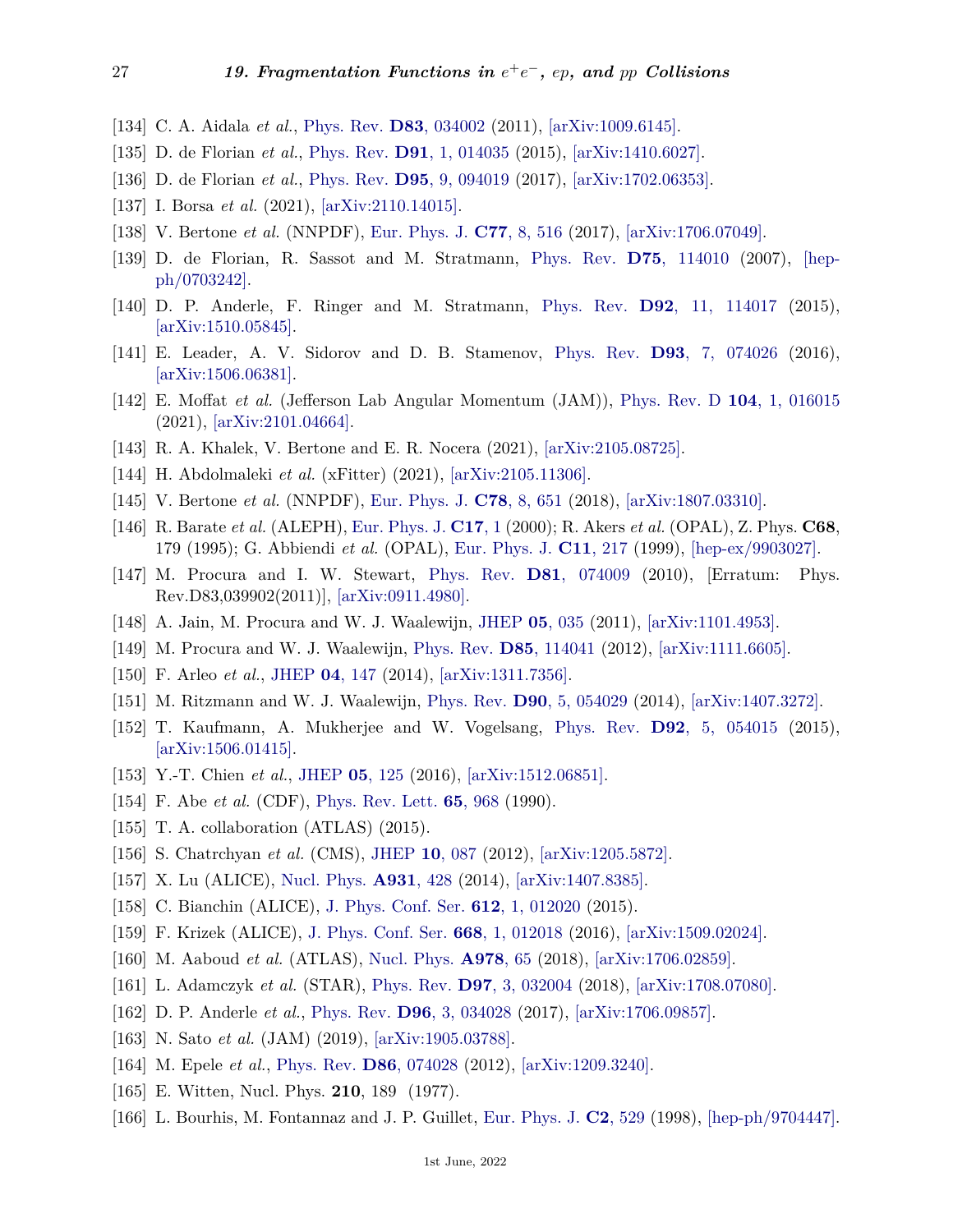- <span id="page-27-0"></span>[167] M. Gluck, E. Reya and A. Vogt, [Phys. Rev.](http://doi.org/10.1103/PhysRevD.51.1427) **D48**[, 116](http://doi.org/10.1103/PhysRevD.51.1427) (1993), [Erratum: Phys. Rev.D51,1427(1995)]; Erratum *ibid.* **D51**, 1427 (1995).
- <span id="page-27-1"></span>[168] G. Abbiendi *et al.* (OPAL), [Eur. Phys. J.](http://doi.org/10.1140/epjc/s2002-01121-3) **C27**[, 467](http://doi.org/10.1140/epjc/s2002-01121-3) (2003), [\[hep-ex/0209048\].](https://arxiv.org/abs/hep-ex/0209048)
- <span id="page-27-17"></span>[169] K. Abe *et al.* (SLD), [Phys. Rev.](http://doi.org/10.1103/PhysRevD.59.052001) **D59**[, 052001](http://doi.org/10.1103/PhysRevD.59.052001) (1999), [\[hep-ex/9805029\].](https://arxiv.org/abs/hep-ex/9805029)
- <span id="page-27-2"></span>[170] G. Bocquet *et al.*, [Phys. Lett.](http://doi.org/10.1016/0370-2693(95)01435-7) **[B366](http://doi.org/10.1016/0370-2693(95)01435-7)**, 434 (1996).
- <span id="page-27-3"></span>[171] T. Kaufmann, A. Mukherjee and W. Vogelsang, [Phys. Rev.](http://doi.org/10.1103/PhysRevD.93.114021) **D93**[, 11, 114021](http://doi.org/10.1103/PhysRevD.93.114021) (2016), [\[arXiv:1604.07175\].](https://arxiv.org/abs/1604.07175)
- <span id="page-27-4"></span>[172] P. Abreu *et al.* (DELPHI), [Eur. Phys. J.](http://doi.org/10.1007/s100520050719) **C13**[, 573](http://doi.org/10.1007/s100520050719) (2000).
- <span id="page-27-5"></span>[173] B. A. Kniehl, G. Kramer and B. Potter, [Phys. Rev. Lett.](http://doi.org/10.1103/PhysRevLett.85.5288) **85**[, 5288](http://doi.org/10.1103/PhysRevLett.85.5288) (2000), [\[hep-ph/0003297\].](https://arxiv.org/abs/hep-ph/0003297)
- <span id="page-27-6"></span>[174] M. R. Adams *et al.* (E665), [Z. Phys.](http://doi.org/10.1007/BF01552620) **C61**[, 539](http://doi.org/10.1007/BF01552620) (1994).
- <span id="page-27-15"></span>[175] J. J. Aubert *et al.* (European Muon), [Z. Phys.](http://doi.org/10.1007/BF01571359) **C18**[, 189](http://doi.org/10.1007/BF01571359) (1983).
- [176] M. Arneodo *et al.* (European Muon), [Z. Phys.](http://doi.org/10.1007/BF01411133) **C33**[, 167](http://doi.org/10.1007/BF01411133) (1986).
- <span id="page-27-14"></span>[177] M. Arneodo *et al.* (European Muon), [Z. Phys.](http://doi.org/10.1007/BF01548809) **C34**[, 283](http://doi.org/10.1007/BF01548809) (1987).
- <span id="page-27-16"></span>[178] A. Airapetian *et al.* (HERMES), [Eur. Phys. J.](http://doi.org/10.1007/s100520100765) **C21**[, 599](http://doi.org/10.1007/s100520100765) (2001), [\[hep-ex/0104004\].](https://arxiv.org/abs/hep-ex/0104004)
- <span id="page-27-27"></span>[179] A. Airapetian *et al.* (HERMES), [Phys. Rev.](http://doi.org/10.1103/PhysRevD.87.074029) **D87**[, 074029](http://doi.org/10.1103/PhysRevD.87.074029) (2013), [\[arXiv:1212.5407\].](https://arxiv.org/abs/1212.5407)
- [180] C. Adolph *et al.* (COMPASS), [Phys. Lett.](http://doi.org/10.1016/j.physletb.2016.09.042) **[B764](http://doi.org/10.1016/j.physletb.2016.09.042)**, 1 (2017), [\[arXiv:1604.02695\].](https://arxiv.org/abs/1604.02695)
- <span id="page-27-7"></span>[181] T. P. McPharlin *et al.*, [Phys. Lett.](http://doi.org/10.1016/0370-2693(80)90978-8) **90B**[, 479](http://doi.org/10.1016/0370-2693(80)90978-8) (1980).
- <span id="page-27-8"></span>[182] S. Aid *et al.* (H1), [Nucl. Phys.](http://doi.org/10.1016/S0550-3213(96)00503-2) **[B480](http://doi.org/10.1016/S0550-3213(96)00503-2)**, 3 (1996), [\[hep-ex/9607010\].](https://arxiv.org/abs/hep-ex/9607010)
- <span id="page-27-24"></span>[183] F. D. Aaron *et al.* (H1), [Phys. Lett.](http://doi.org/10.1016/j.physletb.2009.02.016) **[B673](http://doi.org/10.1016/j.physletb.2009.02.016)**, 119 (2009), [\[arXiv:0901.0477\].](https://arxiv.org/abs/0901.0477)
- [184] M. Derrick *et al.* (ZEUS), [Z. Phys.](http://doi.org/10.1007/BF01579802) **[C68](http://doi.org/10.1007/BF01579802)**, 29 (1995), [\[hep-ex/9505011\].](https://arxiv.org/abs/hep-ex/9505011)
- [185] S. Chekanov *et al.* (ZEUS), [Phys. Lett.](http://doi.org/10.1016/S0370-2693(02)03206-9) **[B553](http://doi.org/10.1016/S0370-2693(02)03206-9)**, 141 (2003), [\[hep-ex/0211025\].](https://arxiv.org/abs/hep-ex/0211025)
- [186] S. Chekanov *et al.* (ZEUS), [Nucl. Phys.](http://doi.org/10.1016/j.nuclphysb.2007.06.022) **[B786](http://doi.org/10.1016/j.nuclphysb.2007.06.022)**, 181 (2007), [\[arXiv:0705.3770\].](https://arxiv.org/abs/0705.3770)
- <span id="page-27-9"></span>[187] F. D. Aaron *et al.* (H1), [Eur. Phys. J.](http://doi.org/10.1140/epjc/s10052-009-0995-1) **C61**[, 185](http://doi.org/10.1140/epjc/s10052-009-0995-1) (2009), [\[arXiv:0810.4036\].](https://arxiv.org/abs/0810.4036)
- [188] A. Aktas *et al.* (H1), [Eur. Phys. J.](http://doi.org/10.1140/epjc/s2004-01978-x) **C36**[, 413](http://doi.org/10.1140/epjc/s2004-01978-x) (2004), [\[hep-ex/0403056\].](https://arxiv.org/abs/hep-ex/0403056)
- [189] P. Dixon, D. Kant and G. Thompson, [J. Phys.](http://doi.org/10.1088/0954-3899/25/7/326) **G25**[, 1453](http://doi.org/10.1088/0954-3899/25/7/326) (1999).
- <span id="page-27-10"></span>[190] C. Adloff *et al.* (H1), [Phys. Lett.](http://doi.org/10.1016/S0370-2693(99)00906-5) **[B462](http://doi.org/10.1016/S0370-2693(99)00906-5)**, 440 (1999), [\[hep-ex/9907030\].](https://arxiv.org/abs/hep-ex/9907030)
- <span id="page-27-11"></span>[191] D. Graudenz, [Fortsch. Phys.](http://doi.org/10.1002/prop.2190450802) **45**[, 629](http://doi.org/10.1002/prop.2190450802) (1997), [\[hep-ph/9701334\].](https://arxiv.org/abs/hep-ph/9701334)
- <span id="page-27-12"></span>[192] P. M. Nadolsky, D. R. Stump and C. P. Yuan, [Phys. Rev.](http://doi.org/10.1103/PhysRevD.64.059903) **D61**[, 014003](http://doi.org/10.1103/PhysRevD.64.059903) (2000), [Erratum: Phys. Rev.D64,059903(2001)], [\[hep-ph/9906280\].](https://arxiv.org/abs/hep-ph/9906280)
- <span id="page-27-13"></span>[193] D. de Florian *et al.*, Phys. Rev. **D95**, 0334027 (2017).
- <span id="page-27-18"></span>[194] D. Buskulic *et al.* (ALEPH), [Z. Phys.](http://doi.org/10.1007/BF01556360) **C66**[, 355](http://doi.org/10.1007/BF01556360) (1995); H. Albrecht *et al.* (ARGUS), [Z. Phys.](http://doi.org/10.1007/BF01549077) **C44**[, 547](http://doi.org/10.1007/BF01549077) (1989); R. Akers *et al.* (OPAL), [Z. Phys.](http://doi.org/10.1007/BF01411010) **C63**[, 181](http://doi.org/10.1007/BF01411010) (1994).
- <span id="page-27-19"></span>[195] S. Albino *et al.*, [Phys. Rev.](http://doi.org/10.1103/PhysRevD.75.034018) **D75**[, 034018](http://doi.org/10.1103/PhysRevD.75.034018) (2007), [\[hep-ph/0611029\].](https://arxiv.org/abs/hep-ph/0611029)
- <span id="page-27-20"></span>[196] I. Borsa, R. Sassot and M. Stratmann, [Phys. Rev.](http://doi.org/10.1103/PhysRevD.96.094020) **D96**[, 9, 094020](http://doi.org/10.1103/PhysRevD.96.094020) (2017), [\[arXiv:1708.01630\].](https://arxiv.org/abs/1708.01630)
- <span id="page-27-21"></span>[197] B. Andersson *et al.*, [Phys. Rept.](http://doi.org/10.1016/0370-1573(83)90080-7) **97**[, 31](http://doi.org/10.1016/0370-1573(83)90080-7) (1983).
- <span id="page-27-22"></span>[198] T. Sjostrand and M. Bengtsson, [Comput. Phys. Commun.](http://doi.org/10.1016/0010-4655(87)90054-3) **43**[, 367](http://doi.org/10.1016/0010-4655(87)90054-3) (1987); T. Sjostrand, [Comput. Phys. Commun.](http://doi.org/10.1016/0010-4655(94)90132-5) **82**[, 74](http://doi.org/10.1016/0010-4655(94)90132-5) (1994).
- <span id="page-27-23"></span>[199] P. D. Acton *et al.* (OPAL), [Phys. Lett.](http://doi.org/10.1016/0370-2693(93)91075-X) **[B305](http://doi.org/10.1016/0370-2693(93)91075-X)**, 407 (1993).
- <span id="page-27-25"></span>[200] J. Breitweg *et al.* (ZEUS), [Eur. Phys. J.](http://doi.org/10.1007/s100520050125) **C2**[, 77](http://doi.org/10.1007/s100520050125) (1998), [\[hep-ex/9711018\].](https://arxiv.org/abs/hep-ex/9711018)
- <span id="page-27-26"></span>[201] D. DeProspo *et al.* (E632), [Phys. Rev.](http://doi.org/10.1103/PhysRevD.50.6691) **D50**[, 6691](http://doi.org/10.1103/PhysRevD.50.6691) (1994).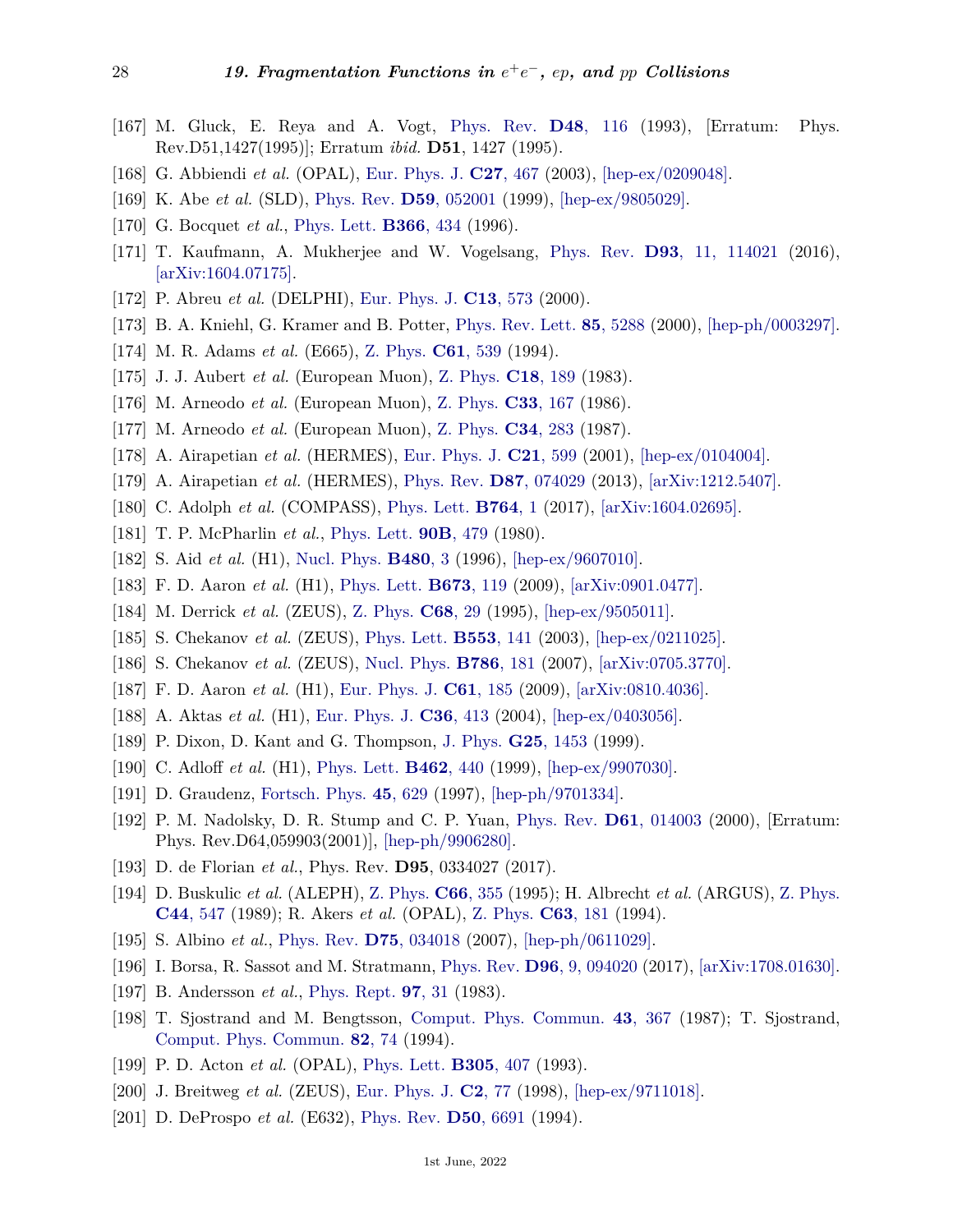- <span id="page-28-0"></span>[202] S. Chekanov *et al.* (ZEUS), [Eur. Phys. J.](http://doi.org/10.1140/epjc/s10052-007-0299-2) **[C51](http://doi.org/10.1140/epjc/s10052-007-0299-2)**, 1 (2007), [\[hep-ex/0612023\].](https://arxiv.org/abs/hep-ex/0612023)
- <span id="page-28-1"></span>[203] G. Grindhammer *et al.*, in: *Proceedings of the Workshop on Monte Carlo Generators for HERA Physics*, Hamburg, Germany, 1998/1999.
- <span id="page-28-2"></span>[204] N. Brook *et al.*, in: *Proceedings of the Workshop for Future HERA Physics at HERA*, Hamburg, Germany, 1996.
- <span id="page-28-3"></span>[205] F. Abe *et al.* (CDF), [Phys. Rev. Lett.](http://doi.org/10.1103/PhysRevLett.61.1819) **61**[, 1819](http://doi.org/10.1103/PhysRevLett.61.1819) (1988).
- [206] D. Acosta *et al.* (CDF), [Phys. Rev.](http://doi.org/10.1103/PhysRevD.72.052001) **D72**[, 052001](http://doi.org/10.1103/PhysRevD.72.052001) (2005), [\[hep-ex/0504048\].](https://arxiv.org/abs/hep-ex/0504048)
- [207] G. Arnison *et al.* (UA1), [Phys. Lett.](http://doi.org/10.1016/0370-2693(82)90623-2) **[118B](http://doi.org/10.1016/0370-2693(82)90623-2)**, 167 (1982).
- [208] M. Banner *et al.* (UA2), [Phys. Lett.](http://doi.org/10.1016/0370-2693(83)90712-8) **[122B](http://doi.org/10.1016/0370-2693(83)90712-8)**, 322 (1983).
- <span id="page-28-11"></span>[209] M. Banner *et al.* (UA2), [Phys. Lett.](http://doi.org/10.1016/0370-2693(82)90514-7) **[115B](http://doi.org/10.1016/0370-2693(82)90514-7)**, 59 (1982).
- [210] M. Banner *et al.* (UA2, Bern-CERN-Copenhagen-Orsay-Pavia-Saclay), [Z. Phys.](http://doi.org/10.1007/BF01548636) **C27**[, 329](http://doi.org/10.1007/BF01548636) (1985).
- <span id="page-28-8"></span>[211] S. S. Adler *et al.* (PHENIX), [Phys. Rev. Lett.](http://doi.org/10.1103/PhysRevLett.91.241803) **91**[, 241803](http://doi.org/10.1103/PhysRevLett.91.241803) (2003), [\[hep-ex/0304038\].](https://arxiv.org/abs/hep-ex/0304038)
- [212] A. Adare *et al.* (PHENIX), [Phys. Rev.](http://doi.org/10.1103/PhysRevD.76.051106) **D76**[, 051106](http://doi.org/10.1103/PhysRevD.76.051106) (2007), [\[arXiv:0704.3599\].](https://arxiv.org/abs/0704.3599)
- [213] A. Adare *et al.* (PHENIX), [Phys. Rev.](http://doi.org/10.1103/PhysRevD.83.032001) **D83**[, 032001](http://doi.org/10.1103/PhysRevD.83.032001) (2011), [\[arXiv:1009.6224\].](https://arxiv.org/abs/1009.6224)
- [214] A. Adare *et al.* (PHENIX), [Phys. Rev.](http://doi.org/10.1103/PhysRevD.86.092006) **D86**[, 092006](http://doi.org/10.1103/PhysRevD.86.092006) (2012), [\[arXiv:1202.4020\].](https://arxiv.org/abs/1202.4020)
- [215] A. Adare *et al.* (PHENIX), [Phys. Rev.](http://doi.org/10.1103/PhysRevD.88.032006) **D88**[, 3, 032006](http://doi.org/10.1103/PhysRevD.88.032006) (2013), [\[arXiv:1209.3283\].](https://arxiv.org/abs/1209.3283)
- [216] A. Adare *et al.* (PHENIX), [Phys. Rev.](http://doi.org/10.1103/PhysRevD.91.032001) **D91**[, 3, 032001](http://doi.org/10.1103/PhysRevD.91.032001) (2015), [\[arXiv:1409.1907\].](https://arxiv.org/abs/1409.1907)
- [217] A. Adare *et al.* (PHENIX), [Phys. Rev.](http://doi.org/10.1103/PhysRevD.90.072008) **D90**[, 7, 072008](http://doi.org/10.1103/PhysRevD.90.072008) (2014), [\[arXiv:1406.3541\].](https://arxiv.org/abs/1406.3541)
- [218] A. Adare *et al.* (PHENIX), [Phys. Rev.](http://doi.org/10.1103/PhysRevD.93.011501) **D93**[, 1, 011501](http://doi.org/10.1103/PhysRevD.93.011501) (2016), [\[arXiv:1510.02317\].](https://arxiv.org/abs/1510.02317)
- [219] I. Arsene *et al.* (BRAHMS), [Phys. Rev. Lett.](http://doi.org/10.1103/PhysRevLett.98.252001) **98**[, 252001](http://doi.org/10.1103/PhysRevLett.98.252001) (2007), [\[hep-ex/0701041\].](https://arxiv.org/abs/hep-ex/0701041)
- [220] J. Adams *et al.* (STAR), [Phys. Rev. Lett.](http://doi.org/10.1103/PhysRevLett.97.152302) **97**[, 152302](http://doi.org/10.1103/PhysRevLett.97.152302) (2006), [\[arXiv:nucl-ex/0602011\].](https://arxiv.org/abs/nucl-ex/0602011)
- [221] J. Adams *et al.* (STAR), [Phys. Lett.](http://doi.org/10.1016/j.physletb.2006.04.032) **[B637](http://doi.org/10.1016/j.physletb.2006.04.032)**, 161 (2006), [\[arXiv:nucl-ex/0601033\].](https://arxiv.org/abs/nucl-ex/0601033)
- [222] B. I. Abelev *et al.* (STAR), [Phys. Rev.](http://doi.org/10.1103/PhysRevD.80.111108) **D80**[, 111108](http://doi.org/10.1103/PhysRevD.80.111108) (2009), [\[arXiv:0911.2773\].](https://arxiv.org/abs/0911.2773)
- [223] G. Agakishiev *et al.* (STAR), [Phys. Rev. Lett.](http://doi.org/10.1103/PhysRevLett.108.072302) **108**[, 072302](http://doi.org/10.1103/PhysRevLett.108.072302) (2012), [\[arXiv:1110.0579\].](https://arxiv.org/abs/1110.0579)
- [224] L. Adamczyk *et al.* (STAR), [Phys. Rev.](http://doi.org/10.1103/PhysRevD.89.012001) **D89**[, 1, 012001](http://doi.org/10.1103/PhysRevD.89.012001) (2014), [\[arXiv:1309.1800\].](https://arxiv.org/abs/1309.1800)
- <span id="page-28-9"></span>[225] B. Abelev *et al.* (ALICE), [Phys. Lett.](http://doi.org/10.1016/j.physletb.2012.09.015) **[B717](http://doi.org/10.1016/j.physletb.2012.09.015)**, 162 (2012), [\[arXiv:1205.5724\].](https://arxiv.org/abs/1205.5724)
- [226] B. B. Abelev *et al.* (ALICE), [Eur. Phys. J.](http://doi.org/10.1140/epjc/s10052-013-2662-9) **C73**[, 12, 2662](http://doi.org/10.1140/epjc/s10052-013-2662-9) (2013), [\[arXiv:1307.1093\].](https://arxiv.org/abs/1307.1093)
- <span id="page-28-6"></span>[227] L. Apanasevich *et al.* (Fermilab E706), [Phys. Rev. Lett.](http://doi.org/10.1103/PhysRevLett.81.2642) **81**[, 2642](http://doi.org/10.1103/PhysRevLett.81.2642) (1998), [\[hep-ex/9711017\].](https://arxiv.org/abs/hep-ex/9711017)
- [228] G. Ballocchi *et al.* (UA6), [Phys. Lett.](http://doi.org/10.1016/S0370-2693(98)01001-6) **[B436](http://doi.org/10.1016/S0370-2693(98)01001-6)**, 222 (1998).
- <span id="page-28-10"></span>[229] M. Bonesini *et al.* (WA70), [Z. Phys.](http://doi.org/10.1007/BF01584385) **C38**[, 371](http://doi.org/10.1007/BF01584385) (1988).
- [230] T. Akesson *et al.* (Axial Field Spectrometer), Sov. J. Nucl. Phys. **51**, 836 (1990), [Yad. Fiz.51,1314(1990)].
- [231] C. Kourkoumelis *et al.*, [Z. Phys.](http://doi.org/10.1007/BF01576190) **C5**[, 95](http://doi.org/10.1007/BF01576190) (1980).
- <span id="page-28-7"></span>[232] L. Apanasevich *et al.* (Fermilab E706), [Phys. Rev.](http://doi.org/10.1103/PhysRevD.68.052001) **D68**[, 052001](http://doi.org/10.1103/PhysRevD.68.052001) (2003), [\[hep-ex/0204031\].](https://arxiv.org/abs/hep-ex/0204031)
- [233] K. Aamodt *et al.* (ALICE), [Eur. Phys. J.](http://doi.org/10.1140/epjc/s10052-011-1594-5) **C71**[, 1594](http://doi.org/10.1140/epjc/s10052-011-1594-5) (2011), [\[arXiv:1012.3257\].](https://arxiv.org/abs/1012.3257)
- [234] R. Aaij *et al.* (LHCb), [Phys. Lett.](http://doi.org/10.1016/j.physletb.2011.08.017) **[B703](http://doi.org/10.1016/j.physletb.2011.08.017)**, 267 (2011), [\[arXiv:1107.3935\].](https://arxiv.org/abs/1107.3935)
- <span id="page-28-4"></span>[235] G. Aad *et al.* (ATLAS), [Phys. Lett.](http://doi.org/10.1016/j.physletb.2016.04.050) **[B758](http://doi.org/10.1016/j.physletb.2016.04.050)**, 67 (2016), [\[arXiv:1602.01633\].](https://arxiv.org/abs/1602.01633)
- <span id="page-28-5"></span>[236] F. Aversa *et al.*, [Nucl. Phys.](http://doi.org/10.1016/0550-3213(89)90288-5) **[B327](http://doi.org/10.1016/0550-3213(89)90288-5)**, 105 (1989); D. de Florian, [Phys. Rev.](http://doi.org/10.1103/PhysRevD.67.054004) **D67**[, 054004](http://doi.org/10.1103/PhysRevD.67.054004) (2003), [\[hep-ph/0210442\];](https://arxiv.org/abs/hep-ph/0210442) B. Jager *et al.*, [Phys. Rev.](http://doi.org/10.1103/PhysRevD.67.054005) **D67**[, 054005](http://doi.org/10.1103/PhysRevD.67.054005) (2003), [\[hep-ph/0211007\].](https://arxiv.org/abs/hep-ph/0211007)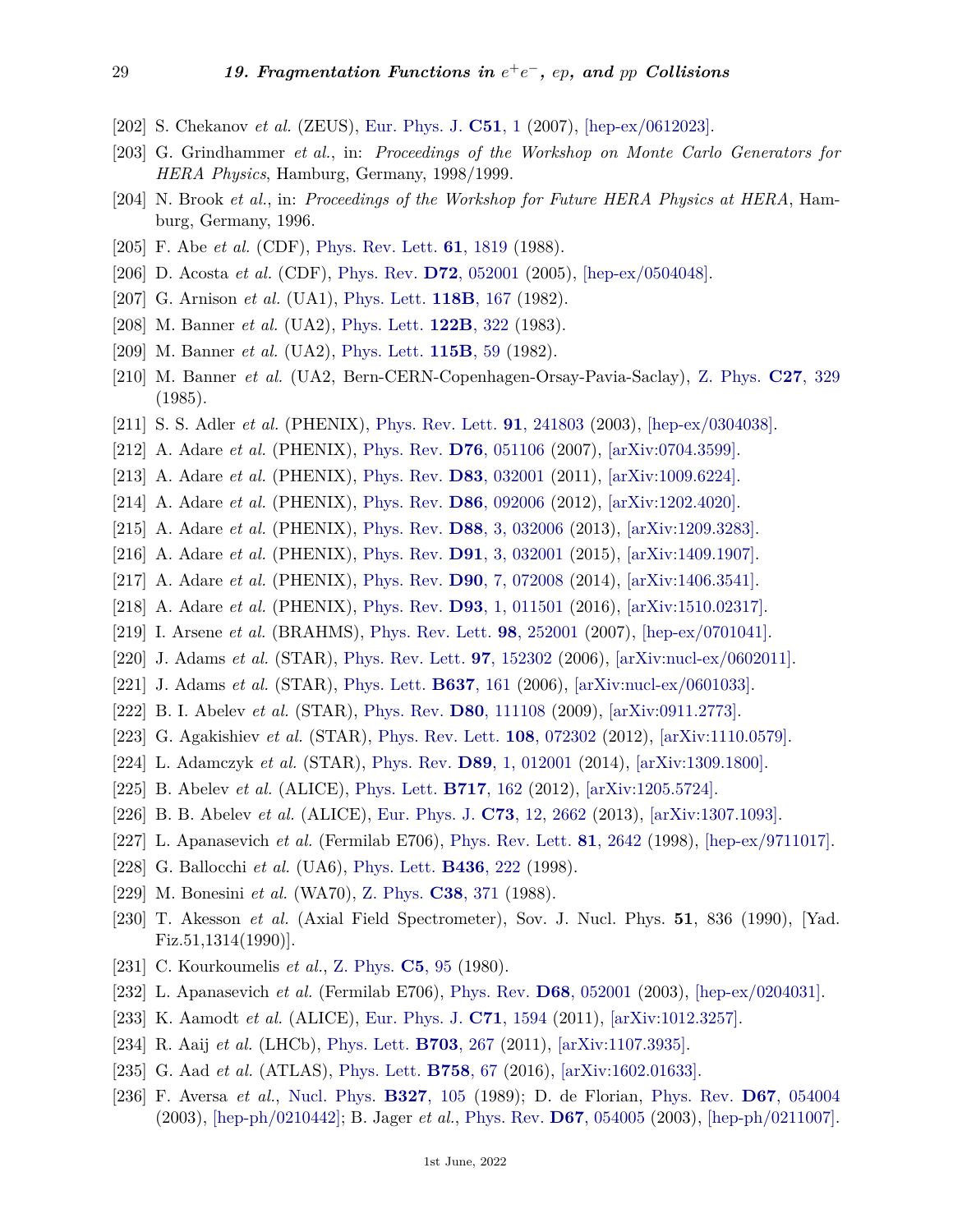- <span id="page-29-0"></span>[237] U. Baur *et al.*, in "QCD and weak boson physics in Run II. Proceedings, Batavia, USA, March 4-6, June 3-4, November 4-6, 1999," 115-164 (2000), [,115(2000)], [\[hep-ph/0005226\],](https://arxiv.org/abs/hep-ph/0005226) URL <http://lss.fnal.gov/archive/preprint/fermilab-conf-00-411-ae.shtml>.
- <span id="page-29-1"></span>[238] P. Aurenche *et al.*, [Eur. Phys. J.](http://doi.org/10.1007/s100520000309) **C13**[, 347](http://doi.org/10.1007/s100520000309) (2000), [\[hep-ph/9910252\].](https://arxiv.org/abs/hep-ph/9910252)
- <span id="page-29-2"></span>[239] L. Apanasevich *et al.*, [Phys. Rev.](http://doi.org/10.1103/PhysRevD.59.074007) **D59**[, 074007](http://doi.org/10.1103/PhysRevD.59.074007) (1999), [\[hep-ph/9808467\].](https://arxiv.org/abs/hep-ph/9808467)
- <span id="page-29-3"></span>[240] U. D'Alesio and F. Murgia, [Phys. Rev.](http://doi.org/10.1103/PhysRevD.70.074009) **D70**[, 074009](http://doi.org/10.1103/PhysRevD.70.074009) (2004), [\[hep-ph/0408092\].](https://arxiv.org/abs/hep-ph/0408092)
- <span id="page-29-4"></span>[241] D. de Florian and W. Vogelsang, [Phys. Rev.](http://doi.org/10.1103/PhysRevD.71.114004) **D71**[, 114004](http://doi.org/10.1103/PhysRevD.71.114004) (2005), [\[hep-ph/0501258\].](https://arxiv.org/abs/hep-ph/0501258)
- <span id="page-29-5"></span>[242] P. Hinderer *et al.*, [Phys. Rev.](http://doi.org/10.1103/PhysRevD.99.054019) **D99**[, 5, 054019](http://doi.org/10.1103/PhysRevD.99.054019) (2019), [\[arXiv:1812.00915\].](https://arxiv.org/abs/1812.00915)
- <span id="page-29-6"></span>[243] D. d'Enterria *et al.*, [Nucl. Phys.](http://doi.org/10.1016/j.nuclphysb.2014.04.006) **[B883](http://doi.org/10.1016/j.nuclphysb.2014.04.006)**, 615 (2014), [\[arXiv:1311.1415\].](https://arxiv.org/abs/1311.1415)
- <span id="page-29-7"></span>[244] G. Wilk and Z. Wlodarczyk, [Eur. Phys. J.](http://doi.org/10.1140/epja/i2009-10803-9) **A40**[, 299](http://doi.org/10.1140/epja/i2009-10803-9) (2009), [\[arXiv:0810.2939\].](https://arxiv.org/abs/0810.2939)
- <span id="page-29-8"></span>[245] C. Tsallis, [J. Statist. Phys.](http://doi.org/10.1007/BF01016429) **52**[, 479](http://doi.org/10.1007/BF01016429) (1988).
- [246] C. Tsallis, [Braz. J. Phys.](http://doi.org/10.1590/S0103-97331999000100002) **[29](http://doi.org/10.1590/S0103-97331999000100002)**, 1 (1999).
- <span id="page-29-9"></span>[247] C. Tsallis, [Eur. Phys. J.](http://doi.org/10.1140/epja/i2009-10799-0) **A40**[, 257](http://doi.org/10.1140/epja/i2009-10799-0) (2009), [\[arXiv:0812.4370\].](https://arxiv.org/abs/0812.4370)
- <span id="page-29-10"></span>[248] M. D. Azmi and J. Cleymans, [J. Phys.](http://doi.org/10.1088/0954-3899/41/6/065001) **G41**[, 065001](http://doi.org/10.1088/0954-3899/41/6/065001) (2014), [\[arXiv:1401.4835\].](https://arxiv.org/abs/1401.4835)
- <span id="page-29-11"></span>[249] G. Wilk and Z. Wlodarczyk, [Phys. Rev. Lett.](http://doi.org/10.1103/PhysRevLett.84.2770) **84**[, 2770](http://doi.org/10.1103/PhysRevLett.84.2770) (2000), [\[hep-ph/9908459\].](https://arxiv.org/abs/hep-ph/9908459)
- <span id="page-29-12"></span>[250] T. Bhattacharyya *et al.*, [J. Phys.](http://doi.org/10.1088/1361-6471/aaaea0) **G45**[, 5, 055001](http://doi.org/10.1088/1361-6471/aaaea0) (2018), [\[arXiv:1709.07376\].](https://arxiv.org/abs/1709.07376)
- [251] S. Grigoryan, [Phys. Rev.](http://doi.org/10.1103/PhysRevD.95.056021) **D95**[, 5, 056021](http://doi.org/10.1103/PhysRevD.95.056021) (2017), [\[arXiv:1702.04110\].](https://arxiv.org/abs/1702.04110)
- <span id="page-29-13"></span>[252] T. Wibig, [Int. J. Mod. Phys.](http://doi.org/10.1142/S0217751X14500213) **A29**[, 1450021](http://doi.org/10.1142/S0217751X14500213) (2014).
- <span id="page-29-14"></span>[253] K. Saraswat, P. Shukla and V. Singh, [J. Phys. Comm.](http://doi.org/10.1088/2399-6528/aab00f) **2**[, 3, 035003](http://doi.org/10.1088/2399-6528/aab00f) (2018), [\[arXiv:1706.04860\].](https://arxiv.org/abs/1706.04860)
- <span id="page-29-15"></span>[254] K. Urmossy, G. G. Barnafoldi and T. S. Biro, [Phys. Lett.](http://doi.org/10.1016/j.physletb.2011.03.073) **[B701](http://doi.org/10.1016/j.physletb.2011.03.073)**, 111 (2011), [\[arXiv:1101.3023\].](https://arxiv.org/abs/1101.3023)
- <span id="page-29-16"></span>[255] A. S. Parvan, O. V. Teryaev and J. Cleymans, [Eur. Phys. J.](http://doi.org/10.1140/epja/i2017-12301-y) **A53**[, 5, 102](http://doi.org/10.1140/epja/i2017-12301-y) (2017), [\[arXiv:1607.01956\].](https://arxiv.org/abs/1607.01956)
- <span id="page-29-18"></span>[256] T. Aaltonen *et al.* (CDF), [Phys. Rev.](http://doi.org/10.1103/PhysRevD.82.119903) **D79**[, 112005](http://doi.org/10.1103/PhysRevD.82.119903) (2009), [Erratum: Phys. Rev.D82,119903(2010)], [\[arXiv:0904.1098\].](https://arxiv.org/abs/0904.1098)
- <span id="page-29-19"></span>[257] G. Aad *et al.* (ATLAS), [New J. Phys.](http://doi.org/10.1088/1367-2630/13/5/053033) **13**[, 053033](http://doi.org/10.1088/1367-2630/13/5/053033) (2011), [\[arXiv:1012.5104\].](https://arxiv.org/abs/1012.5104)
- <span id="page-29-20"></span>[258] B. I. Abelev *et al.* (STAR), [Phys. Rev.](http://doi.org/10.1103/PhysRevC.75.064901) **C75**[, 064901](http://doi.org/10.1103/PhysRevC.75.064901) (2007), [\[arXiv:nucl-ex/0607033\].](https://arxiv.org/abs/nucl-ex/0607033)
- [259] K. Aamodt *et al.* (ALICE), [Eur. Phys. J.](http://doi.org/10.1140/epjc/s10052-011-1655-9) **C71**[, 1655](http://doi.org/10.1140/epjc/s10052-011-1655-9) (2011), [\[arXiv:1101.4110\].](https://arxiv.org/abs/1101.4110)
- [260] B. B. Abelev *et al.* (ALICE), [Phys. Lett.](http://doi.org/10.1016/j.physletb.2014.07.011) **[B736](http://doi.org/10.1016/j.physletb.2014.07.011)**, 196 (2014), [\[arXiv:1401.1250\].](https://arxiv.org/abs/1401.1250)
- [261] J. Adam *et al.* (ALICE), [Eur. Phys. J.](http://doi.org/10.1140/epjc/s10052-015-3422-9) **C75**[, 5, 226](http://doi.org/10.1140/epjc/s10052-015-3422-9) (2015), [\[arXiv:1504.00024\].](https://arxiv.org/abs/1504.00024)
- [262] S. Chatrchyan *et al.* (CMS), [Eur. Phys. J.](http://doi.org/10.1140/epjc/s10052-012-2164-1) **C72**[, 2164](http://doi.org/10.1140/epjc/s10052-012-2164-1) (2012), [\[arXiv:1207.4724\].](https://arxiv.org/abs/1207.4724)
- <span id="page-29-21"></span>[263] A. M. Sirunyan *et al.* (CMS), [Phys. Rev.](http://doi.org/10.1103/PhysRevD.96.112003) **D96**[, 11, 112003](http://doi.org/10.1103/PhysRevD.96.112003) (2017), [\[arXiv:1706.10194\].](https://arxiv.org/abs/1706.10194)
- <span id="page-29-22"></span>[264] G. J. Alner *et al.* (UA5), [Z. Phys.](http://doi.org/10.1007/BF01552491) **C32**[, 153](http://doi.org/10.1007/BF01552491) (1986).
- [265] B. Abelev *et al.* (ALICE), [Eur. Phys. J.](http://doi.org/10.1140/epjc/s10052-013-2456-0) **C73**[, 6, 2456](http://doi.org/10.1140/epjc/s10052-013-2456-0) (2013), [\[arXiv:1208.4968\].](https://arxiv.org/abs/1208.4968)
- [266] G. Antchev *et al.* (TOTEM), [EPL](http://doi.org/10.1209/0295-5075/101/21004) **101**[, 2, 21004](http://doi.org/10.1209/0295-5075/101/21004) (2013).
- [267] A. M. Sirunyan *et al.* (CMS), [JHEP](http://doi.org/10.1007/JHEP07(2018)161) **07**[, 161](http://doi.org/10.1007/JHEP07(2018)161) (2018), [\[arXiv:1802.02613\].](https://arxiv.org/abs/1802.02613)
- <span id="page-29-23"></span>[268] F. Abe *et al.* (CDF), [Phys. Rev.](http://doi.org/10.1103/PhysRevD.50.5550) **D50**[, 5550](http://doi.org/10.1103/PhysRevD.50.5550) (1994).
- [269] F. Abe *et al.* (CDF), [Phys. Rev.](http://doi.org/10.1103/PhysRevD.50.5518) **D50**[, 5518](http://doi.org/10.1103/PhysRevD.50.5518) (1994).
- <span id="page-29-24"></span>[270] S. S. Adler *et al.* (PHENIX), [Phys. Rev.](http://doi.org/10.1103/PhysRevC.74.024904) **C74**[, 024904](http://doi.org/10.1103/PhysRevC.74.024904) (2006), [\[arXiv:nucl-ex/0603010\].](https://arxiv.org/abs/nucl-ex/0603010)
- <span id="page-29-17"></span>[271] K. Adcox *et al.* (PHENIX), [Phys. Rev. Lett.](http://doi.org/10.1103/PhysRevLett.88.022301) **88**[, 022301](http://doi.org/10.1103/PhysRevLett.88.022301) (2002), [\[arXiv:nucl-ex/0109003\];](https://arxiv.org/abs/nucl-ex/0109003) C. Adler *et al.* (STAR), [Phys. Rev. Lett.](http://doi.org/10.1103/PhysRevLett.90.082302) **90**[, 082302](http://doi.org/10.1103/PhysRevLett.90.082302) (2003), [\[arXiv:nucl-ex/0210033\].](https://arxiv.org/abs/nucl-ex/0210033)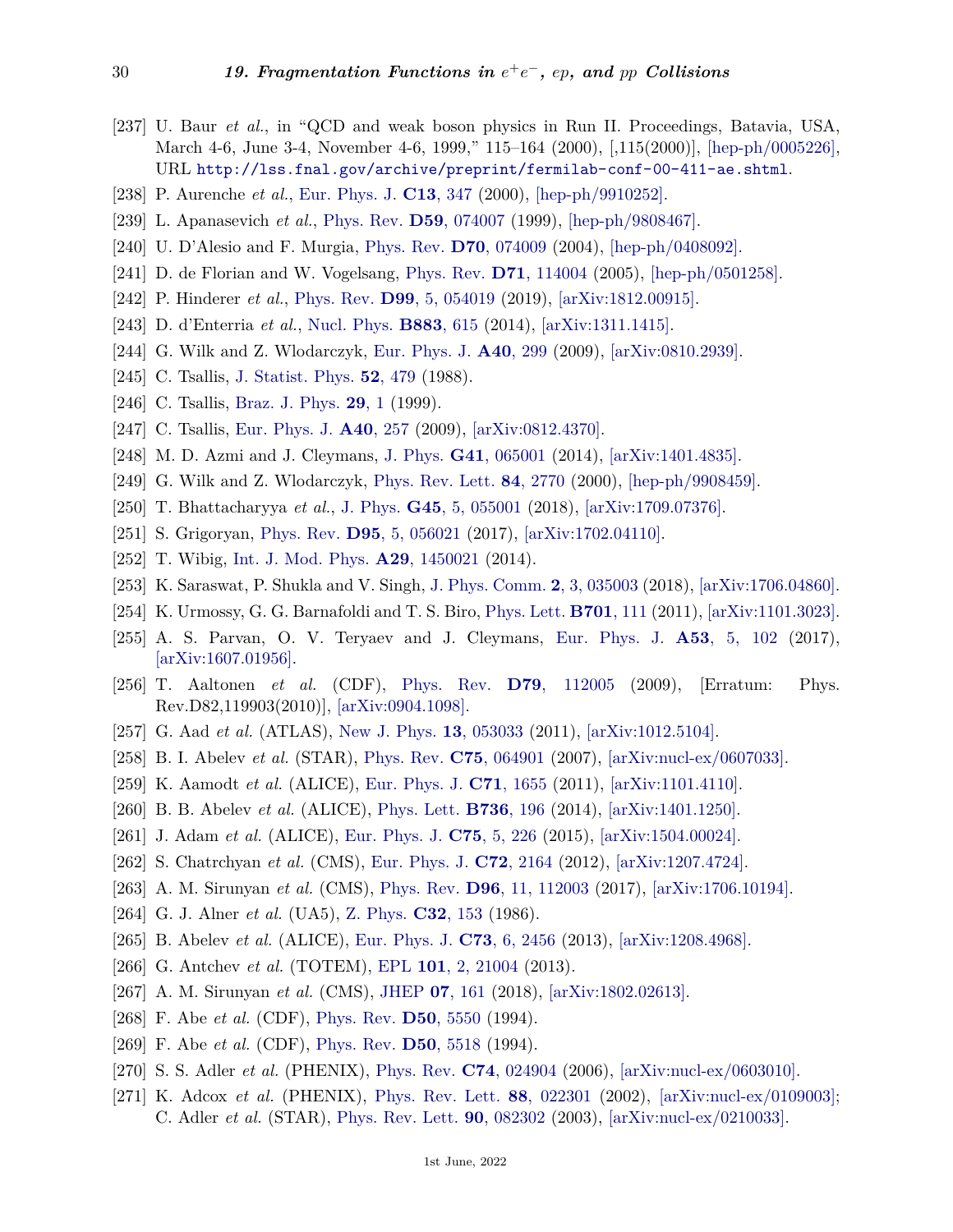- <span id="page-30-0"></span>[272] V.A. Khoze *et al.*, *Proceedings, Conference on High-Energy Physics, Tbilisi 1976*; J. D. Bjorken, [Phys. Rev.](http://doi.org/10.1103/PhysRevD.17.171) **D17**[, 171](http://doi.org/10.1103/PhysRevD.17.171) (1978).
- <span id="page-30-1"></span>[273] B. Mele and P. Nason, [Phys. Lett.](http://doi.org/10.1016/0370-2693(90)90704-A) **[B245](http://doi.org/10.1016/0370-2693(90)90704-A)**, 635 (1990); B. Mele and P. Nason, [Nucl. Phys.](http://doi.org/10.1016/0550-3213(91)90597-Q) **[B361](http://doi.org/10.1016/0550-3213(91)90597-Q)**, 626 (1991), [Erratum: Nucl. Phys.B921,841(2017)].
- <span id="page-30-2"></span>[274] M. Cacciari and S. Catani, [Nucl. Phys.](http://doi.org/10.1016/S0550-3213(01)00469-2) **[B617](http://doi.org/10.1016/S0550-3213(01)00469-2)**, 253 (2001), [\[hep-ph/0107138\].](https://arxiv.org/abs/hep-ph/0107138)
- <span id="page-30-3"></span>[275] P. Nason and C. Oleari, [Phys. Lett.](http://doi.org/10.1016/S0370-2693(97)01414-7) **[B418](http://doi.org/10.1016/S0370-2693(97)01414-7)**, 199 (1998), [\[hep-ph/9709358\];](https://arxiv.org/abs/hep-ph/9709358) P. Nason and C. Oleari, [Phys. Lett.](http://doi.org/10.1016/S0370-2693(98)01588-3) **[B447](http://doi.org/10.1016/S0370-2693(98)01588-3)**, 327 (1999), [\[hep-ph/9811206\];](https://arxiv.org/abs/hep-ph/9811206) P. Nason and C. Oleari, [Nucl.](http://doi.org/10.1016/S0550-3213(99)00673-2) [Phys.](http://doi.org/10.1016/S0550-3213(99)00673-2) **[B565](http://doi.org/10.1016/S0550-3213(99)00673-2)**, 245 (2000), [\[hep-ph/9903541\].](https://arxiv.org/abs/hep-ph/9903541)
- <span id="page-30-4"></span>[276] K. Melnikov and A. Mitov, [Phys. Rev.](http://doi.org/10.1103/PhysRevD.70.034027) **D70**[, 034027](http://doi.org/10.1103/PhysRevD.70.034027) (2004), [\[hep-ph/0404143\].](https://arxiv.org/abs/hep-ph/0404143)
- <span id="page-30-5"></span>[277] C. Peterson *et al.*, [Phys. Rev.](http://doi.org/10.1103/PhysRevD.27.105) **D27**[, 105](http://doi.org/10.1103/PhysRevD.27.105) (1983).
- <span id="page-30-6"></span>[278] V. G. Kartvelishvili, A. K. Likhoded and V. A. Petrov, [Phys. Lett.](http://doi.org/10.1016/0370-2693(78)90653-6) **78B**[, 615](http://doi.org/10.1016/0370-2693(78)90653-6) (1978).
- <span id="page-30-7"></span>[279] P. D. B. Collins and T. P. Spiller, [J. Phys.](http://doi.org/10.1088/0305-4616/11/12/006) **G11**[, 1289](http://doi.org/10.1088/0305-4616/11/12/006) (1985).
- <span id="page-30-8"></span>[280] G. Colangelo and P. Nason, [Phys. Lett.](http://doi.org/10.1016/0370-2693(92)91317-3) **[B285](http://doi.org/10.1016/0370-2693(92)91317-3)**, 167 (1992).
- <span id="page-30-9"></span>[281] M. G. Bowler, [Z. Phys.](http://doi.org/10.1007/BF01574001) **C11**[, 169](http://doi.org/10.1007/BF01574001) (1981).
- <span id="page-30-10"></span>[282] E. Braaten *et al.*, [Phys. Rev.](http://doi.org/10.1103/PhysRevD.51.4819) **D51**[, 4819](http://doi.org/10.1103/PhysRevD.51.4819) (1995), [\[hep-ph/9409316\].](https://arxiv.org/abs/hep-ph/9409316)
- <span id="page-30-11"></span>[283] R. Akers *et al.* (OPAL), [Z. Phys.](http://doi.org/10.1007/BF01564819) **[C67](http://doi.org/10.1007/BF01564819)**, 27 (1995).
- <span id="page-30-12"></span>[284] H. Albrecht *et al.* (ARGUS), [Z. Phys.](http://doi.org/10.1007/BF01559430) **C52**[, 353](http://doi.org/10.1007/BF01559430) (1991).
- <span id="page-30-13"></span>[285] D. Buskulic *et al.* (ALEPH), [Phys. Lett.](http://doi.org/10.1016/0370-2693(95)00988-W) **[B357](http://doi.org/10.1016/0370-2693(95)00988-W)**, 699 (1995).
- <span id="page-30-14"></span>[286] J. Chrin, [Z. Phys.](http://doi.org/10.1007/BF01556176) **C36**[, 163](http://doi.org/10.1007/BF01556176) (1987).
- <span id="page-30-15"></span>[287] R. L. Jaffe and L. Randall, [Nucl. Phys.](http://doi.org/10.1016/0550-3213(94)90495-2) **[B412](http://doi.org/10.1016/0550-3213(94)90495-2)**, 79 (1994), [\[hep-ph/9306201\].](https://arxiv.org/abs/hep-ph/9306201)
- <span id="page-30-16"></span>[288] M. Cacciari and E. Gardi, [Nucl. Phys.](http://doi.org/10.1016/S0550-3213(03)00435-8) **[B664](http://doi.org/10.1016/S0550-3213(03)00435-8)**, 299 (2003), [\[hep-ph/0301047\].](https://arxiv.org/abs/hep-ph/0301047)
- <span id="page-30-17"></span>[289] L. Randall and N. Rius, [Nucl. Phys.](http://doi.org/10.1016/0550-3213(95)00101-W) **[B441](http://doi.org/10.1016/0550-3213(95)00101-W)**, 167 (1995), [\[hep-ph/9405217\].](https://arxiv.org/abs/hep-ph/9405217)
- <span id="page-30-18"></span>[290] J. C. Collins, [Phys. Rev.](http://doi.org/10.1103/PhysRevD.58.094002) **D58**[, 094002](http://doi.org/10.1103/PhysRevD.58.094002) (1998), [\[hep-ph/9806259\].](https://arxiv.org/abs/hep-ph/9806259)
- <span id="page-30-19"></span>[291] B. A. Kniehl *et al.*, [Eur. Phys. J.](http://doi.org/10.1140/epjc/s2005-02200-7) **C41**[, 199](http://doi.org/10.1140/epjc/s2005-02200-7) (2005), [\[hep-ph/0502194\].](https://arxiv.org/abs/hep-ph/0502194)
- <span id="page-30-20"></span>[292] M. Artuso *et al.* (CLEO), [Phys. Rev.](http://doi.org/10.1103/PhysRevD.70.112001) **D70**[, 112001](http://doi.org/10.1103/PhysRevD.70.112001) (2004), [\[hep-ex/0402040\].](https://arxiv.org/abs/hep-ex/0402040)
- <span id="page-30-21"></span>[293] R. Seuster *et al.* (Belle), [Phys. Rev.](http://doi.org/10.1103/PhysRevD.73.032002) **D73**[, 032002](http://doi.org/10.1103/PhysRevD.73.032002) (2006), [\[hep-ex/0506068\].](https://arxiv.org/abs/hep-ex/0506068)
- <span id="page-30-22"></span>[294] S. Ahmed *et al.* (CLEO), [Phys. Rev.](http://doi.org/10.1103/PhysRevD.62.112003) **D62**[, 112003](http://doi.org/10.1103/PhysRevD.62.112003) (2000), [\[hep-ex/0008015\].](https://arxiv.org/abs/hep-ex/0008015)
- <span id="page-30-23"></span>[295] B. Aubert *et al.* (BaBar), [Phys. Rev.](http://doi.org/10.1103/PhysRevD.65.091104) **D65**[, 091104](http://doi.org/10.1103/PhysRevD.65.091104) (2002), [\[hep-ex/0201041\].](https://arxiv.org/abs/hep-ex/0201041)
- <span id="page-30-24"></span>[296] A. Heister *et al.* (ALEPH), [Phys. Lett.](http://doi.org/10.1016/S0370-2693(01)00690-6) **[B512](http://doi.org/10.1016/S0370-2693(01)00690-6)**, 30 (2001), [\[hep-ex/0106051\];](https://arxiv.org/abs/hep-ex/0106051) J. Abdallah *et al.* (DELPHI), [Eur. Phys. J.](http://doi.org/10.1140/epjc/s10052-011-1557-x) **C71**[, 1557](http://doi.org/10.1140/epjc/s10052-011-1557-x) (2011), [\[arXiv:1102.4748\];](https://arxiv.org/abs/1102.4748) G. Abbiendi *et al.* (OPAL), [Eur. Phys. J.](http://doi.org/10.1140/epjc/s2003-01229-x) **C29**[, 463](http://doi.org/10.1140/epjc/s2003-01229-x) (2003), [\[hep-ex/0210031\];](https://arxiv.org/abs/hep-ex/0210031) K. Abe *et al.* (SLD), [Phys. Rev.](http://doi.org/10.1103/PhysRevD.66.079905) **[D65](http://doi.org/10.1103/PhysRevD.66.079905)**, [092006](http://doi.org/10.1103/PhysRevD.66.079905) (2002), [Erratum: Phys. Rev.D66,079905(2002)], [\[hep-ex/0202031\].](https://arxiv.org/abs/hep-ex/0202031)
- <span id="page-30-25"></span>[297] D. Bortoletto *et al.* (CLEO), [Phys. Rev.](http://doi.org/10.1103/PhysRevD.37.1719) **D37**[, 1719](http://doi.org/10.1103/PhysRevD.37.1719) (1988), [Erratum: Phys. Rev.D39,1471(1989)].
- <span id="page-30-26"></span>[298] H. Albrecht *et al.* (ARGUS), [Z. Phys.](http://doi.org/10.1007/BF01881703) **[C54](http://doi.org/10.1007/BF01881703)**, 1 (1992).
- <span id="page-30-27"></span>[299] G. Alexander *et al.* (OPAL), [Z. Phys.](http://doi.org/10.1007/s002880050059) **C69**[, 543](http://doi.org/10.1007/s002880050059) (1996).
- <span id="page-30-28"></span>[300] A. Heister *et al.* (ALEPH), [Phys. Lett.](http://doi.org/10.1016/S0370-2693(03)00495-7) **[B561](http://doi.org/10.1016/S0370-2693(03)00495-7)**, 213 (2003), [\[hep-ex/0302003\].](https://arxiv.org/abs/hep-ex/0302003)
- <span id="page-30-29"></span>[301] F. D. Aaron *et al.* (H1), [Eur. Phys. J.](http://doi.org/10.1140/epjc/s10052-009-1190-0) **[C65](http://doi.org/10.1140/epjc/s10052-009-1190-0)**, 89 (2010), [\[arXiv:0907.2643\].](https://arxiv.org/abs/0907.2643)
- <span id="page-30-30"></span>[302] S. Chekanov *et al.* (ZEUS), [JHEP](http://doi.org/10.1088/1126-6708/2007/07/074) **07**[, 074](http://doi.org/10.1088/1126-6708/2007/07/074) (2007), [\[arXiv:0704.3562\];](https://arxiv.org/abs/0704.3562) ZEUS Collab: H. Abramowicz *et al.*, JHEP , 1309 (2013); A. Aktas *et al.* (H1), [Eur. Phys. J.](http://doi.org/10.1140/epjc/s10052-007-0296-5) **[C51](http://doi.org/10.1140/epjc/s10052-007-0296-5)**, [271](http://doi.org/10.1140/epjc/s10052-007-0296-5) (2007), [\[hep-ex/0701023\];](https://arxiv.org/abs/hep-ex/0701023) F. D. Aaron *et al.* (H1), [Eur. Phys. J.](http://doi.org/10.1140/epjc/s10052-008-0792-2) **C59**[, 589](http://doi.org/10.1140/epjc/s10052-008-0792-2) (2009), [\[arXiv:0808.1003\].](https://arxiv.org/abs/0808.1003)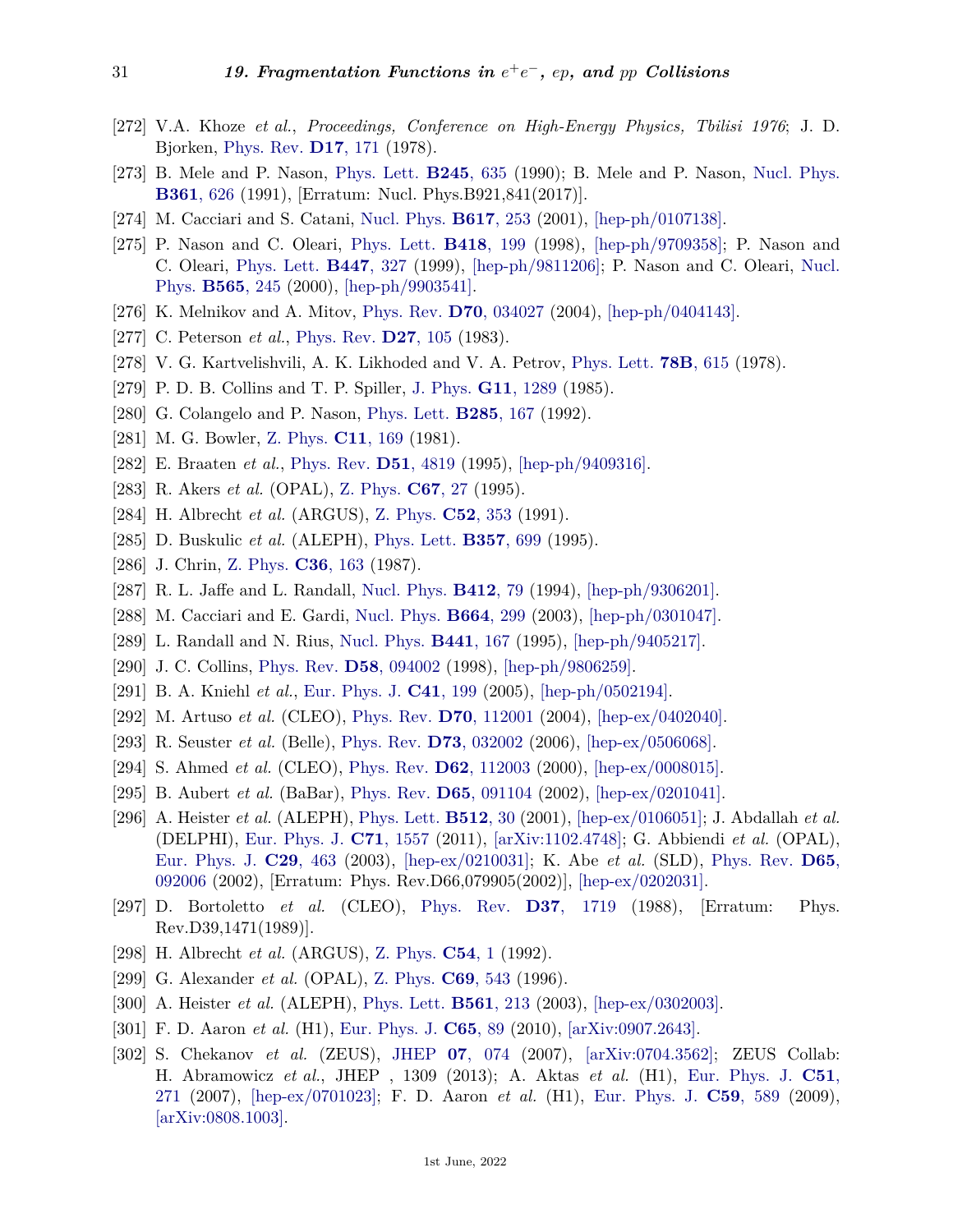- <span id="page-31-0"></span>[303] B. Adeva *et al.* (L3), [Phys. Lett.](http://doi.org/10.1016/0370-2693(91)91347-X) **[B261](http://doi.org/10.1016/0370-2693(91)91347-X)**, 177 (1991).
- <span id="page-31-1"></span>[304] O. Biebel, P. Nason and B. R. Webber (2001), [\[hep-ph/0109282\].](https://arxiv.org/abs/hep-ph/0109282)
- <span id="page-31-2"></span>[305] H. Evans (ALICE, ATLAS, CMS, LHCb), in "Proceedings, 14th International Conference on Hadron spectroscopy (Hadron 2011): Munich, Germany, June 13-17, 2011," (2011), [\[arXiv:1110.5294\];](https://arxiv.org/abs/1110.5294) E. Aguilo, in "Proceedings, 47th Rencontres de Moriond on QCD and High Energy Interactions: La Thuile, France, March 10-17, 2012," 115–120 (2012), [\[arXiv:1205.5678\];](https://arxiv.org/abs/1205.5678) F. Simonetto, Journal of Physics: Conference Series **347**, 012014 (2012).
- <span id="page-31-3"></span>[306] V. Khachatryan *et al.* (CMS), [JHEP](http://doi.org/10.1007/JHEP03(2011)136) **03**[, 136](http://doi.org/10.1007/JHEP03(2011)136) (2011), [\[arXiv:1102.3194\];](https://arxiv.org/abs/1102.3194) G. Aad *et al.* (AT-LAS), [Eur. Phys. J.](http://doi.org/10.1140/epjc/s10052-011-1846-4) **C71**[, 1846](http://doi.org/10.1140/epjc/s10052-011-1846-4) (2011), [\[arXiv:1109.6833\];](https://arxiv.org/abs/1109.6833) S. Chatrchyan *et al.* (CMS), [JHEP](http://doi.org/10.1007/JHEP04(2012)084) **04**[, 084](http://doi.org/10.1007/JHEP04(2012)084) (2012), [\[arXiv:1202.4617\];](https://arxiv.org/abs/1202.4617) G. Aad *et al.* (ATLAS), [Eur. Phys. J.](http://doi.org/10.1140/epjc/s10052-013-2301-5) **C73**[, 2, 2301](http://doi.org/10.1140/epjc/s10052-013-2301-5) (2013), [\[arXiv:1210.0441\].](https://arxiv.org/abs/1210.0441)
- <span id="page-31-4"></span>[307] H. Jung *et al.*, [Phys. Rev.](http://doi.org/10.1103/PhysRevD.85.034035) **D85**[, 034035](http://doi.org/10.1103/PhysRevD.85.034035) (2012), [\[arXiv:1111.1942\].](https://arxiv.org/abs/1111.1942)
- <span id="page-31-5"></span>[308] D. Acosta *et al.* (CDF), [Phys. Rev. Lett.](http://doi.org/10.1103/PhysRevLett.91.241804) **91**[, 241804](http://doi.org/10.1103/PhysRevLett.91.241804) (2003), [\[hep-ex/0307080\];](https://arxiv.org/abs/hep-ex/0307080) D. Acosta *et al.* (CDF), [Phys. Rev.](http://doi.org/10.1103/PhysRevD.71.032001) **D71**[, 032001](http://doi.org/10.1103/PhysRevD.71.032001) (2005), [\[hep-ex/0412071\].](https://arxiv.org/abs/hep-ex/0412071)
- <span id="page-31-6"></span>[309] M. Cacciari and P. Nason, [JHEP](http://doi.org/10.1088/1126-6708/2003/09/006) **09**[, 006](http://doi.org/10.1088/1126-6708/2003/09/006) (2003), [\[hep-ph/0306212\];](https://arxiv.org/abs/hep-ph/0306212) M. Cacciari *et al.*, [JHEP](http://doi.org/10.1088/1126-6708/2004/07/033) **07**[, 033](http://doi.org/10.1088/1126-6708/2004/07/033) (2004), [\[hep-ph/0312132\];](https://arxiv.org/abs/hep-ph/0312132) B. A. Kniehl *et al.*, [Phys. Rev. Lett.](http://doi.org/10.1103/PhysRevLett.96.012001) **96**[, 012001](http://doi.org/10.1103/PhysRevLett.96.012001) (2006), [\[hep-ph/0508129\].](https://arxiv.org/abs/hep-ph/0508129)
- <span id="page-31-7"></span>[310] H. Abramowicz *et al.* (ZEUS), [Eur. Phys. J.](http://doi.org/10.1140/epjc/s10052-011-1573-x) **C71**[, 1573](http://doi.org/10.1140/epjc/s10052-011-1573-x) (2011), [\[arXiv:1101.3692\].](https://arxiv.org/abs/1101.3692)
- [311] S. Chekanov *et al.* (ZEUS), [Phys. Rev.](http://doi.org/10.1103/PhysRevD.78.072001) **D78**[, 072001](http://doi.org/10.1103/PhysRevD.78.072001) (2008), [\[arXiv:0805.4390\].](https://arxiv.org/abs/0805.4390)
- [312] S. Chekanov *et al.* (ZEUS), [JHEP](http://doi.org/10.1088/1126-6708/2009/02/032) **02**[, 032](http://doi.org/10.1088/1126-6708/2009/02/032) (2009), [\[arXiv:0811.0894\].](https://arxiv.org/abs/0811.0894)
- <span id="page-31-9"></span><span id="page-31-8"></span>[313] F. D. Aaron *et al.* (H1), [Eur. Phys. J.](http://doi.org/10.1140/epjc/s10052-012-2148-1) **C72**[, 2148](http://doi.org/10.1140/epjc/s10052-012-2148-1) (2012), [\[arXiv:1206.4346\].](https://arxiv.org/abs/1206.4346)
- [314] M. L. Mangano and P. Nason, [Phys. Lett.](http://doi.org/10.1016/0370-2693(92)91316-2) **[B285](http://doi.org/10.1016/0370-2693(92)91316-2)**, 160 (1992).
- [315] M. H. Seymour, [Nucl. Phys.](http://doi.org/10.1016/0550-3213(94)00565-V) **[B436](http://doi.org/10.1016/0550-3213(94)00565-V)**, 163 (1995).
- <span id="page-31-10"></span>[316] D. J. Miller and M. H. Seymour, [Phys. Lett.](http://doi.org/10.1016/S0370-2693(98)00773-4) **[B435](http://doi.org/10.1016/S0370-2693(98)00773-4)**, 213 (1998), [\[hep-ph/9805414\].](https://arxiv.org/abs/hep-ph/9805414)
- <span id="page-31-11"></span>[317] R. Barate *et al.* (ALEPH), [Phys. Lett.](http://doi.org/10.1016/S0370-2693(98)00850-8) **[B434](http://doi.org/10.1016/S0370-2693(98)00850-8)**, 437 (1998).
- [318] P. Abreu *et al.* (DELPHI), [Phys. Lett.](http://doi.org/10.1016/S0370-2693(97)00608-4) **[B405](http://doi.org/10.1016/S0370-2693(97)00608-4)**, 202 (1997).
- [319] M. Acciarri *et al.* (L3), [Phys. Lett.](http://doi.org/10.1016/S0370-2693(00)00163-5) **[B476](http://doi.org/10.1016/S0370-2693(00)00163-5)**, 243 (2000), [\[hep-ex/9911016\].](https://arxiv.org/abs/hep-ex/9911016)
- <span id="page-31-12"></span>[320] G. Abbiendi *et al.* (OPAL), Eur. Phys. J. **C13**, 1 (2000), [\[hep-ex/9908001\].](https://arxiv.org/abs/hep-ex/9908001)
- [321] K. Abe *et al.* (SLD) (1999), [\[hep-ex/9908028\],](https://arxiv.org/abs/hep-ex/9908028) URL [http://www-public.slac.stanford.](http://www-public.slac.stanford.edu/sciDoc/docMeta.aspx?slacPubNumber=SLAC-PUB-8157) [edu/sciDoc/docMeta.aspx?slacPubNumber=SLAC-PUB-8157](http://www-public.slac.stanford.edu/sciDoc/docMeta.aspx?slacPubNumber=SLAC-PUB-8157).
- <span id="page-31-13"></span>[322] C. Albajar *et al.* (UA1 Collaboration), [Z. Phys. C](http://doi.org/10.1007/BF01641885) **61**[, 41](http://doi.org/10.1007/BF01641885) (1993), URL [http://cds.cern.](http://cds.cern.ch/record/253028) [ch/record/253028](http://cds.cern.ch/record/253028).
- [323] R. Aaij *et al.* (LHCb), [JHEP](http://doi.org/10.1007/JHEP11(2017)030) **11**[, 030](http://doi.org/10.1007/JHEP11(2017)030) (2017), [\[arXiv:1708.05994\].](https://arxiv.org/abs/1708.05994)
- <span id="page-31-14"></span>[324] M. Aaboud *et al.* (ATLAS), [Phys. Rev.](http://doi.org/10.1103/PhysRevD.99.052004) **D99**[, 5, 052004](http://doi.org/10.1103/PhysRevD.99.052004) (2019), [\[arXiv:1812.09283\].](https://arxiv.org/abs/1812.09283)
- <span id="page-31-15"></span>[325] M. Burkardt and R. L. Jaffe, [Phys. Rev. Lett.](http://doi.org/10.1103/PhysRevLett.70.2537) **70**[, 2537](http://doi.org/10.1103/PhysRevLett.70.2537) (1993), [\[hep-ph/9302232\].](https://arxiv.org/abs/hep-ph/9302232)
- [326] P. J. Mulders and R. D. Tangerman, [Nucl. Phys.](http://doi.org/10.1016/S0550-3213(96)00648-7) **[B461](http://doi.org/10.1016/S0550-3213(96)00648-7)**, 197 (1996), [Erratum: Nucl. Phys.B484,538(1997)], [\[hep-ph/9510301\].](https://arxiv.org/abs/hep-ph/9510301)
- [327] R. Jakob, [Nucl. Phys.](http://doi.org/10.1016/S0375-9474(02)01189-2) **[A711](http://doi.org/10.1016/S0375-9474(02)01189-2)**, 35 (2002), [\[hep-ph/0206271\].](https://arxiv.org/abs/hep-ph/0206271)
- <span id="page-31-16"></span>[328] D. de Florian, M. Stratmann and W. Vogelsang, [Phys. Rev. Lett.](http://doi.org/10.1103/PhysRevLett.81.530) **81**[, 530](http://doi.org/10.1103/PhysRevLett.81.530) (1998), [\[hep](https://arxiv.org/abs/hep-ph/9802432)[ph/9802432\].](https://arxiv.org/abs/hep-ph/9802432)
- <span id="page-31-17"></span>[329] D. Buskulic *et al.* (ALEPH), [Phys. Lett.](http://doi.org/10.1016/0370-2693(96)00300-0) **[B374](http://doi.org/10.1016/0370-2693(96)00300-0)**, 319 (1996).
- <span id="page-31-18"></span>[330] K. Ackerstaff *et al.* (OPAL), [Eur. Phys. J.](http://doi.org/10.1007/s100520050123) **C2**[, 49](http://doi.org/10.1007/s100520050123) (1998), [\[hep-ex/9708027\].](https://arxiv.org/abs/hep-ex/9708027)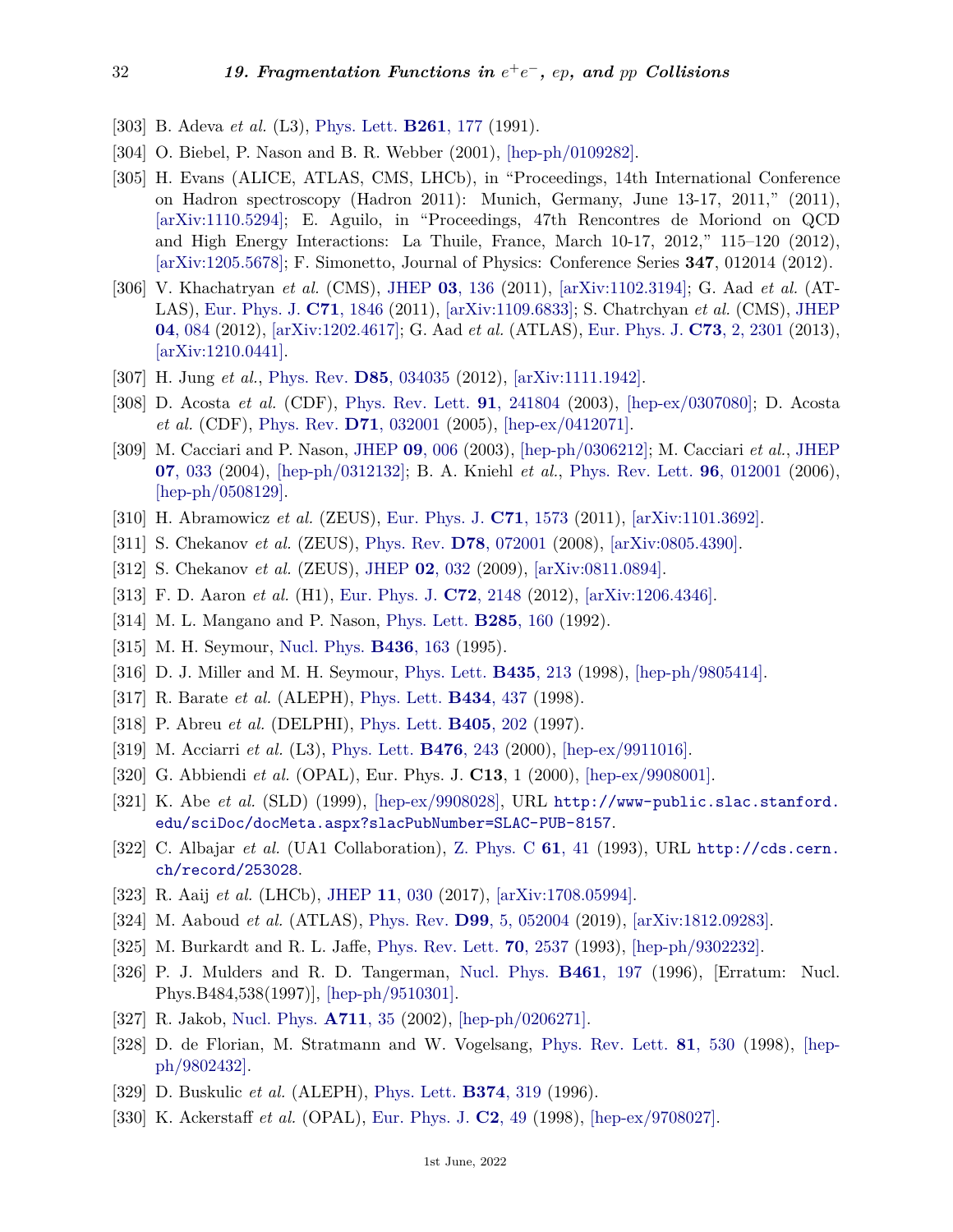- [331] G. Abbiendi *et al.* (OPAL), [Phys. Lett.](http://doi.org/10.1016/S0370-2693(98)01387-2) **[B444](http://doi.org/10.1016/S0370-2693(98)01387-2)**, 539 (1998), [\[hep-ex/9808006\].](https://arxiv.org/abs/hep-ex/9808006)
- [332] M. Alekseev *et al.* (COMPASS), [Eur. Phys. J.](http://doi.org/10.1140/epjc/s10052-009-1143-7) **C64**[, 171](http://doi.org/10.1140/epjc/s10052-009-1143-7) (2009), [\[arXiv:0907.0388\].](https://arxiv.org/abs/0907.0388)
- [333] A. Airapetian *et al.* (HERMES), [Phys. Rev.](http://doi.org/10.1103/PhysRevD.74.072004) **D74**[, 072004](http://doi.org/10.1103/PhysRevD.74.072004) (2006), [\[hep-ex/0607004\].](https://arxiv.org/abs/hep-ex/0607004)
- [334] G. Karyan (HERMES), [Int. J. Mod. Phys. Conf. Ser.](http://doi.org/10.1142/S2010194516600673) **40**[, 1660067](http://doi.org/10.1142/S2010194516600673) (2016).
- <span id="page-32-0"></span>[335] J. Adam *et al.* (STAR), [Phys. Rev.](http://doi.org/10.1103/PhysRevD.98.112009) **D98**[, 11, 112009](http://doi.org/10.1103/PhysRevD.98.112009) (2018), [\[arXiv:1808.07634\].](https://arxiv.org/abs/1808.07634)
- <span id="page-32-1"></span>[336] R. L. Jaffe, [Phys. Rev.](http://doi.org/10.1103/PhysRevD.54.R6581) **D54**[, 11, R6581](http://doi.org/10.1103/PhysRevD.54.R6581) (1996), [\[hep-ph/9605456\].](https://arxiv.org/abs/hep-ph/9605456)
- <span id="page-32-2"></span>[337] A. Airapetian *et al.* (HERMES), [Phys. Rev.](http://doi.org/10.1103/PhysRevD.76.092008) **D76**[, 092008](http://doi.org/10.1103/PhysRevD.76.092008) (2007), [\[arXiv:0704.3133\].](https://arxiv.org/abs/0704.3133)
- <span id="page-32-3"></span>[338] A. Moretti (COMPASS), [PoS](http://doi.org/10.22323/1.346.0138) **[SPIN2018](http://doi.org/10.22323/1.346.0138)**, 138 (2018), [\[arXiv:1901.01735\].](https://arxiv.org/abs/1901.01735)
- <span id="page-32-4"></span>[339] L. Gamberg *et al.*, [Phys. Lett. B](http://doi.org/10.1016/j.physletb.2021.136371) **818**[, 136371](http://doi.org/10.1016/j.physletb.2021.136371) (2021), [\[arXiv:2102.05553\].](https://arxiv.org/abs/2102.05553)
- <span id="page-32-5"></span>[340] R. Seidl *et al.* (Belle), [Phys. Rev.](http://doi.org/10.1103/PhysRevD.99.112006) **D99**[, 11, 112006](http://doi.org/10.1103/PhysRevD.99.112006) (2019), [\[arXiv:1902.01552\].](https://arxiv.org/abs/1902.01552)
- <span id="page-32-6"></span>[341] C. Adolph *et al.* (COMPASS), [Eur. Phys. J.](http://doi.org/10.1140/epjc/s10052-013-2531-6) **C73**[, 8, 2531](http://doi.org/10.1140/epjc/s10052-013-2531-6) (2013), [Erratum: Eur. Phys. J.C75,no.2,94(2015)], [\[arXiv:1305.7317\].](https://arxiv.org/abs/1305.7317)
- <span id="page-32-7"></span>[342] A. Signori *et al.*, [JHEP](http://doi.org/10.1007/JHEP11(2013)194) **11**[, 194](http://doi.org/10.1007/JHEP11(2013)194) (2013), [\[arXiv:1309.3507\].](https://arxiv.org/abs/1309.3507)
- [343] M. Anselmino *et al.*, [JHEP](http://doi.org/10.1007/JHEP04(2014)005) **04**[, 005](http://doi.org/10.1007/JHEP04(2014)005) (2014), [\[arXiv:1312.6261\].](https://arxiv.org/abs/1312.6261)
- [344] M. G. Echevarria *et al.*, [Phys. Rev.](http://doi.org/10.1103/PhysRevD.89.074013) **D89**[, 074013](http://doi.org/10.1103/PhysRevD.89.074013) (2014), [\[arXiv:1401.5078\].](https://arxiv.org/abs/1401.5078)
- [345] M. G. Echevarria, I. Scimemi and A. Vladimirov, [Phys. Rev.](http://doi.org/10.1103/PhysRevD.93.011502) **D93**[, 1, 011502](http://doi.org/10.1103/PhysRevD.93.011502) (2016), [Erratum: Phys. Rev.D94,no.9,099904(2016)], [\[arXiv:1509.06392\].](https://arxiv.org/abs/1509.06392)
- [346] M. G. Echevarria, I. Scimemi and A. Vladimirov, [JHEP](http://doi.org/10.1007/JHEP09(2016)004) **09**[, 004](http://doi.org/10.1007/JHEP09(2016)004) (2016), [\[arXiv:1604.07869\].](https://arxiv.org/abs/1604.07869)
- [347] A. Bacchetta *et al.*, [JHEP](http://doi.org/10.1007/JHEP06(2017)081) **06**[, 081](http://doi.org/10.1007/JHEP06(2017)081) (2017), [Erratum: JHEP06,051(2019)], [\[arXiv:1703.10157\].](https://arxiv.org/abs/1703.10157)
- [348] M. A. Ebert, B. Mistlberger and G. Vita, [JHEP](http://doi.org/10.1007/JHEP07(2021)121) **07**[, 121](http://doi.org/10.1007/JHEP07(2021)121) (2021), [\[arXiv:2012.07853\].](https://arxiv.org/abs/2012.07853)
- <span id="page-32-8"></span>[349] M.-x. Luo *et al.*, [JHEP](http://doi.org/10.1007/JHEP06(2021)115) **06**[, 115](http://doi.org/10.1007/JHEP06(2021)115) (2021), [\[arXiv:2012.03256\].](https://arxiv.org/abs/2012.03256)
- <span id="page-32-9"></span>[350] J. C. Collins, [Nucl. Phys.](http://doi.org/10.1016/0550-3213(93)90262-N) **[B396](http://doi.org/10.1016/0550-3213(93)90262-N)**, 161 (1993), [\[hep-ph/9208213\].](https://arxiv.org/abs/hep-ph/9208213)
- <span id="page-32-10"></span>[351] J. P. Ralston and D. E. Soper, [Nucl. Phys.](http://doi.org/10.1016/0550-3213(79)90082-8) **[B152](http://doi.org/10.1016/0550-3213(79)90082-8)**, 109 (1979).
- <span id="page-32-11"></span>[352] H. Avakian *et al.* (CLAS), [Phys. Rev.](http://doi.org/10.1103/PhysRevD.69.112004) **D69**[, 112004](http://doi.org/10.1103/PhysRevD.69.112004) (2004), [\[hep-ex/0301005\].](https://arxiv.org/abs/hep-ex/0301005)
- [353] A. Airapetian *et al.* (HERMES), [Phys. Rev. Lett.](http://doi.org/10.1103/PhysRevLett.84.4047) **84**[, 4047](http://doi.org/10.1103/PhysRevLett.84.4047) (2000), [\[hep-ex/9910062\].](https://arxiv.org/abs/hep-ex/9910062)
- [354] A. Airapetian *et al.* (HERMES), [Phys. Rev.](http://doi.org/10.1103/PhysRevD.64.097101) **D64**[, 097101](http://doi.org/10.1103/PhysRevD.64.097101) (2001), [\[hep-ex/0104005\].](https://arxiv.org/abs/hep-ex/0104005)
- [355] A. Airapetian *et al.* (HERMES), [Phys. Rev. Lett.](http://doi.org/10.1103/PhysRevLett.94.012002) **94**[, 012002](http://doi.org/10.1103/PhysRevLett.94.012002) (2005), [\[hep-ex/0408013\].](https://arxiv.org/abs/hep-ex/0408013)
- [356] A. Airapetian *et al.* (HERMES), [Phys. Lett.](http://doi.org/10.1016/j.physletb.2010.08.012) **[B693](http://doi.org/10.1016/j.physletb.2010.08.012)**, 11 (2010), [\[arXiv:1006.4221\].](https://arxiv.org/abs/1006.4221)
- [357] V. Yu. Alexakhin *et al.* (COMPASS), [Phys. Rev. Lett.](http://doi.org/10.1103/PhysRevLett.94.202002) **94**[, 202002](http://doi.org/10.1103/PhysRevLett.94.202002) (2005), [\[hep-ex/0503002\].](https://arxiv.org/abs/hep-ex/0503002)
- [358] E. S. Ageev *et al.* (COMPASS), [Nucl. Phys.](http://doi.org/10.1016/j.nuclphysb.2006.10.027) **[B765](http://doi.org/10.1016/j.nuclphysb.2006.10.027)**, 31 (2007), [\[hep-ex/0610068\].](https://arxiv.org/abs/hep-ex/0610068)
- [359] M. Alekseev *et al.* (COMPASS), [Phys. Lett.](http://doi.org/10.1016/j.physletb.2009.01.060) **[B673](http://doi.org/10.1016/j.physletb.2009.01.060)**, 127 (2009), [\[arXiv:0802.2160\].](https://arxiv.org/abs/0802.2160)
- [360] M. G. Alekseev *et al.* (COMPASS), [Phys. Lett.](http://doi.org/10.1016/j.physletb.2010.08.001) **[B692](http://doi.org/10.1016/j.physletb.2010.08.001)**, 240 (2010), [\[arXiv:1005.5609\].](https://arxiv.org/abs/1005.5609)
- [361] M. G. Alekseev *et al.* (COMPASS), [Eur. Phys. J.](http://doi.org/10.1140/epjc/s10052-010-1461-9) **[C70](http://doi.org/10.1140/epjc/s10052-010-1461-9)**, 39 (2010), [\[arXiv:1007.1562\].](https://arxiv.org/abs/1007.1562)
- [362] C. Adolph *et al.* (COMPASS), [Phys. Lett.](http://doi.org/10.1016/j.physletb.2012.09.055) **[B717](http://doi.org/10.1016/j.physletb.2012.09.055)**, 376 (2012), [\[arXiv:1205.5121\].](https://arxiv.org/abs/1205.5121)
- <span id="page-32-12"></span>[363] C. Adolph *et al.* (COMPASS), [Phys. Lett.](http://doi.org/10.1016/j.physletb.2015.03.056) **[B744](http://doi.org/10.1016/j.physletb.2015.03.056)**, 250 (2015), [\[arXiv:1408.4405\].](https://arxiv.org/abs/1408.4405)
- <span id="page-32-13"></span>[364] K. Abe *et al.* (Belle), [Phys. Rev. Lett.](http://doi.org/10.1103/PhysRevLett.96.232002) **96**[, 232002](http://doi.org/10.1103/PhysRevLett.96.232002) (2006), [\[hep-ex/0507063\].](https://arxiv.org/abs/hep-ex/0507063)
- [365] R. Seidl *et al.* (Belle), [Phys. Rev.](http://doi.org/10.1103/PhysRevD.78.032011) **D78**[, 032011](http://doi.org/10.1103/PhysRevD.78.032011) (2008), [Erratum: Phys. Rev.D86,039905(2012)], [\[arXiv:0805.2975\].](https://arxiv.org/abs/0805.2975)
- [366] J. P. Lees *et al.* (BaBar), [Phys. Rev.](http://doi.org/10.1103/PhysRevD.90.052003) **D90**[, 5, 052003](http://doi.org/10.1103/PhysRevD.90.052003) (2014), [\[arXiv:1309.5278\].](https://arxiv.org/abs/1309.5278)
- [367] J. P. Lees *et al.* (BaBar), [Phys. Rev.](http://doi.org/10.1103/PhysRevD.92.111101) **D92**[, 11, 111101](http://doi.org/10.1103/PhysRevD.92.111101) (2015), [\[arXiv:1506.05864\].](https://arxiv.org/abs/1506.05864)